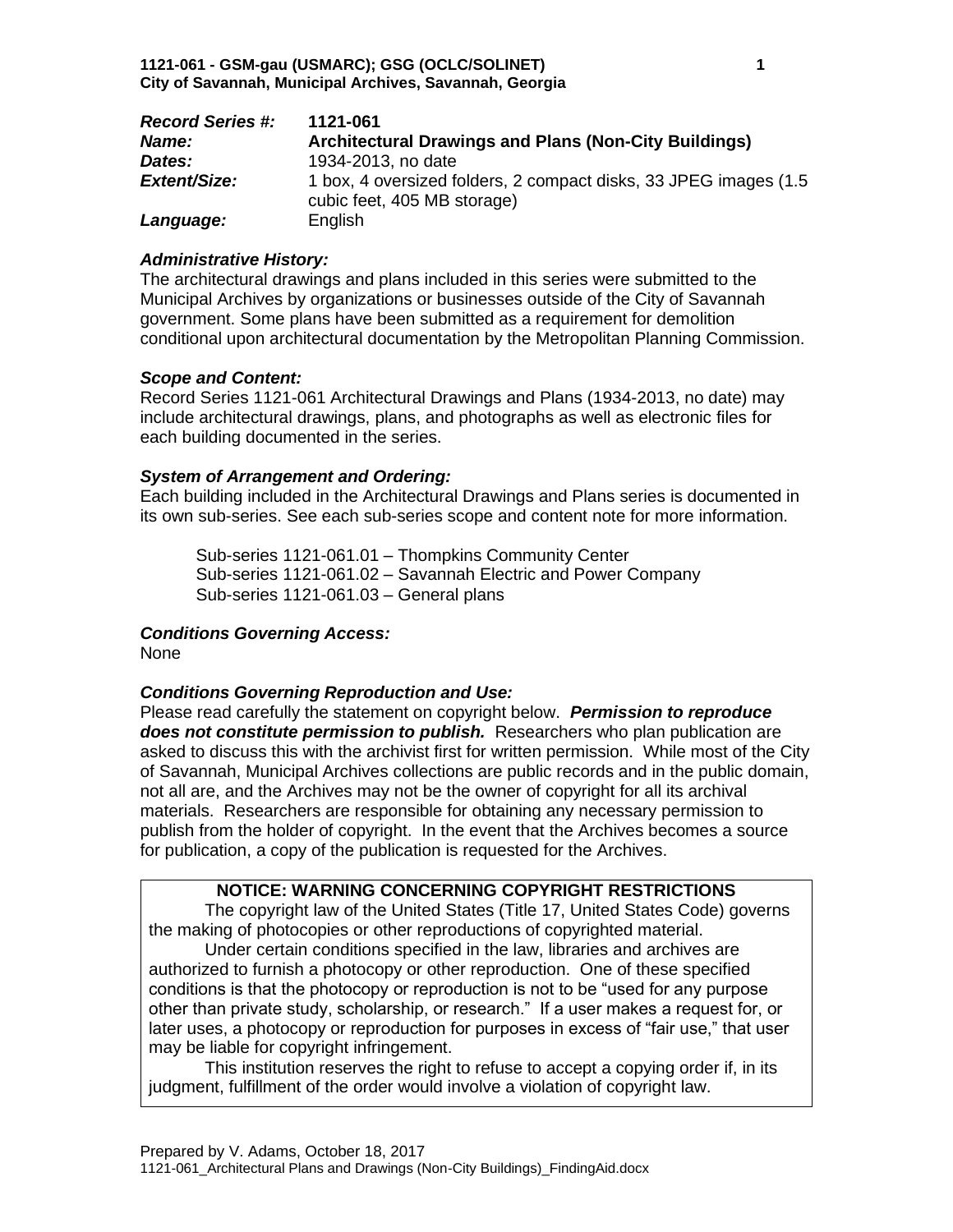### *Preferred Citation:*

Record Series 1121-061 Architectural Drawings and Plans (Non-City buildings). City of Savannah Municipal Archives, Savannah, Georgia.

## *Finding Aid created by:*

K. Zacovic, June 2019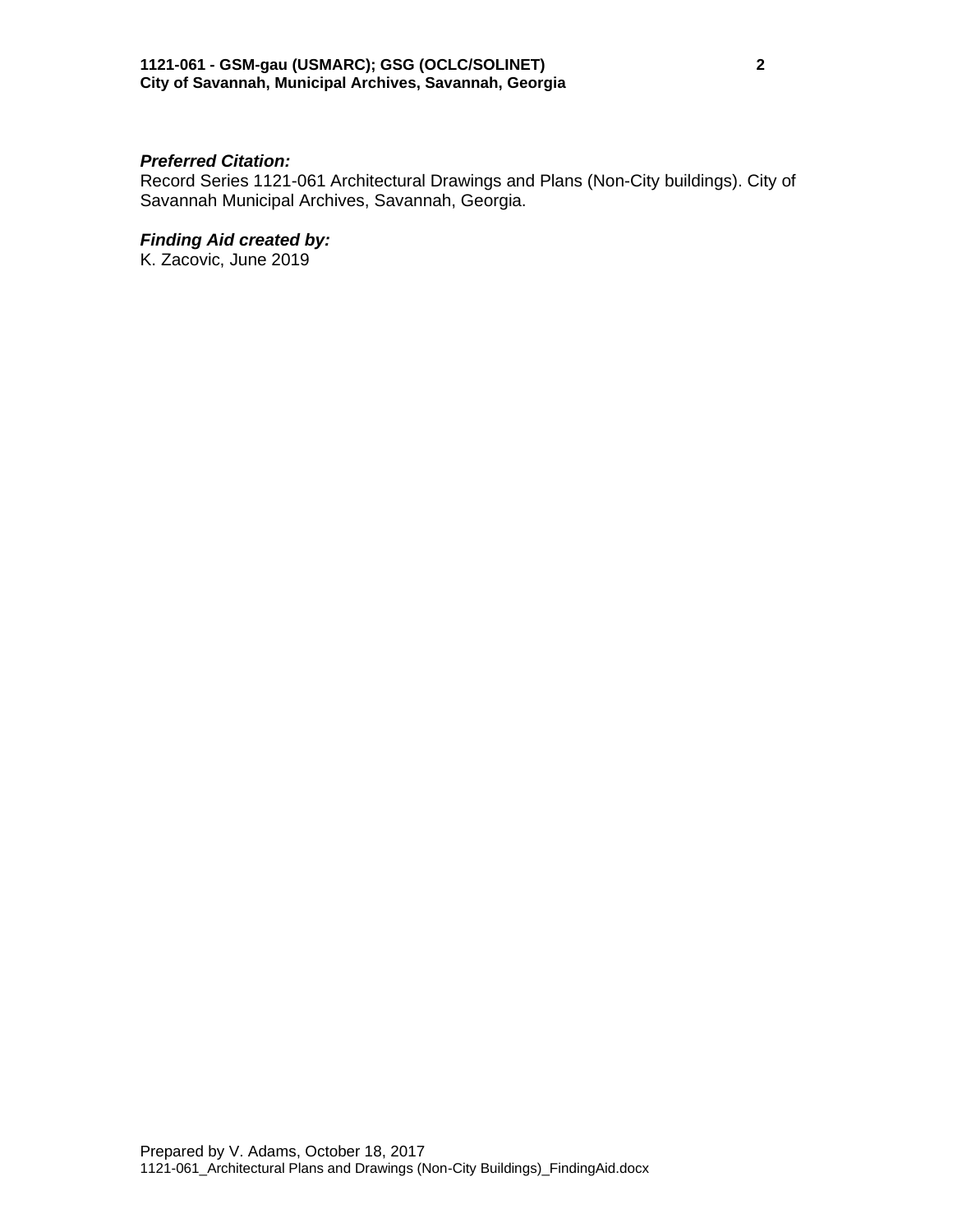| <b>Sub-series #:</b> | 1121-061.01                                                                      |
|----------------------|----------------------------------------------------------------------------------|
| Name:                | <b>Architectural Drawings and Plans - Thompkins Community</b>                    |
|                      | <b>Center</b>                                                                    |
| Dates:               | 1934-2013, no date                                                               |
| <b>Extent/Size:</b>  | 1 folder, 1 oversized folder, 1 compact disk (0.1 cubic feet, 143<br>MB storage) |
| Language:            | English                                                                          |

### *Building History:*

The Thompkins Community Center was developed in 1934 as a recreational area for African Americans. It is located at 2333 Ogeechee Road in Savannah, Georgia, between Ogeechee Avenue and Kollock Street. The center had a swimming pool, bath house, pavilion, playgrounds, and tennis courts. It was renovated in 2013 by Kerns and Co., LLC. Prior to demolition required for renovations, the property was documented as a requirement of the Metropolitan Planning Commission.

### *Scope and Content:*

*\*For additional plans see Sub-Series 1121-061.03*

Sub-series 1121-061.01 Thompkins Community Center (1934-2013, no date) contains documents related to the 2013 renovation the Thompkins Community Center, built in 1934. The record subseries includes copies of two original As-Built plans, a copy of the 1934 blueprints, seven copies of blueprints from subsequent renovations, 34 photographs of the center in 2013, and digitized scans of all included physical documents.

## *System of Arrangement and Ordering:*

The files are both physical and digital in format. The physical files are arranged by format in the order they were received.

## *Processed by:*

V. Adams, September 2017

### *Inventory:*

### **Box 1121-061-001**

Folder 1: Thirty-four photographs, one certificate of compatibility, CD

## **Digital Inventory:**

1 CD with digital reproductions of all printed materials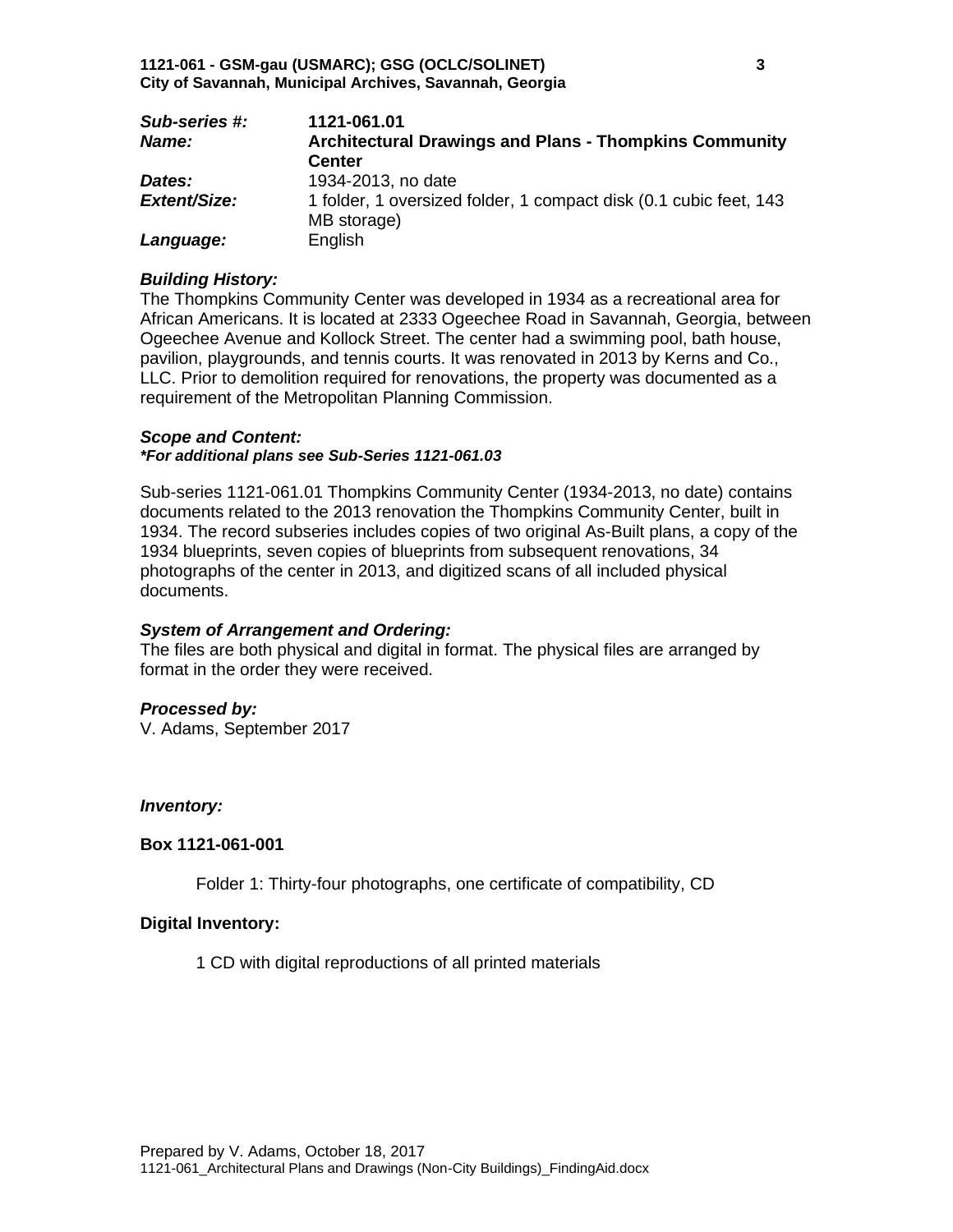## **Oversized Materials:**

| <b>Reference Number</b><br>Description | 1121-061.01-001<br>As-Built Floor Plan (scale $1/8$ "= $1'0$ ") of Recreation Center<br>at 2333 Ogeechee Road, Savannah. This plan shows<br>placement and dimensions of gymnasium, along with<br>attached offices, weight room, restrooms, computer office,<br>showers, storage, and mechanical room. |  |
|----------------------------------------|-------------------------------------------------------------------------------------------------------------------------------------------------------------------------------------------------------------------------------------------------------------------------------------------------------|--|
| Surveyor/Engineer                      | Kern and Company, LLC.                                                                                                                                                                                                                                                                                |  |
| Date                                   | 2013                                                                                                                                                                                                                                                                                                  |  |
| <b>Processing Notes</b>                | Sheet Number A1.0                                                                                                                                                                                                                                                                                     |  |
| <b>Duplicate Map Numbers</b>           | N/A                                                                                                                                                                                                                                                                                                   |  |
| Box #                                  | N/A                                                                                                                                                                                                                                                                                                   |  |
| Folder#                                | 1121-061 Oversized Folder 1                                                                                                                                                                                                                                                                           |  |
| <b>Reference Number</b>                | 1121-061.01-002                                                                                                                                                                                                                                                                                       |  |
| Description                            | As-Built Elevation (scale $1/8$ "=1'0") of Recreation Center                                                                                                                                                                                                                                          |  |
|                                        | at 2333 Ogeechee Road, Savannah. This plan shows four<br>sketches:                                                                                                                                                                                                                                    |  |
|                                        | 1. Front (east) Elevation                                                                                                                                                                                                                                                                             |  |
|                                        | 2. Rear(west) Elevation                                                                                                                                                                                                                                                                               |  |
|                                        | 3. Left Side(north) Elevation                                                                                                                                                                                                                                                                         |  |
|                                        | 4. Right Side (south) Elevation                                                                                                                                                                                                                                                                       |  |
| Surveyor/Engineer                      | Kern and Company, LLC.                                                                                                                                                                                                                                                                                |  |
| Date                                   | 2013                                                                                                                                                                                                                                                                                                  |  |
| <b>Processing Notes</b>                | Sheet Number A2.0                                                                                                                                                                                                                                                                                     |  |
| <b>Duplicate Map Numbers</b>           | N/A                                                                                                                                                                                                                                                                                                   |  |
| Box #                                  | N/A                                                                                                                                                                                                                                                                                                   |  |
| Folder#                                | 1121-061 Oversized Folder 1                                                                                                                                                                                                                                                                           |  |
| Reference Number                       | 1121-061.01-003                                                                                                                                                                                                                                                                                       |  |
| Description                            | Improvements to Thompkins and May Street Recreation<br>Center at 2333 Ogeechee Road, Savannah. This plan shows<br>the gymnasium with attached dressing rooms, showers, and<br>restrooms                                                                                                               |  |
| Surveyor/Engineer                      | Campbell King, Architect                                                                                                                                                                                                                                                                              |  |
| Date                                   | 1981                                                                                                                                                                                                                                                                                                  |  |
| <b>Processing Notes</b>                | Designated "1 of 8"                                                                                                                                                                                                                                                                                   |  |
| <b>Duplicate Map Numbers</b>           | N/A                                                                                                                                                                                                                                                                                                   |  |
| Box #                                  | N/A                                                                                                                                                                                                                                                                                                   |  |
| Folder#                                | 1121-061 Oversized Folder 1                                                                                                                                                                                                                                                                           |  |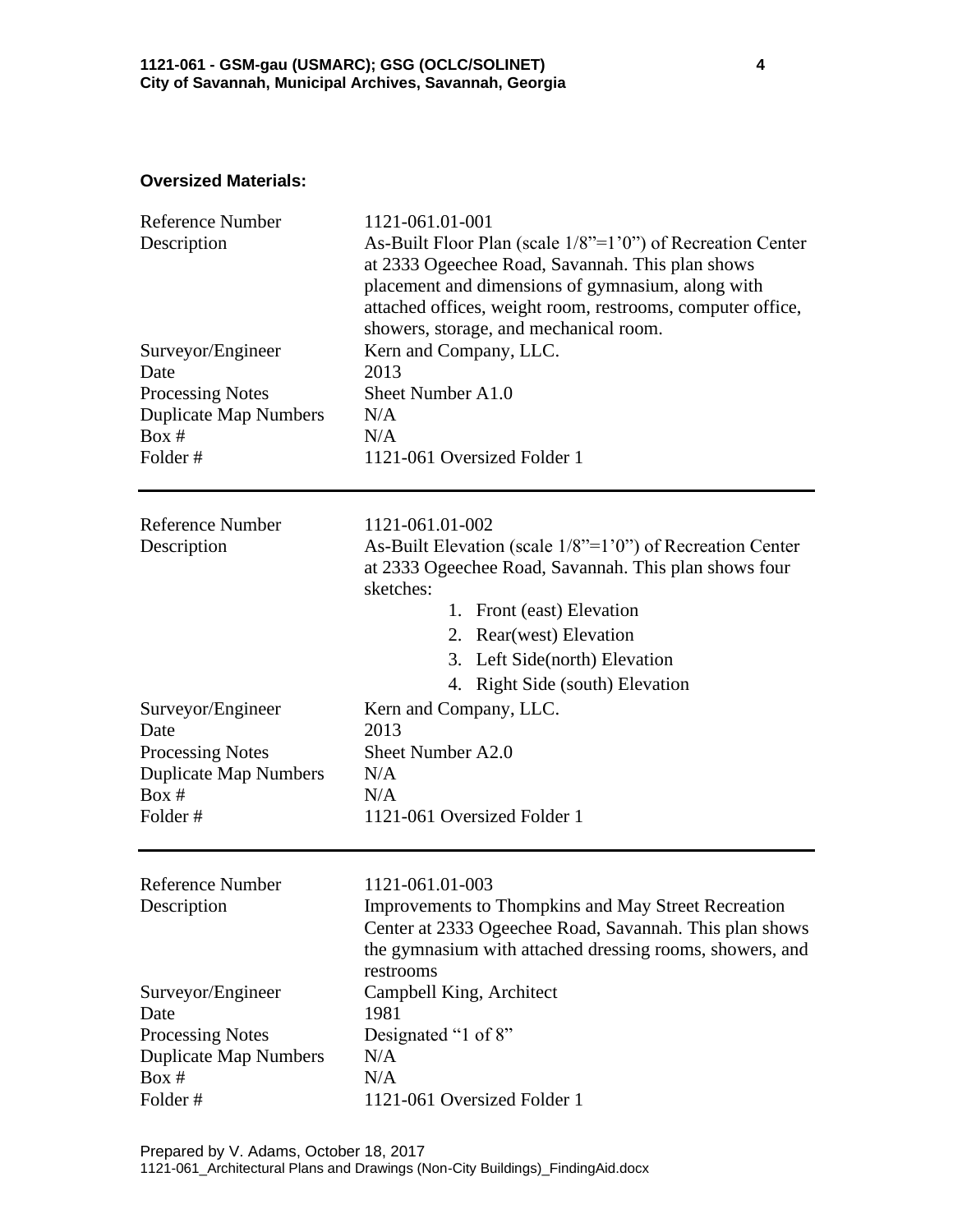| <b>Reference Number</b><br>Description<br>Surveyor/Engineer<br>Date<br><b>Processing Notes</b><br><b>Duplicate Map Numbers</b> | 1121-061.01-004<br>Proposed Bath House for the Recreation Center at 2333<br>Ogeechee Rd., Savannah. This sketch (scale $\frac{1}{4}$ "=1.0")<br>shows girls' and boys' dressing rooms, basket room,<br>concession, restrooms, public space, and wading pool.<br>Office, City Engineer, Savannah, GA<br>1952<br>Designated Sheet 1<br>N/A                    |
|--------------------------------------------------------------------------------------------------------------------------------|-------------------------------------------------------------------------------------------------------------------------------------------------------------------------------------------------------------------------------------------------------------------------------------------------------------------------------------------------------------|
| Box #                                                                                                                          | N/A                                                                                                                                                                                                                                                                                                                                                         |
| Folder#                                                                                                                        | 1121-061 Oversized Folder 1                                                                                                                                                                                                                                                                                                                                 |
| Reference Number<br>Description                                                                                                | 1121-061.01-005<br>Proposed Bath House for the Recreation Center at 2333<br>Ogeechee Rd., Savannah. Plans shows 6 sketches of<br>Proposed Bath House for the Recreation Center at 2333<br>Ogeechee Rd., Savannah. These sketches (scale 1"=20")<br>show longitudinal cross section through building,<br>foundation, flooring, plot plan, and swimming pool. |
| Surveyor/Engineer                                                                                                              | Office, City Engineer, Savannah, GA                                                                                                                                                                                                                                                                                                                         |
| Date                                                                                                                           | 1952                                                                                                                                                                                                                                                                                                                                                        |
| <b>Processing Notes</b>                                                                                                        | Designated Sheet 2                                                                                                                                                                                                                                                                                                                                          |
| <b>Duplicate Map Numbers</b>                                                                                                   | N/A                                                                                                                                                                                                                                                                                                                                                         |
| Box #<br>Folder#                                                                                                               | N/A<br>1121-061 Oversized Folder 1                                                                                                                                                                                                                                                                                                                          |
| <b>Reference Number</b><br>Description                                                                                         | 1121-061.01-006<br>"Swimming Pool for Colored People" at 2333 Ogeechee<br>Rd., Savannah. These plans (scale $1"=1'$ ) show 5 sketches                                                                                                                                                                                                                       |
| Surveyor/Engineer<br>Date                                                                                                      | of a swimming pool, including elevations.<br>Office, City Engineer, Savannah, GA<br>1934                                                                                                                                                                                                                                                                    |
| <b>Processing Notes</b><br><b>Duplicate Map Numbers</b><br>Box #<br>Folder#                                                    | N/A<br>N/A<br>1121-061 Oversized Folder 1                                                                                                                                                                                                                                                                                                                   |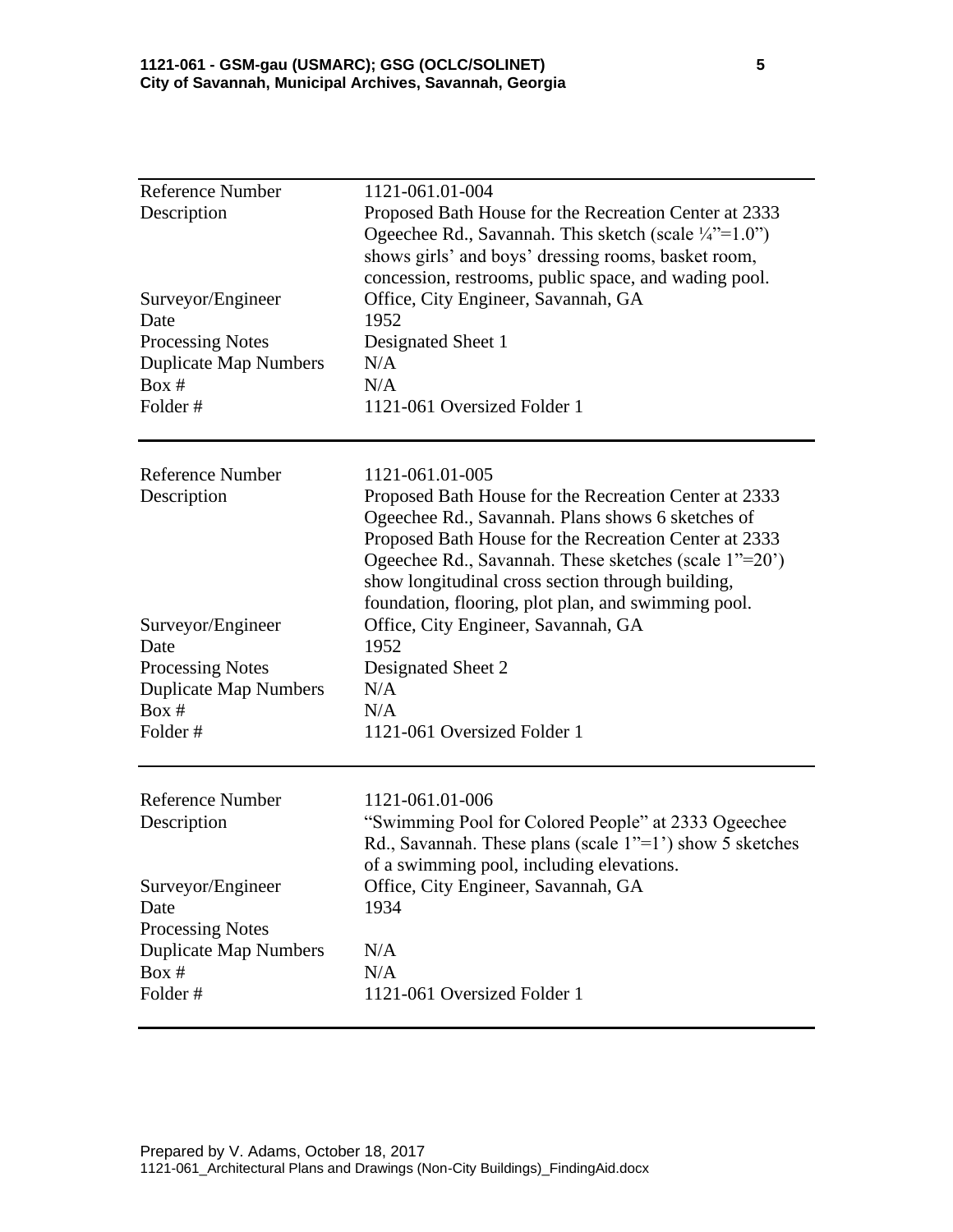| 1121-061.01-007                                            |
|------------------------------------------------------------|
| Proposed plans for "Recreation Park for Colored People" at |
| 2333 Ogeechee Rd., Savannah. These plans (scale 1"=30")    |
| show layout of park between Ogeechee Avenue and            |
| Kollock Street, with pavilion, landscaping, two            |
| playgrounds, four tennis courts, and a swimming pool.      |
| Office, City Engineer, Savannah, GA                        |
| 1934                                                       |
|                                                            |
| N/A                                                        |
| N/A                                                        |
| 1121-061 Oversized Folder 1                                |
|                                                            |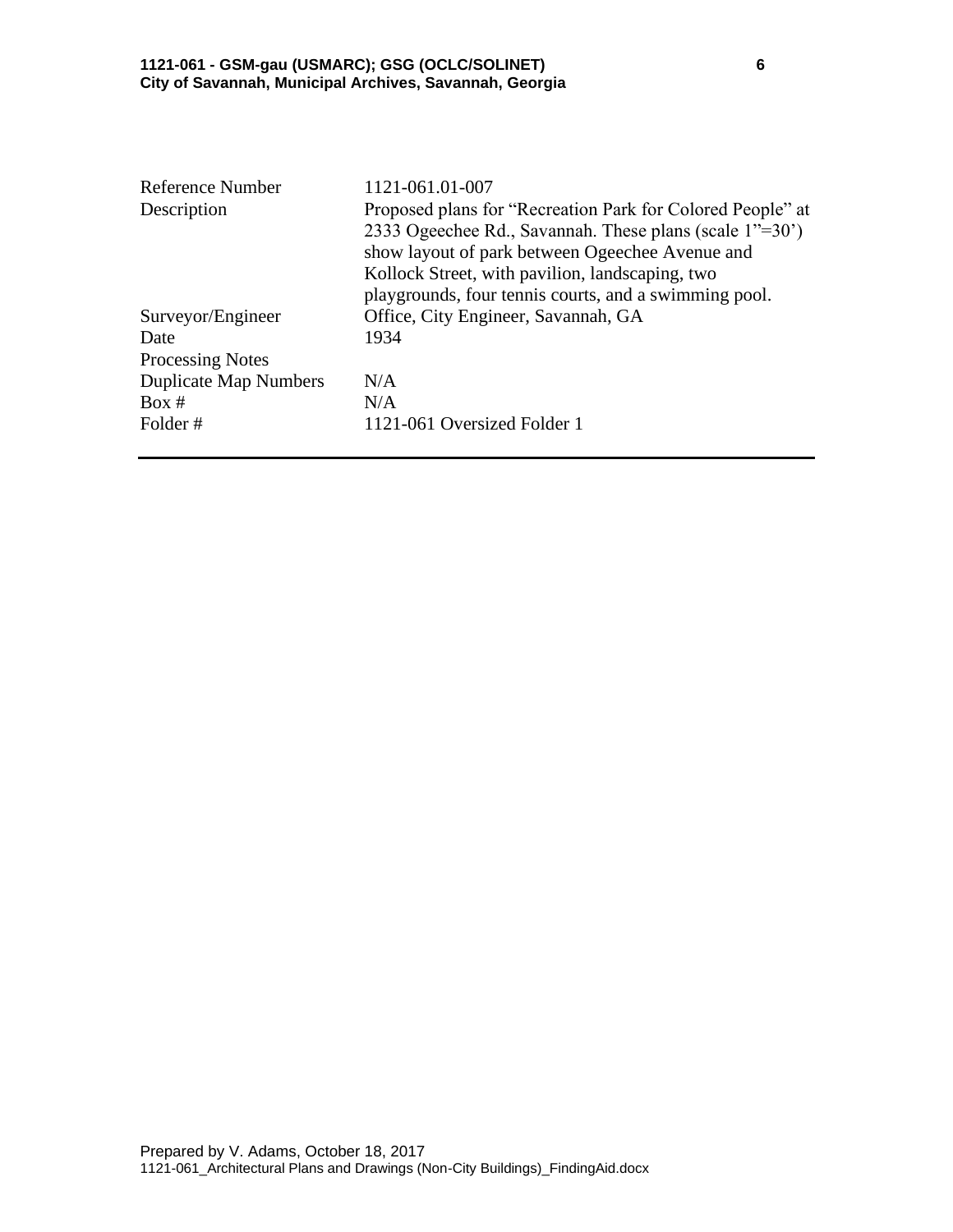| Sub-series #:       | 1121-061.02                                                                               |
|---------------------|-------------------------------------------------------------------------------------------|
| Name:               | Architectural Drawings and Plans - Savannah Electric and                                  |
|                     | <b>Power Company</b>                                                                      |
| Dates:              | 1962-1965                                                                                 |
| <b>Extent/Size:</b> | 1 folder, 3 oversized folders, 1 compact disk (approx. 1.5 cubic<br>feet, 143 MB storage) |
| Language:           | English                                                                                   |

### *Historical Note:*

The Savannah Electric and Power Company headquarters was located at 600 East Bay Street Savannah, Georgia. It was built in the early 1960s and was described as "Mid-Century Modern" architecture. Permission was requested by Gunn, Meyerhoff and Shay architects to demolish the building to make way for new construction in 2015. As the building was over 50 years old, permission was initially denied. Upon further examination, asbestos was found throughout the building, to the extent that removal was not possible without destroying the integrity of the building. Approval for demolition was granted by the Metropolitan Planning Commission, conditional upon architectural documentation being submitted to the City of Savannah Municipal Archives.

#### *Scope and Content:*

Sub-series 1121-061.02 Savannah Electric and Power Company includes 7 original hand drawn colored architectural drawings of the building's façade, 67 photocopies of plans, and 61 full size plans, and digital copies of all documents included in the collection.

#### *System of Arrangement and Ordering:*

The files are both physical and digital in format. The digital files were arranged by Gunn, Meyerhoff and Shay. The physical files are arranged by format, in the order they were received.

#### *Processed by:*

V. Adams, October 2017

#### *Inventory:*

### **Box 1121-061-001**

Folder 2: CD, Historic District Board of Review application for demolition, maps of the area, CAD drawings of proposed improvements

#### **Digital Image Inventory:**

Folder 1: GMS Generated Existing Drawings

- a. AutoCAD-13
- b. SEPCO Building-1
- c. SEPCO Sketches-1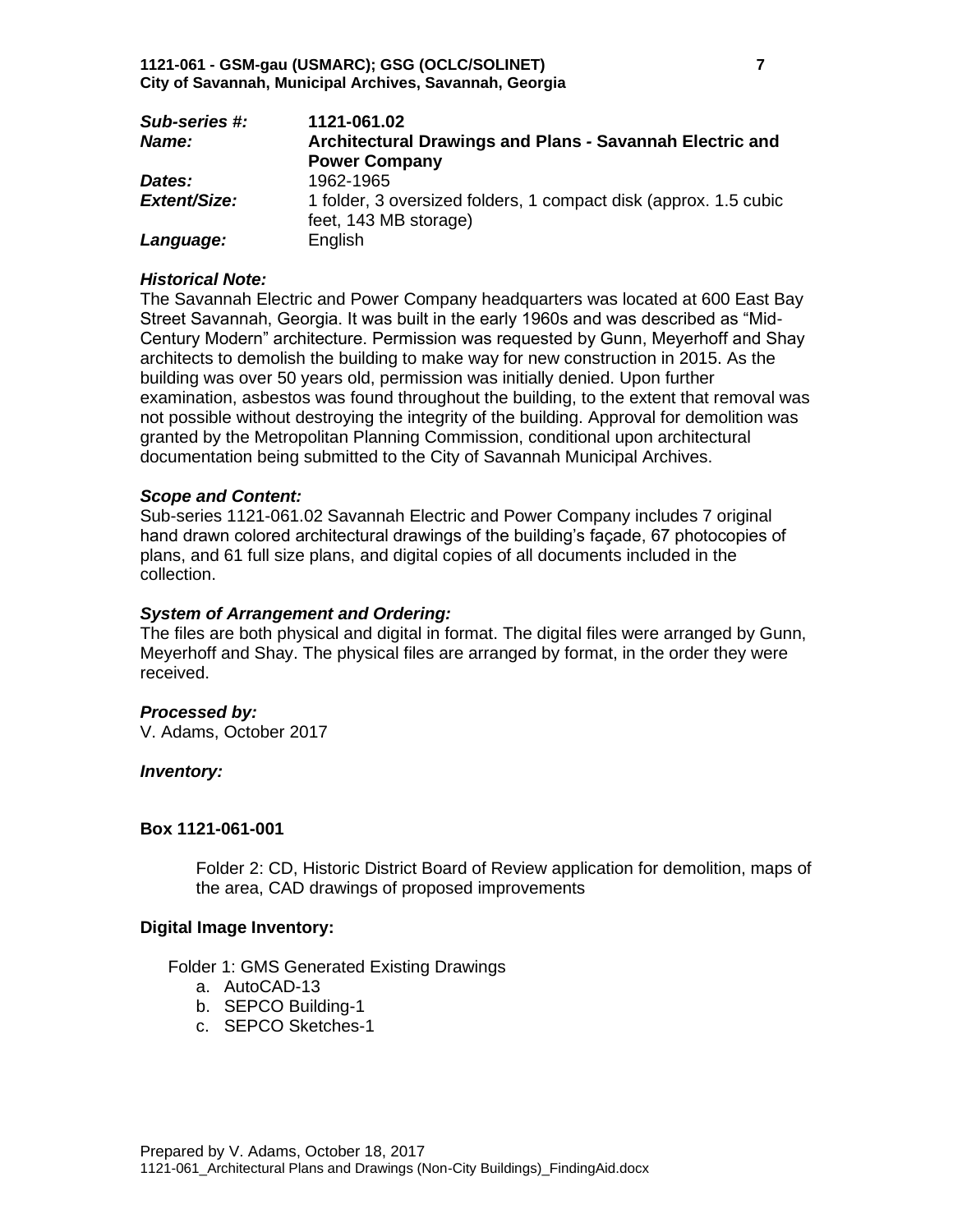Folder 2: SEPCO Photos

- a. Interior-141
- b. Exterior-75
- c. Context-81
- d. Historic-5

Folder 3: SEPCO Original Drawing Scans

- a. SEPCO Building-165
- b. SEPCO Initial Drawings-80
- Folder 4: MISC.
	- a. Miscellaneous-30

## **Oversized Materials**

| <b>Reference Number</b>                            | 1121-061.02-001                                                                              |
|----------------------------------------------------|----------------------------------------------------------------------------------------------|
|                                                    | <b>Description</b> Architectural sketch of entrance to SEPCO building, Dated 7-25-64, by     |
|                                                    | Helfrich & Grantham. Two copies, labeled 1 of 2 and 2 of 2.                                  |
| Surveyor / Engineer Helfrich & Grantham, Architect |                                                                                              |
| 1964<br>Date                                       |                                                                                              |
| <b>Processing Notes</b>                            |                                                                                              |
| <b>Duplicate Plan Number</b>                       | N/A                                                                                          |
| Box #                                              | N/A                                                                                          |
| Folder#                                            | <b>Oversized Folder 3</b>                                                                    |
| <b>Reference Number</b>                            | 1121-061.02-002                                                                              |
|                                                    | <b>Description</b> Architectural sketch depicting entrance and west façade of SEPCO,         |
| including landscaping. Cardboard backing.          |                                                                                              |
| <b>Surveyor / Engineer</b>                         |                                                                                              |
| <b>Date</b>                                        | No date                                                                                      |
| <b>Processing Notes</b>                            |                                                                                              |
| <b>Duplicate Plan Number</b>                       | N/A                                                                                          |
| Box #                                              | N/A                                                                                          |
| Folder#                                            | <b>Oversized Folder 3</b>                                                                    |
| <b>Reference Number</b>                            | 1121-061.02-003                                                                              |
|                                                    | <b>Description</b> Architectural overlay of SEPCO entrance, detailing night depository under |
| canopy at wall                                     |                                                                                              |
| <b>Surveyor / Engineer</b>                         |                                                                                              |
| <b>Date</b>                                        | No date                                                                                      |
| <b>Processing Notes</b>                            |                                                                                              |
| <b>Duplicate Plan Number</b>                       |                                                                                              |
| Box #                                              | N/A                                                                                          |
| Folder#                                            | <b>Oversized Folder 3</b>                                                                    |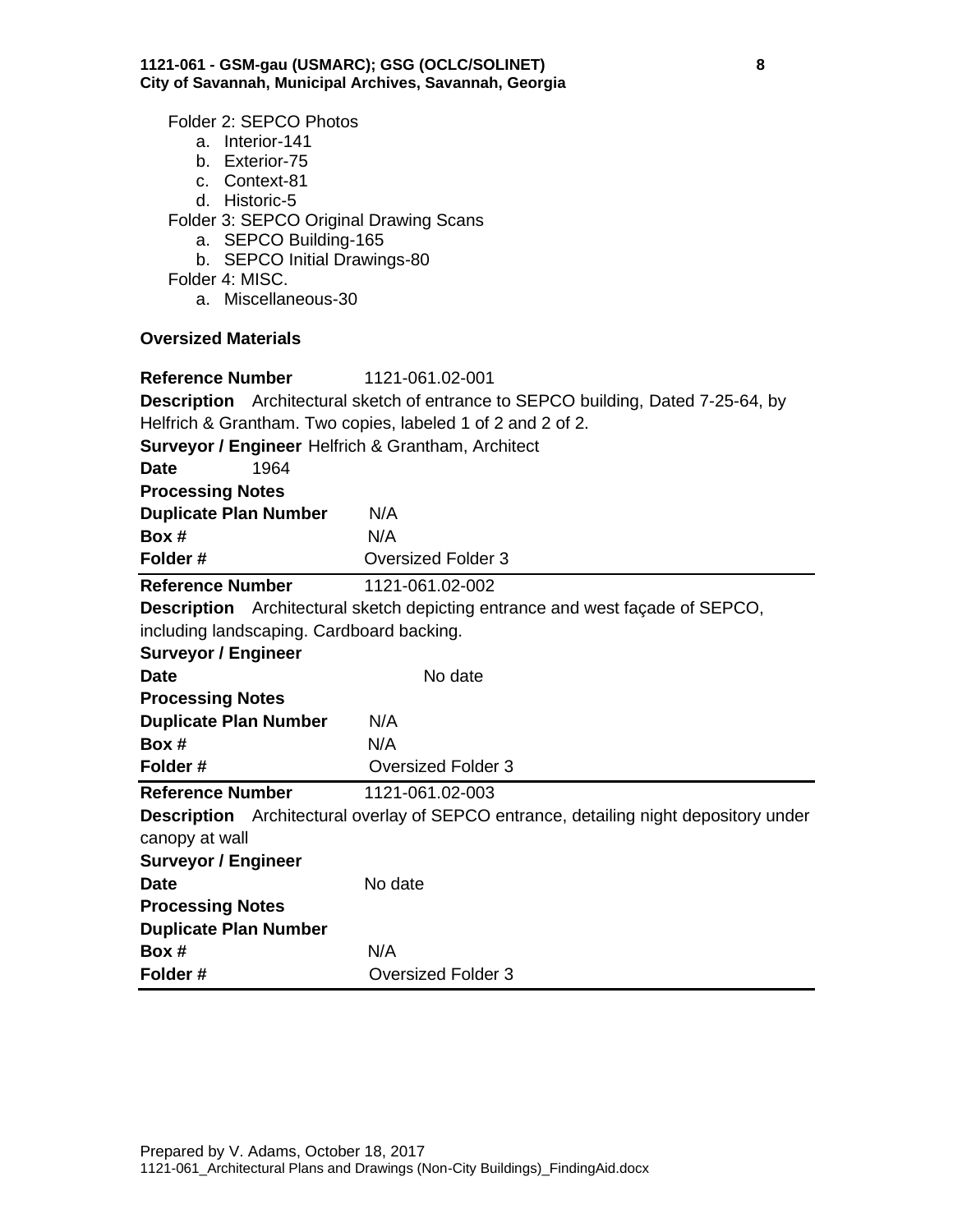#### **1121-061 - GSM-gau (USMARC); GSG (OCLC/SOLINET) 9 City of Savannah, Municipal Archives, Savannah, Georgia**

| <b>Reference Number</b>              | 1121-061.02-004                                                                                           |
|--------------------------------------|-----------------------------------------------------------------------------------------------------------|
| <b>Description</b>                   | Colored pencil architectural drawing of entrance to SEPCO showing detail                                  |
| of canopy.                           |                                                                                                           |
| <b>Surveyor / Engineer:</b>          |                                                                                                           |
| Date:                                | No date                                                                                                   |
| <b>Processing Notes</b>              |                                                                                                           |
| <b>Duplicate Plan Number</b>         | N/A                                                                                                       |
| Box #                                | N/A                                                                                                       |
| Folder#                              | <b>Oversized Folder 3</b>                                                                                 |
| <b>Reference Number</b>              | 1121-061.02-005                                                                                           |
|                                      | <b>Description</b> Colored pencil drawing of façade section of SEPCO building, detailing                  |
| window and roof. Straight aspect.    |                                                                                                           |
| <b>Surveyor / Engineer</b>           |                                                                                                           |
| Date:                                | No date                                                                                                   |
| <b>Processing Notes</b>              |                                                                                                           |
| <b>Duplicate Plan Number</b>         | N/A                                                                                                       |
| Box #                                | N/A                                                                                                       |
| Folder#                              | <b>Oversized Folder 3</b>                                                                                 |
| <b>Reference Number</b>              | 1121-061.02-006                                                                                           |
|                                      | <b>Description</b> Colored pencil drawing of façade section of SEPCO building, detailing                  |
| window and roof. Angled aspect.      |                                                                                                           |
| <b>Surveyor / Engineer</b>           |                                                                                                           |
| Date:                                | No date                                                                                                   |
| <b>Processing Notes</b>              |                                                                                                           |
| <b>Duplicate Plan Number</b>         | N/A                                                                                                       |
| Box #                                | N/A                                                                                                       |
| Folder#                              | <b>Oversized Folder 3</b>                                                                                 |
|                                      |                                                                                                           |
| <b>Reference Number</b>              | 1121-061.02-007                                                                                           |
|                                      | <b>Description</b> Schematic drawing of Heating Ventilation and Air Conditioner Plans for 1 <sup>st</sup> |
|                                      | and 2 <sup>nd</sup> floors of Savannah Electric and Power Company (SEPCO)                                 |
| 2 copies, marked "1 of 2 and 2 of 2" |                                                                                                           |
| <b>Surveyor / Engineer</b>           | Stone and Webster Engineering Corporation                                                                 |
| Date:                                | No date                                                                                                   |
| <b>Processing Notes</b>              | Plan # 10913-FB-3A                                                                                        |
| <b>Duplicate Plan Number</b>         |                                                                                                           |
|                                      | N/A                                                                                                       |
| Box #<br>Folder#                     | N/A<br><b>Oversized Folder 2</b>                                                                          |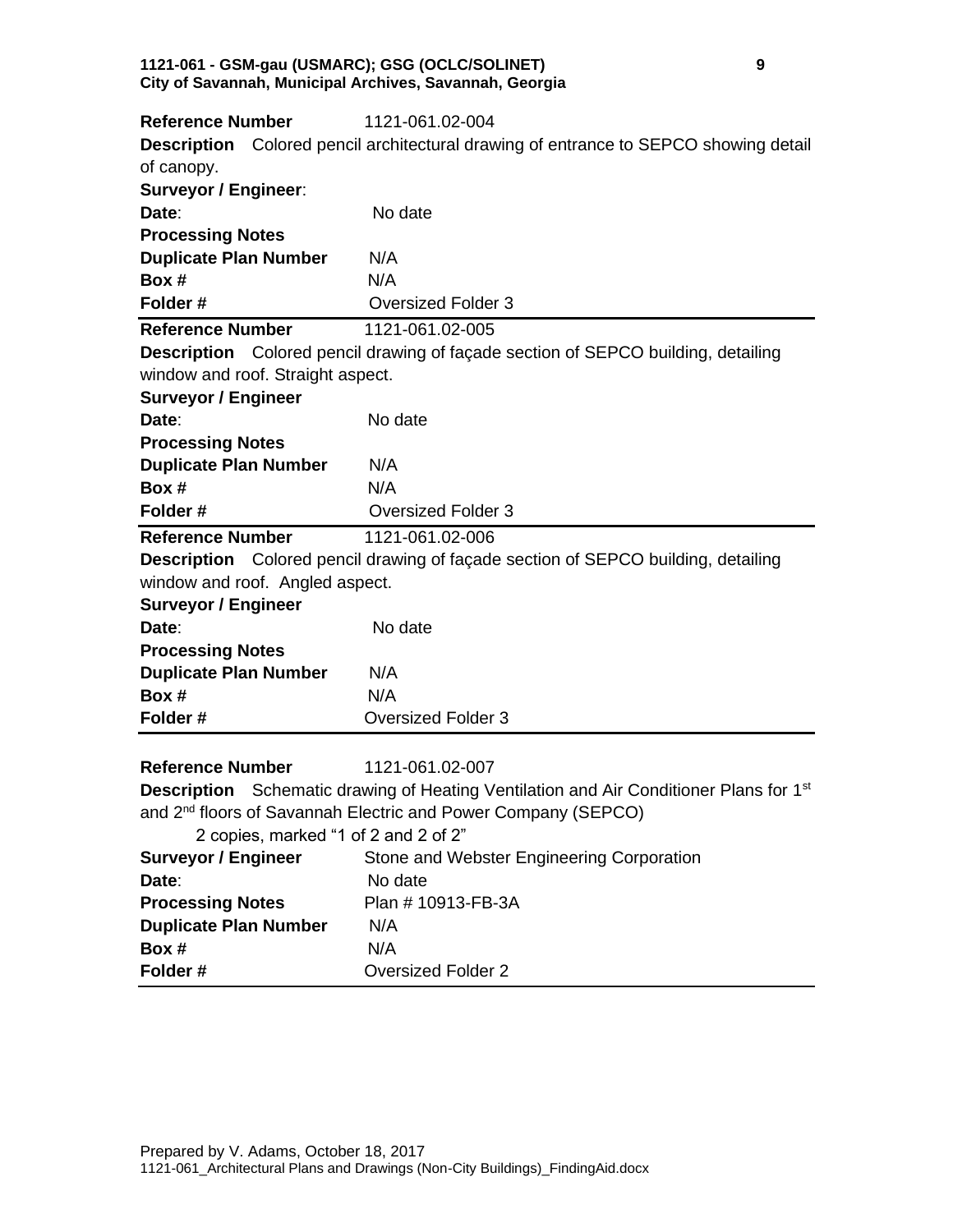#### **1121-061 - GSM-gau (USMARC); GSG (OCLC/SOLINET) 10 City of Savannah, Municipal Archives, Savannah, Georgia**

**Reference Number** 1121-061.02-008 **Description** Schematic drawing of Heating Vent and Air Conditioner Plans for 3<sup>rd</sup> and 4 th floors of Savannah Electric and Power Company (SEPCO)

| 2 copies, marked "1 of 2" and "2 of 2" |                                           |  |
|----------------------------------------|-------------------------------------------|--|
| <b>Surveyor / Engineer</b>             | Stone and Webster Engineering Corporation |  |
| Date:                                  | No date                                   |  |
| <b>Processing Notes</b>                | Plan # 10913-FB-3B                        |  |
| <b>Duplicate Plan Number</b>           | N/A                                       |  |
| Box #                                  | N/A                                       |  |
| Folder#                                | <b>Oversized Folder 2</b>                 |  |
| <b>Reference Number</b>                | 1121-061.02-009                           |  |

**Description** Schematic drawing of Heating Vent and Air Conditioner Plans for 5<sup>th</sup> and Mezzanine floors of Savannah Electric and Power Company (SEPCO); 2 copies, marked

"1 of 2" and "2 of 2"

| <b>Surveyor / Engineer</b>   | Stone and Webster Engineering Corporation |
|------------------------------|-------------------------------------------|
| Date:                        | No date                                   |
| <b>Processing Notes</b>      | Plan # 10913-FB-3C                        |
| <b>Duplicate Plan Number</b> | N/A                                       |
| Box #                        | N/A                                       |
| Folder#                      | <b>Oversized Folder 2</b>                 |
| <b>Reference Number</b>      | 1121-061.02-010                           |

**Description**: Schematic drawing of Heating Vent and Air Conditioner Plans and Details for 2<sup>nd</sup> floor Equipment Room of Savannah Electric and Power Company (SEPCO)

2 copies, marked "1 of 2" and "2 of 2"

| <b>Surveyor / Engineer</b><br><b>Date</b> | Stone and Webster Engineering Corporation<br>No date |
|-------------------------------------------|------------------------------------------------------|
| <b>Processing Notes</b>                   | Plan # 10913-FB-3D                                   |
| <b>Duplicate Plan Number</b>              | N/A                                                  |
| Box #                                     | N/A                                                  |
| Folder#                                   | <b>Oversized Folder 2</b>                            |

| <b>Reference Number</b>      | 1121-061.02-011                                                                       |
|------------------------------|---------------------------------------------------------------------------------------|
|                              | <b>Description</b> Schematic drawing of Heating Vent and Air Conditioner Sections and |
|                              | Details for Savannah Electric and Power Company (SEPCO)                               |
| <b>Surveyor / Engineer</b>   | Stone and Webster Engineering Corporation                                             |
| Date                         | No date                                                                               |
| <b>Processing Notes</b>      | Plan #10913-FB-3E 2 copies, marked "1 of 2" and "2 of 2"                              |
| <b>Duplicate Plan Number</b> | N/A                                                                                   |
| Box #                        | N/A                                                                                   |
| Folder#                      | Oversized Folder 2                                                                    |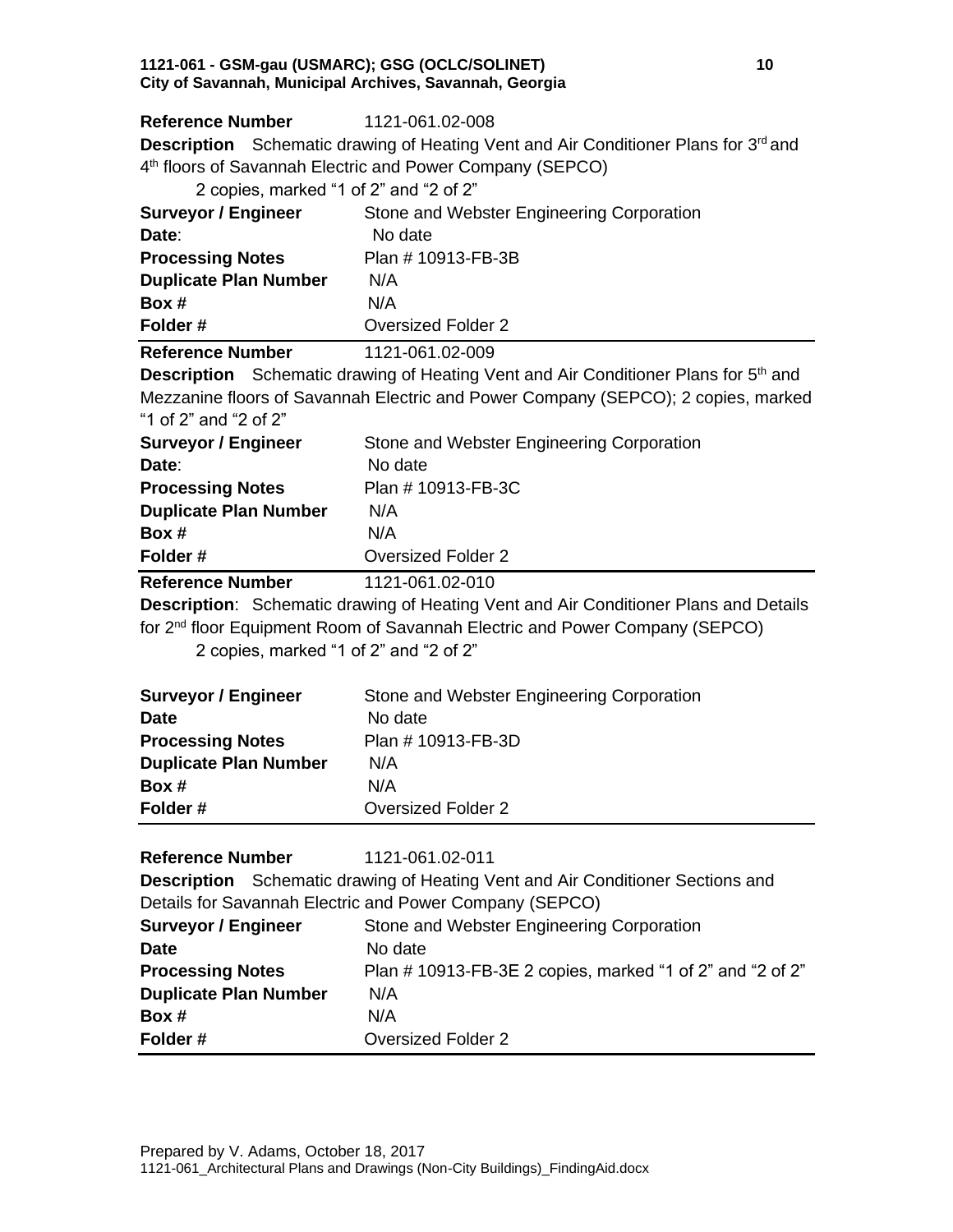#### **1121-061 - GSM-gau (USMARC); GSG (OCLC/SOLINET) 11 City of Savannah, Municipal Archives, Savannah, Georgia**

| <b>Reference Number</b>            | 1121-061.02-012                                                                                                |
|------------------------------------|----------------------------------------------------------------------------------------------------------------|
|                                    | <b>Description</b> Schematic drawing of Heating Vent and Air Conditioner plans for 5 <sup>th</sup> floor       |
|                                    | and Mezzanine Equipment Room for Savannah Electric and Power Company (SEPCO)                                   |
| <b>Surveyor / Engineer</b>         | Stone and Webster Engineering Corporation                                                                      |
| <b>Date</b>                        | No date                                                                                                        |
| <b>Processing Notes</b>            |                                                                                                                |
| <b>Duplicate Plan Number</b>       | N/A                                                                                                            |
| Box #                              | N/A                                                                                                            |
| Folder#                            | <b>Oversized Folder 2</b>                                                                                      |
| <b>Reference Number</b>            | 1121-061.02-013                                                                                                |
|                                    | <b>Description</b> Schematic drawing of Entrances-1 <sup>st</sup> floor and 3 <sup>rd</sup> floor for Savannah |
| Electric and Power Company (SEPCO) |                                                                                                                |
| <b>Surveyor / Engineer</b>         | Stone and Webster Engineering Corporation                                                                      |
| <b>Date</b>                        | No date                                                                                                        |
| <b>Processing Notes</b>            | Plan # 10913-FA-7B                                                                                             |
| <b>Duplicate Plan Number</b>       | 1121-061.02-105                                                                                                |
| Box #                              | N/A                                                                                                            |
| Folder#                            | <b>Oversized Folder 2</b>                                                                                      |
| <b>Reference Number</b>            | 1121-061.02-014                                                                                                |
|                                    | <b>Description</b> Schematic drawing of Interior Details for Savannah Electric and Power                       |
| Company (SEPCO)                    |                                                                                                                |
| <b>Surveyor / Engineer</b>         | Stone and Webster Engineering Corporation                                                                      |
| <b>Date</b>                        | No date                                                                                                        |
| <b>Processing Notes</b>            | Plan #10913-FA-11A                                                                                             |
| <b>Duplicate Plan Number</b>       | 1121-061.02-108                                                                                                |
| Box #                              | N/A                                                                                                            |
| Folder#                            | <b>Oversized Folder 2</b>                                                                                      |
|                                    |                                                                                                                |
| <b>Reference Number</b>            | 1121-061.02-015                                                                                                |
|                                    | <b>Description</b> Schematic drawing of Interior Finishes for Savannah Electric and Power                      |
| Company (SEPCO)                    |                                                                                                                |
| <b>Surveyor / Engineer</b>         | Stone and Webster Engineering Corporation                                                                      |
| <b>Date</b>                        | No date                                                                                                        |
| <b>Processing Notes</b>            | Plan # 10913-FA-12A                                                                                            |
| <b>Duplicate Plan Number</b>       | N/A                                                                                                            |
| Box #                              | N/A                                                                                                            |
| Folder#                            | <b>Oversized Folder 2</b>                                                                                      |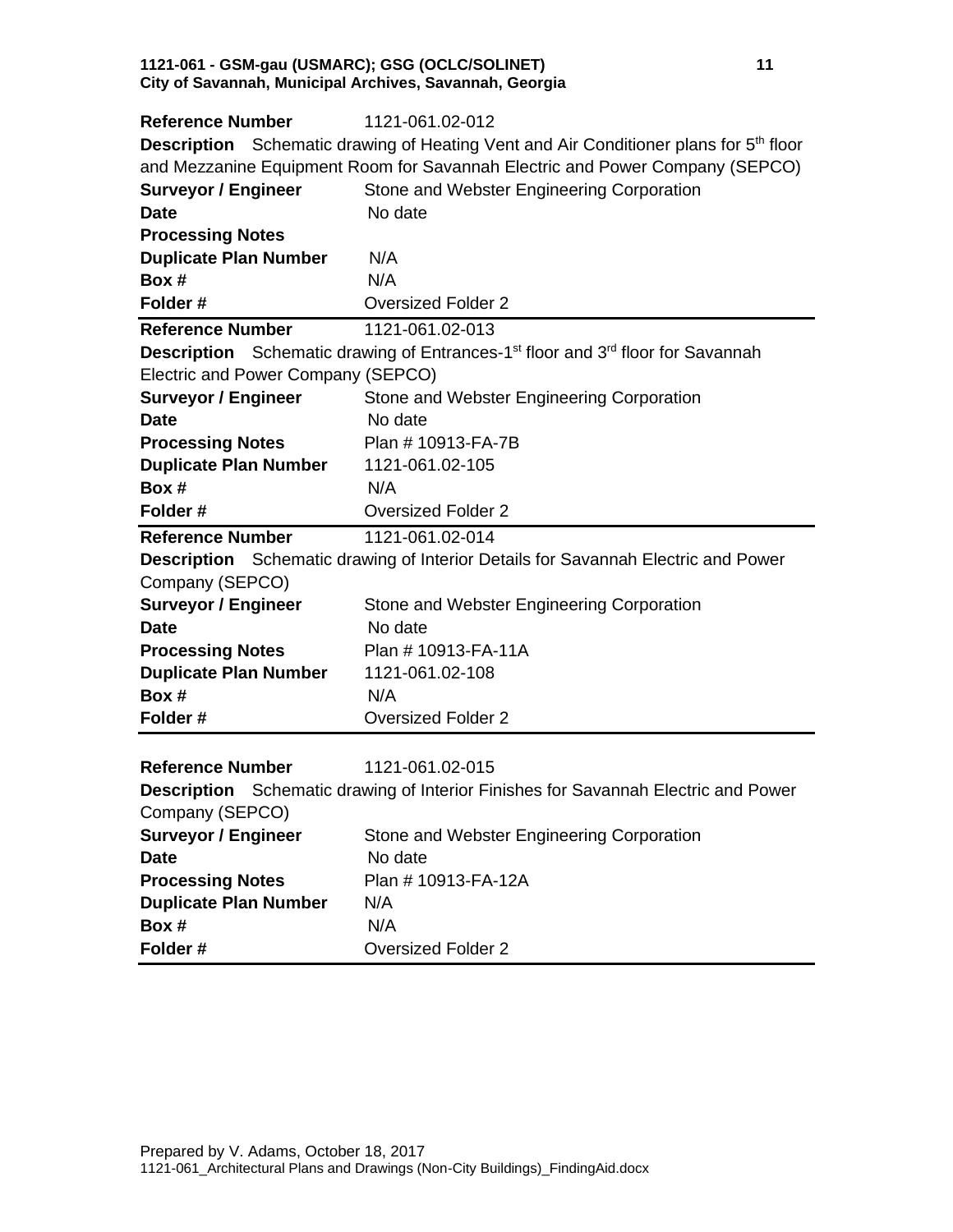#### **1121-061 - GSM-gau (USMARC); GSG (OCLC/SOLINET) 12 City of Savannah, Municipal Archives, Savannah, Georgia**

| <b>Reference Number</b>            | 1121-061.02-016                                                                                      |
|------------------------------------|------------------------------------------------------------------------------------------------------|
|                                    | <b>Description</b> Schematic drawing of Reflected Ceiling Plan for 1 <sup>st</sup> floor of Savannah |
| Electric and Power Company (SEPCO) |                                                                                                      |
| <b>Surveyor / Engineer</b>         | Stone and Webster Engineering Corporation                                                            |
| <b>Date</b>                        | No date                                                                                              |
| <b>Processing Notes</b>            | Plan #10913-FA-13A                                                                                   |
| <b>Duplicate Plan Number</b>       | 1121-061.02-090                                                                                      |
| Box #                              | N/A                                                                                                  |
| Folder#                            | <b>Oversized Folder 2</b>                                                                            |
| <b>Reference Number</b>            | 1121-061.02-017                                                                                      |
|                                    | <b>Description</b> Schematic drawing of Reflected Ceiling Plan for 2 <sup>nd</sup> floor of Savannah |
| Electric and Power Company (SEPCO) |                                                                                                      |
| <b>Surveyor / Engineer</b>         | Stone and Webster Engineering Corporation                                                            |
| <b>Date</b>                        | No date                                                                                              |
| <b>Processing Notes</b>            | Plan # 10913-FA-13B                                                                                  |
| <b>Duplicate Plan Number</b>       | 1121-061.02-091                                                                                      |
| Box #                              | N/A                                                                                                  |
| Folder#                            | <b>Oversized Folder 2</b>                                                                            |
| <b>Reference Number</b>            | 1121-061.02-018                                                                                      |
|                                    | Description Schematic drawing of Reflected Ceiling Plan for 3 <sup>rd</sup> floor of Savannah        |
| Electric and Power Company (SEPCO) |                                                                                                      |
| <b>Surveyor / Engineer</b>         | Stone and Webster Engineering Corporation                                                            |
| <b>Date</b>                        | No date                                                                                              |
| <b>Processing Notes</b>            | Plan # 10913-RA-13C                                                                                  |
| <b>Duplicate Plan Number</b>       | N/A                                                                                                  |
| Box #                              | N/A                                                                                                  |
| Folder#                            | <b>Oversized Folder 2</b>                                                                            |
|                                    |                                                                                                      |
| <b>Reference Number</b>            | 1121-061.02-019                                                                                      |
|                                    | <b>Description</b> Schematic drawing of Reflected Ceiling Plan for 4 <sup>th</sup> floor of Savannah |
| Electric and Power Company (SEPCO) |                                                                                                      |
| <b>Surveyor / Engineer</b>         | Stone and Webster Engineering Corporation                                                            |
| <b>Date</b>                        | No date                                                                                              |
| <b>Processing Notes</b>            | Plan # 10913-RA-13D                                                                                  |
| <b>Duplicate Plan Number</b>       | N/A                                                                                                  |
| Box #                              | N/A                                                                                                  |
| Folder#                            | <b>Oversized Folder 2</b>                                                                            |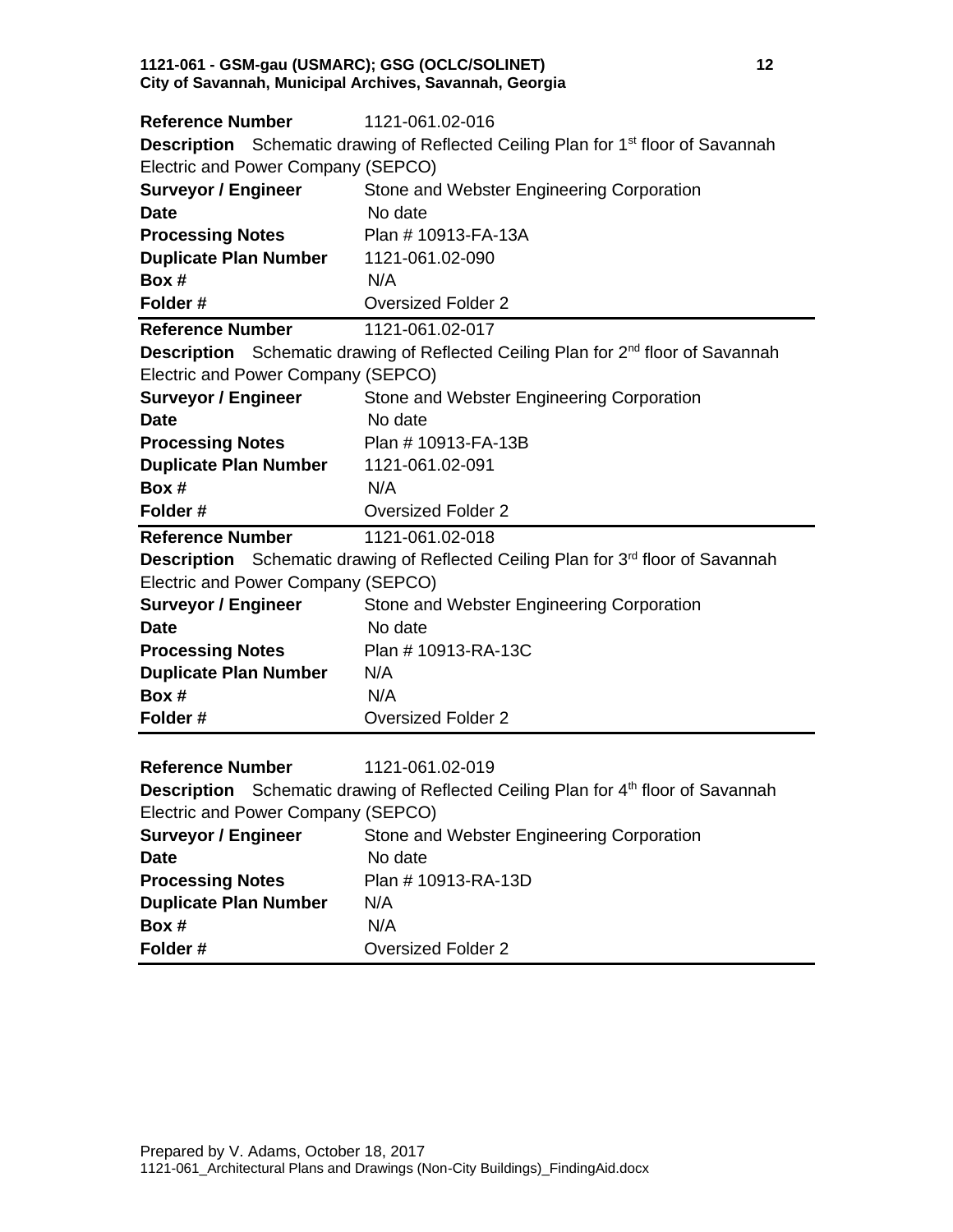#### **1121-061 - GSM-gau (USMARC); GSG (OCLC/SOLINET) 13 City of Savannah, Municipal Archives, Savannah, Georgia**

| <b>Reference Number</b>            | 1121-061.02-020                                                                                      |
|------------------------------------|------------------------------------------------------------------------------------------------------|
|                                    | <b>Description</b> Schematic drawing of Reflected Ceiling Plan for 5 <sup>th</sup> floor of Savannah |
| Electric and Power Company (SEPCO) |                                                                                                      |
| <b>Surveyor / Engineer</b>         | Stone and Webster Engineering Corporation                                                            |
| <b>Date</b>                        | No date                                                                                              |
| <b>Processing Notes</b>            | Plan # 10913-FA-13E                                                                                  |
| <b>Duplicate Plan Number</b>       | 1121-061.02-092                                                                                      |
| Box #                              | N/A                                                                                                  |
| Folder#                            | <b>Oversized Folder 2</b>                                                                            |
| <b>Reference Number</b>            | 1121-061.02-021                                                                                      |
|                                    | <b>Description</b> Schematic drawing of Arch. Conc. Details SH.1 of Savannah Electric and            |
| Power Company (SEPCO)              |                                                                                                      |
| <b>Surveyor / Engineer</b>         | Stone and Webster Engineering Corporation                                                            |
| <b>Date</b>                        | No date                                                                                              |
| <b>Processing Notes</b>            | Plan # 10913-FA-14A                                                                                  |
| <b>Duplicate Plan Number</b>       | 1121-061.02-093                                                                                      |
| Box #                              | N/A                                                                                                  |
| Folder#                            | <b>Oversized Folder 2</b>                                                                            |
| <b>Reference Number</b>            | 1121-061.02-022                                                                                      |
|                                    | <b>Description</b> Schematic drawing of Arch. Conc. Details SH.2 of Savannah Electric and            |
| Power Company (SEPCO)              |                                                                                                      |
| <b>Surveyor / Engineer</b>         | Stone and Webster Engineering Corporation                                                            |
| <b>Date</b>                        | No date                                                                                              |
| <b>Processing Notes</b>            | Plan # 10913-FA-14B                                                                                  |
| <b>Duplicate Plan Number</b>       | 1121-061.02-094                                                                                      |
| Box #                              | N/A                                                                                                  |
| Folder#                            | <b>Oversized Folder 2</b>                                                                            |
|                                    |                                                                                                      |
| <b>Reference Number</b>            | 1121-061.02-023                                                                                      |
|                                    | <b>Description</b> Schematic drawing of Arch. Conc. Details SH.3 of Savannah Electric and            |
| Power Company (SEPCO)              |                                                                                                      |
| <b>Surveyor / Engineer</b>         | Stone and Webster Engineering Corporation                                                            |
| <b>Date</b>                        | No date                                                                                              |
| <b>Processing Notes</b>            | Plan # 10913-FA-14C                                                                                  |
| <b>Duplicate Plan Number</b>       | N/A                                                                                                  |
| Box #                              | N/A                                                                                                  |
| Folder#                            | <b>Oversized Folder 2</b>                                                                            |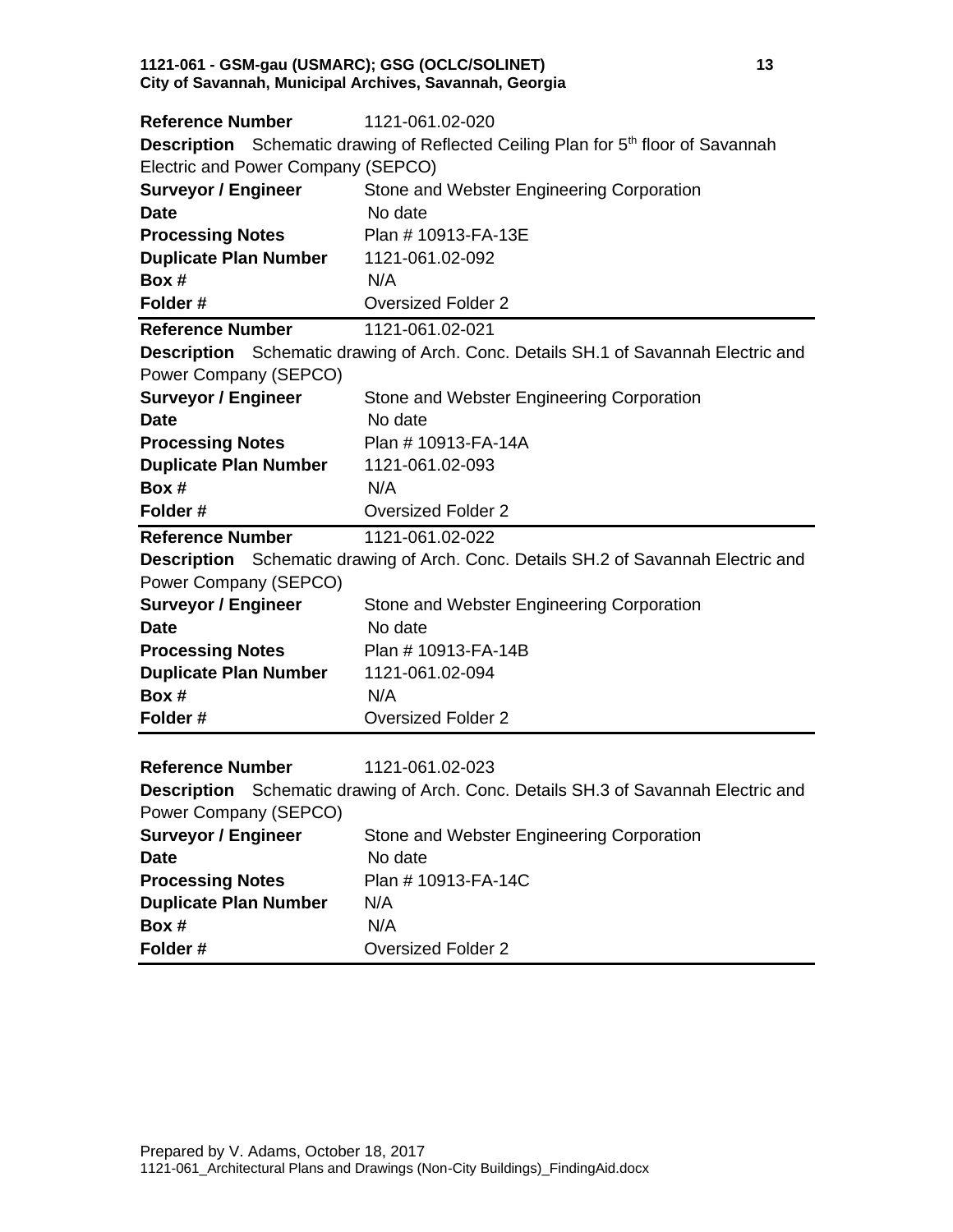#### **1121-061 - GSM-gau (USMARC); GSG (OCLC/SOLINET) 14 City of Savannah, Municipal Archives, Savannah, Georgia**

| <b>Reference Number</b>                        | 1121-061.02-024                                                                                                   |
|------------------------------------------------|-------------------------------------------------------------------------------------------------------------------|
|                                                | <b>Description</b> Schematic drawing of Interior Stair Details of Savannah Electric and                           |
| Power Company (SEPCO)                          |                                                                                                                   |
| <b>Surveyor / Engineer</b>                     | Stone and Webster Engineering Corporation                                                                         |
| <b>Date</b>                                    | No date                                                                                                           |
| <b>Processing Notes</b>                        | Plan #10913-FA-15A                                                                                                |
| <b>Duplicate Plan Number</b>                   | 1121-061.02-106                                                                                                   |
| Box #                                          | N/A                                                                                                               |
| Folder#                                        | <b>Oversized Folder 2</b>                                                                                         |
| <b>Reference Number</b>                        | 1121-061.02-025                                                                                                   |
|                                                | <b>Description</b> Schematic drawing of Yard Piping of Savannah Electric and Power                                |
| Company (SEPCO)                                |                                                                                                                   |
| <b>Surveyor / Engineer</b>                     | Stone and Webster Engineering Corporation                                                                         |
| <b>Date</b>                                    | No date                                                                                                           |
| <b>Processing Notes</b>                        | Plan # 10913-FB-1A                                                                                                |
| <b>Duplicate Plan Number</b>                   | N/A                                                                                                               |
| Box #                                          | N/A                                                                                                               |
| Folder                                         |                                                                                                                   |
| <b>Reference Number</b>                        | 1121-061.02-026                                                                                                   |
|                                                | <b>Description</b> Schematic drawing of Yard-Lawn Sprinkler Areas of Savannah Electric                            |
| and Power Company (SEPCO)                      |                                                                                                                   |
| <b>Surveyor / Engineer</b>                     | Stone and Webster Engineering Corporation                                                                         |
| <b>Date</b>                                    | No date                                                                                                           |
| <b>Processing Notes</b>                        | Plan # 10913-FB-1B                                                                                                |
| <b>Duplicate Plan Number</b>                   | N/A                                                                                                               |
| Box #                                          | N/A                                                                                                               |
| Folder#                                        | <b>Oversized Folder 2</b>                                                                                         |
|                                                |                                                                                                                   |
| <b>Reference Number</b>                        | 1121-061.02-027                                                                                                   |
|                                                | <b>Description</b> Schematic drawing of Plumbing and Roof Drainage for 1 <sup>st</sup> and 2 <sup>nd</sup> floors |
| of Savannah Electric and Power Company (SEPCO) |                                                                                                                   |
| <b>Surveyor / Engineer</b>                     | Stone and Webster Engineering Corporation                                                                         |
| <b>Date</b>                                    | No date                                                                                                           |
| <b>Processing Notes</b>                        | Plan # 10913-FB-2A                                                                                                |
| <b>Duplicate Plan Number</b>                   | N/A                                                                                                               |
| Box #                                          | N/A                                                                                                               |
| Folder#                                        | <b>Oversized Folder 2</b>                                                                                         |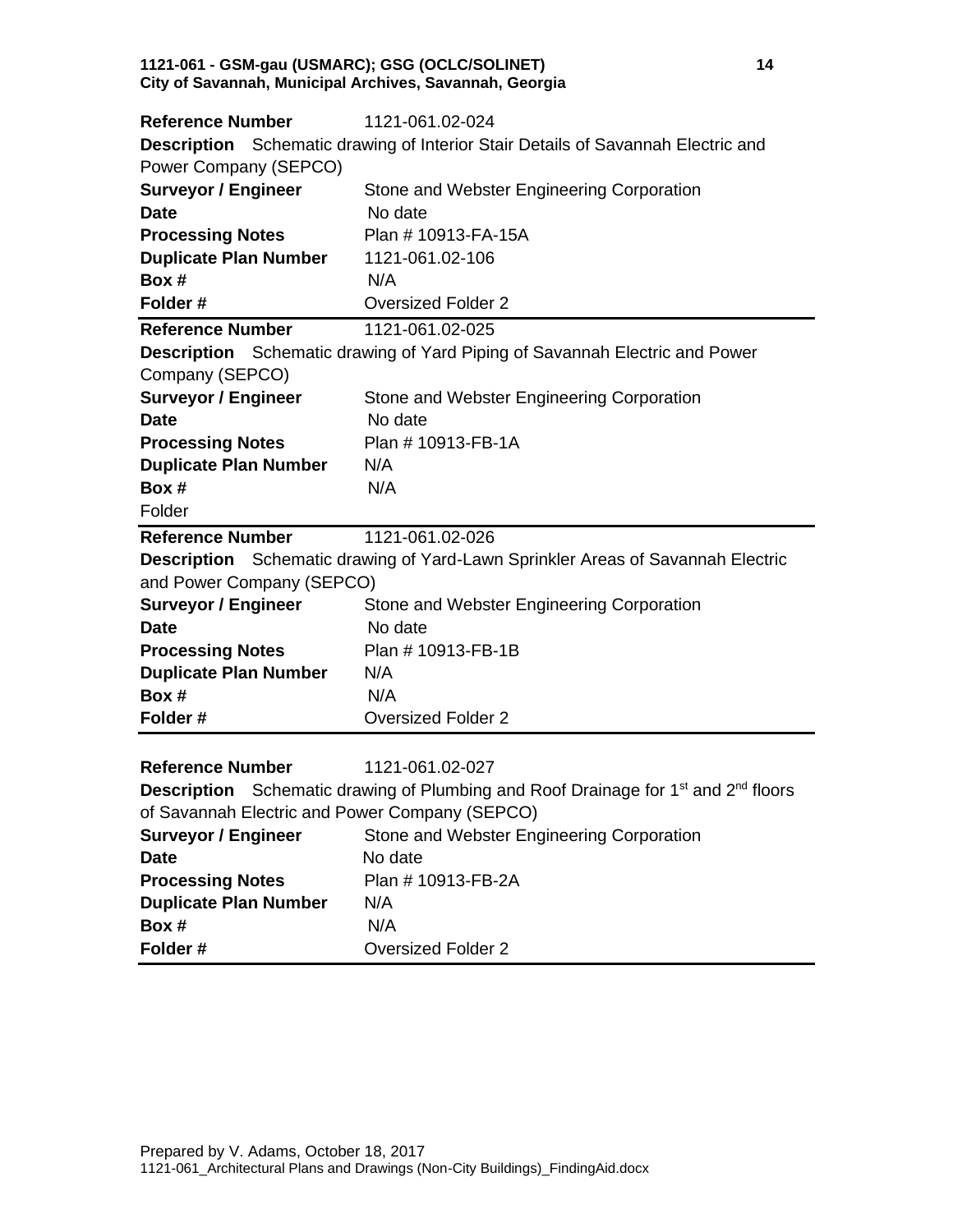#### **1121-061 - GSM-gau (USMARC); GSG (OCLC/SOLINET) 15 City of Savannah, Municipal Archives, Savannah, Georgia**

| <b>Reference Number</b>                     | 1121-061.02-028                                                                                        |
|---------------------------------------------|--------------------------------------------------------------------------------------------------------|
|                                             | <b>Description</b> Schematic drawing of Plumbing and Roof Drainage for $3^{rd}$ and $4^{th}$ floors of |
| Savannah Electric and Power Company (SEPCO) |                                                                                                        |
| <b>Surveyor / Engineer</b>                  | Stone and Webster Engineering Corporation                                                              |
| <b>Date</b>                                 | No date                                                                                                |
| <b>Processing Notes</b>                     | Plan # 10913-FB-2B                                                                                     |
| <b>Duplicate Plan Number</b>                | N/A                                                                                                    |
| Box #                                       | N/A                                                                                                    |
| Folder#                                     | <b>Oversized Folder 2</b>                                                                              |
| <b>Reference Number</b>                     | 1121-061.02-029                                                                                        |
|                                             | <b>Description</b> Schematic drawing of Plumbing and Roof Drainage for Main Roof,                      |
|                                             | Mezzanine, and 5 <sup>th</sup> floors of Savannah Electric and Power Company (SEPCO)                   |
| <b>Surveyor / Engineer</b>                  | Stone and Webster Engineering Corporation                                                              |
| <b>Date</b>                                 | No date                                                                                                |
| <b>Processing Notes</b>                     | Plan # 10913-FB-2C                                                                                     |
| <b>Duplicate Plan Number</b>                | N/A                                                                                                    |
| Box #                                       | N/A                                                                                                    |
| Folder#                                     | <b>Oversized Folder 2</b>                                                                              |
|                                             |                                                                                                        |
| <b>Reference Number</b>                     | 1121-061.02-030                                                                                        |
|                                             | Description Schematic drawing of Riser Diagram of Savannah Electric and Power                          |
| Company (SEPCO)                             |                                                                                                        |
| <b>Surveyor / Engineer</b>                  | Stone and Webster Engineering Corporation                                                              |
| <b>Date</b>                                 | No date                                                                                                |
| <b>Processing Notes</b>                     | Plan # 10913-FB-2D                                                                                     |
| <b>Duplicate Plan Number</b>                | N/A                                                                                                    |
| Box #                                       | N/A                                                                                                    |
| Folder#                                     | <b>Oversized Folder 2</b>                                                                              |
| <b>Reference Number</b>                     | 1121-061.02-031                                                                                        |
|                                             | <b>Description</b> Schematic drawing of Plumbing and Roof Drainage Details of Savannah                 |
| Electric and Power Company (SEPCO)          |                                                                                                        |
|                                             | <b>Surveyor / Engineer</b> Stone and Webster Engineering Corporation                                   |
| <b>Date</b>                                 | No date                                                                                                |
| <b>Processing Notes</b>                     | Plan # 10913-FB-2E                                                                                     |
| <b>Duplicate Plan Number</b>                | N/A                                                                                                    |
| Box #<br>Folder#                            | N/A<br><b>Oversized Folder 2</b>                                                                       |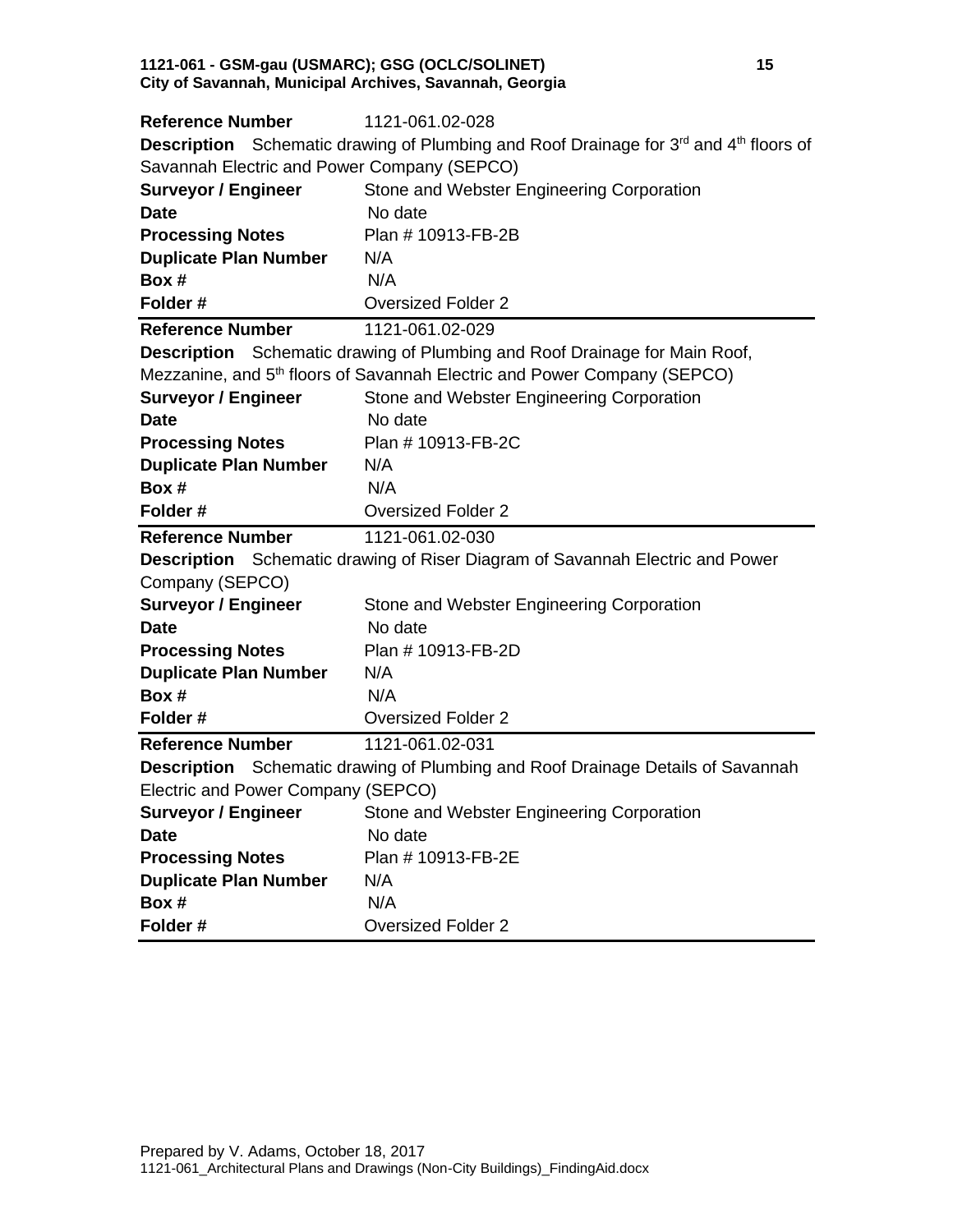#### **1121-061 - GSM-gau (USMARC); GSG (OCLC/SOLINET) 16 City of Savannah, Municipal Archives, Savannah, Georgia**

| <b>Reference Number</b>            | 1121-061.02-032                                                                      |
|------------------------------------|--------------------------------------------------------------------------------------|
|                                    | Description Schematic drawing of Pile Plan and Foundation of Savannah Electric and   |
| Power Company (SEPCO)              |                                                                                      |
| <b>Surveyor / Engineer</b>         | Stone and Webster Engineering Corporation                                            |
| <b>Date</b>                        | No date                                                                              |
| <b>Processing Notes</b>            | Plan # 10913-FC-1A                                                                   |
| <b>Duplicate Plan Number</b>       | N/A                                                                                  |
| Box #                              | N/A                                                                                  |
| Folder#                            | <b>Oversized Folder 2</b>                                                            |
| <b>Reference Number</b>            | 1121-061.02-033                                                                      |
|                                    | Description Schematic drawing of Ground Floor Plan and Details of Savannah           |
| Electric and Power Company (SEPCO) |                                                                                      |
| <b>Surveyor / Engineer</b>         | Stone and Webster Engineering Corporation                                            |
| <b>Date</b>                        | No date                                                                              |
| <b>Processing Notes</b>            | Plan # 10913-FC-3A                                                                   |
| <b>Duplicate Plan Number</b>       | N/A                                                                                  |
| Box #                              | N/A                                                                                  |
| Folder#                            | <b>Oversized Folder 2</b>                                                            |
| <b>Reference Number</b>            | 1121-061.02-034                                                                      |
|                                    | <b>Description</b> Schematic drawing of Grade Beam Details SH 1 of Savannah Electric |
| and Power Company (SEPCO)          |                                                                                      |
| <b>Surveyor / Engineer</b>         | Stone and Webster Engineering Corporation                                            |
| <b>Date</b>                        |                                                                                      |
|                                    | No date                                                                              |
| <b>Processing Notes</b>            | Plan # 10913-FC-4A                                                                   |
| <b>Duplicate Plan Number</b>       | N/A                                                                                  |
| Box #                              | N/A                                                                                  |
| Folder#                            | <b>Oversized Folder 2</b>                                                            |
| <b>Reference Number</b>            | 1121-061.02-035                                                                      |
|                                    | <b>Description</b> Schematic drawing of Grade Beam Details SH 2 of Savannah Electric |
| and Power Company (SEPCO)          |                                                                                      |
|                                    | <b>Surveyor / Engineer</b> Stone and Webster Engineering Corporation                 |
| <b>Date</b>                        | No date                                                                              |
| <b>Processing Notes</b>            | Plan # 10913-FC-4B                                                                   |
| <b>Duplicate Plan Number</b>       | N/A                                                                                  |
| Box #<br>Folder#                   | N/A                                                                                  |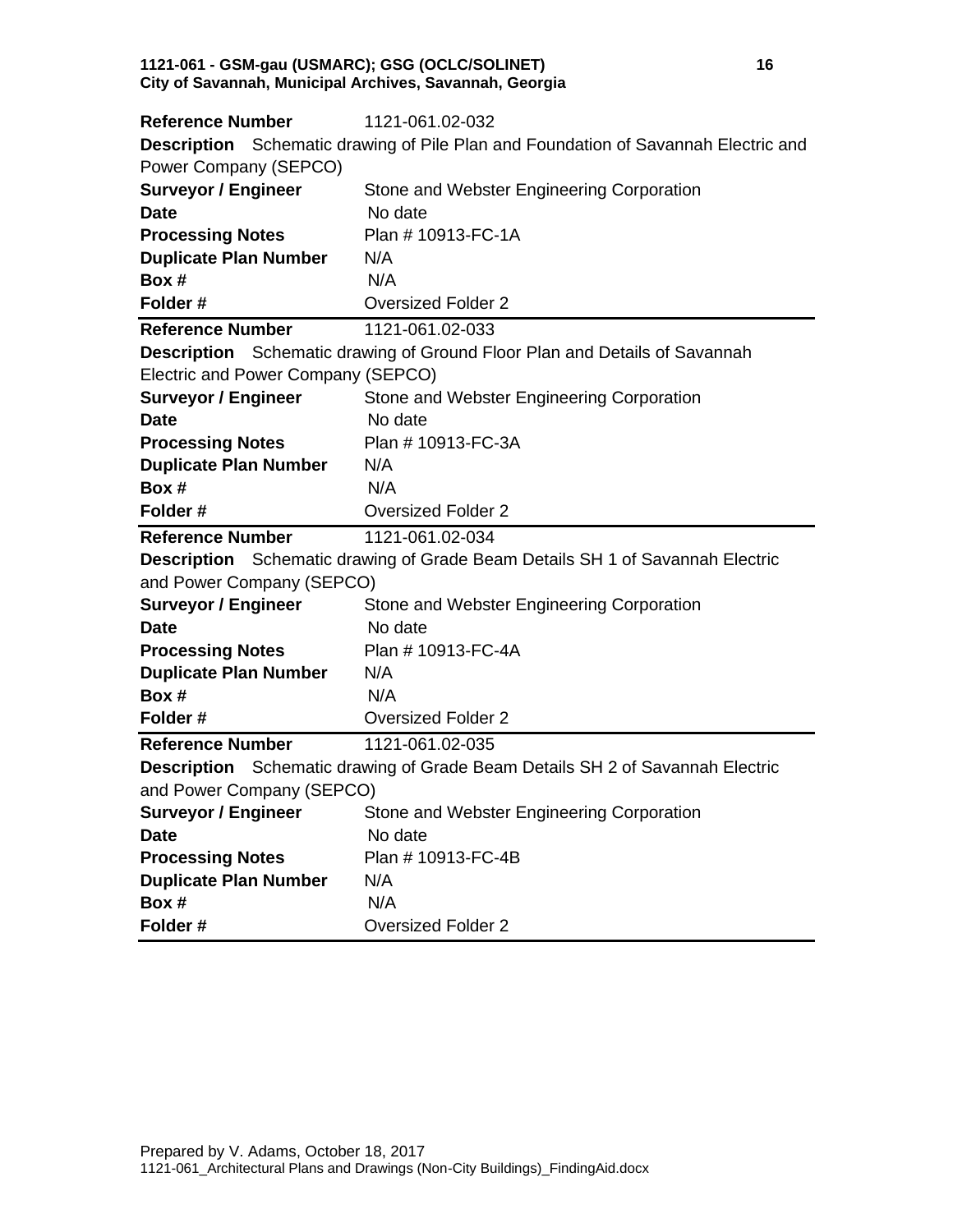#### **1121-061 - GSM-gau (USMARC); GSG (OCLC/SOLINET) 17 City of Savannah, Municipal Archives, Savannah, Georgia**

| <b>Reference Number</b>            | 1121-061.02-036                                                                          |
|------------------------------------|------------------------------------------------------------------------------------------|
|                                    | Description Schematic drawing of Building Retaining Wall Details SH 1 of Savannah        |
| Electric and Power Company (SEPCO) |                                                                                          |
| <b>Surveyor / Engineer</b>         | Stone and Webster Engineering Corporation                                                |
| <b>Date</b>                        | No date                                                                                  |
| <b>Processing Notes</b>            | Plan # 10913-FC-5A                                                                       |
| <b>Duplicate Plan Number</b>       | N/A                                                                                      |
| Box #                              | N/A                                                                                      |
| Folder#                            | <b>Oversized Folder 2</b>                                                                |
| <b>Reference Number</b>            | 1121-061.02-037                                                                          |
|                                    | <b>Description</b> Schematic drawing of Building Retaining Wall Details SH 2 of Savannah |
| Electric and Power Company (SEPCO) |                                                                                          |
| <b>Surveyor / Engineer</b>         | Stone and Webster Engineering Corporation                                                |
| <b>Date</b>                        | No date                                                                                  |
| <b>Processing Notes</b>            | Plan # 10913-FC-5B                                                                       |
| <b>Duplicate Plan Number</b>       | N/A                                                                                      |
| Box #                              | N/A                                                                                      |
| Folder#                            | <b>Oversized Folder 2</b>                                                                |
|                                    |                                                                                          |
| <b>Reference Number</b>            | 1121-061.02-038                                                                          |
|                                    | <b>Description</b> Schematic drawing of Floor Slabs SH 1 of Savannah Electric and Power  |
| Company (SEPCO)                    |                                                                                          |
| <b>Surveyor / Engineer</b>         | Stone and Webster Engineering Corporation                                                |
| <b>Date</b>                        | No date                                                                                  |
| <b>Processing Notes</b>            | Plan # 10913-FC-6A                                                                       |
| <b>Duplicate Plan Number</b>       | N/A                                                                                      |
| Box #                              | N/A                                                                                      |
| Folder#                            | <b>Oversized Folder 2</b>                                                                |
| <b>Reference Number</b>            | 1121-061.02-039                                                                          |
|                                    | <b>Description</b> Schematic drawing of Floor Slabs SH 2 of Savannah Electric and Power  |
| Company (SEPCO)                    |                                                                                          |
| <b>Surveyor / Engineer</b>         | Stone and Webster Engineering Corporation                                                |
| <b>Date</b>                        | No date                                                                                  |
| <b>Processing Notes</b>            | Plan # 10913-FC-6B                                                                       |
| <b>Duplicate Plan Number</b>       | N/A                                                                                      |
| Box #                              | N/A                                                                                      |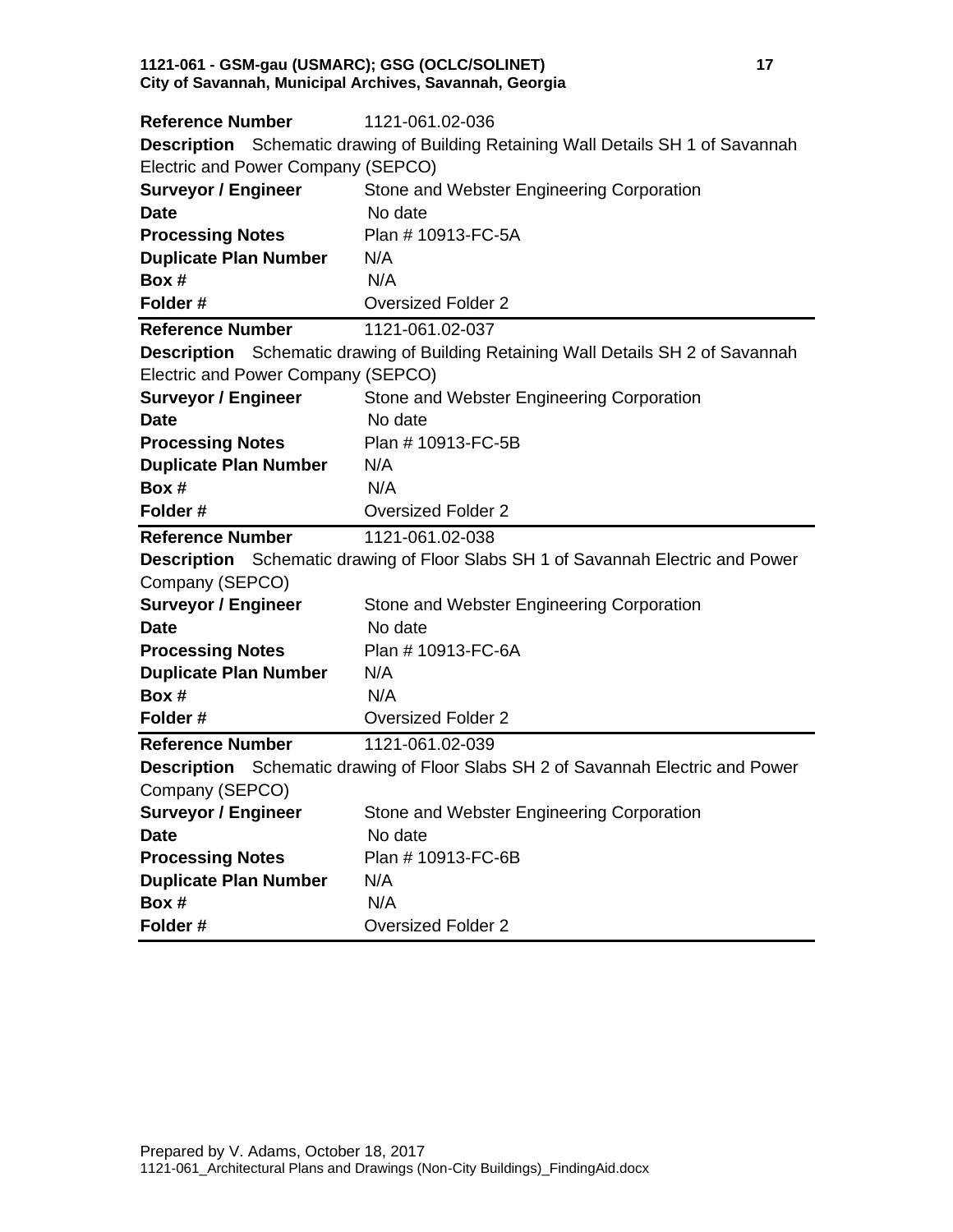#### **1121-061 - GSM-gau (USMARC); GSG (OCLC/SOLINET) 18 City of Savannah, Municipal Archives, Savannah, Georgia**

| <b>Reference Number</b>                   | 1121-061.02-040                                                                          |
|-------------------------------------------|------------------------------------------------------------------------------------------|
|                                           | <b>Description</b> Schematic drawing of Transformer Vault of Savannah Electric and Power |
| Company (SEPCO)                           |                                                                                          |
| <b>Surveyor / Engineer</b>                | Stone and Webster Engineering Corporation                                                |
| <b>Date</b>                               | No date                                                                                  |
| <b>Processing Notes</b>                   | Plan # 10913-FC-7A                                                                       |
| <b>Duplicate Plan Number</b>              | N/A                                                                                      |
| Box #                                     | N/A                                                                                      |
| Folder#                                   | <b>Oversized Folder 2</b>                                                                |
| <b>Reference Number</b>                   | 1121-061.02-041                                                                          |
|                                           | <b>Description</b> Schematic drawing of Yard Retaining Walls and Misc. SH1 of Savannah   |
| Electric and Power Company (SEPCO)        |                                                                                          |
| <b>Surveyor / Engineer</b>                | Stone and Webster Engineering Corporation                                                |
| <b>Date</b>                               | No date                                                                                  |
| <b>Processing Notes</b>                   | Plan # 10913-FC-9A                                                                       |
| <b>Duplicate Plan Number</b>              | N/A                                                                                      |
| Box #                                     | N/A                                                                                      |
| Folder#                                   | <b>Oversized Folder 2</b>                                                                |
|                                           |                                                                                          |
| <b>Reference Number</b>                   | 1121-061.02-042                                                                          |
|                                           |                                                                                          |
|                                           | <b>Description</b> Schematic drawing of Yard Retaining Walls and Misc. SH. 2 of Savannah |
| Electric and Power Company (SEPCO)        |                                                                                          |
| <b>Surveyor / Engineer</b><br><b>Date</b> | Stone and Webster Engineering Corporation<br>No date                                     |
|                                           | Plan # 10913-FC-9B                                                                       |
| <b>Processing Notes</b>                   | N/A                                                                                      |
| <b>Duplicate Plan Number</b><br>Box #     | N/A                                                                                      |
| Folder#                                   | <b>Oversized Folder 2</b>                                                                |
| <b>Reference Number</b>                   | 1121-061.02-043                                                                          |
|                                           | <b>Description</b> Schematic drawing of Yard Retaining Walls and Misc. SH. 3 of Savannah |
| Electric and Power Company (SEPCO)        |                                                                                          |
| <b>Surveyor / Engineer</b>                | Stone and Webster Engineering Corporation                                                |
|                                           | No date                                                                                  |
| <b>Date</b><br><b>Processing Notes</b>    | Plan # 10913-FC-9C                                                                       |
| <b>Duplicate Plan Number</b>              | N/A                                                                                      |
| Box #                                     | N/A                                                                                      |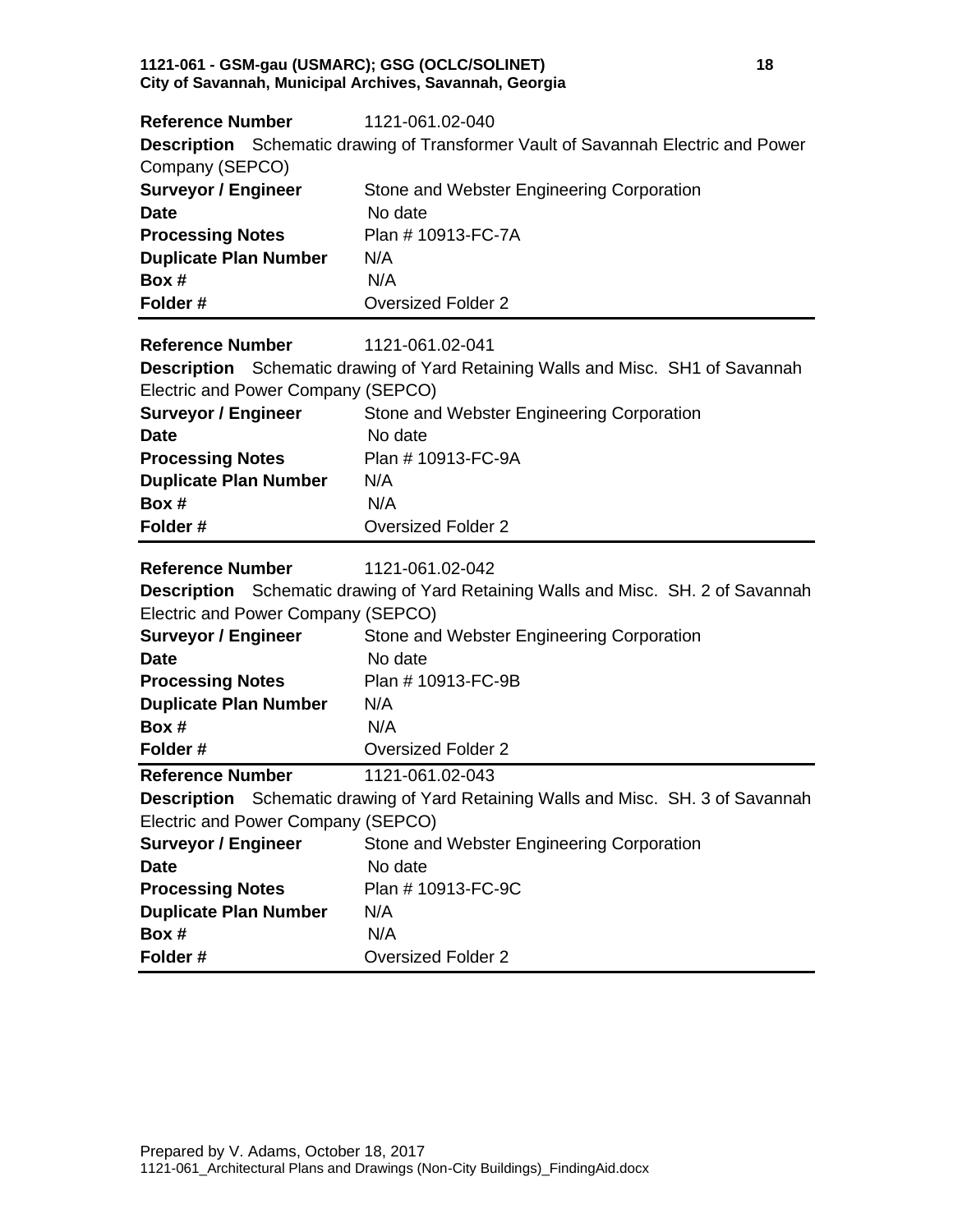#### **1121-061 - GSM-gau (USMARC); GSG (OCLC/SOLINET) 19 City of Savannah, Municipal Archives, Savannah, Georgia**

| <b>Reference Number</b>                     | 1121-061.02-044                                                                                               |
|---------------------------------------------|---------------------------------------------------------------------------------------------------------------|
|                                             | Description Schematic drawing of One Line and Riser Diagrams of Savannah Electric                             |
| and Power Company (SEPCO)                   |                                                                                                               |
| <b>Surveyor / Engineer</b>                  | Stone and Webster Engineering Corporation                                                                     |
| <b>Date</b>                                 | No date                                                                                                       |
| <b>Processing Notes</b>                     | Plan # 10913-FE-1A                                                                                            |
| <b>Duplicate Plan Number</b>                | N/A                                                                                                           |
| Box #                                       | N/A                                                                                                           |
| Folder#                                     | <b>Oversized Folder 2</b>                                                                                     |
| <b>Reference Number</b>                     | 1121-061.02-045                                                                                               |
|                                             | Description Schematic drawing of Yard Lighting, Flood Lighting, and Duct Lines for                            |
| Savannah Electric and Power Company (SEPCO) |                                                                                                               |
| <b>Surveyor / Engineer</b>                  | Stone and Webster Engineering Corporation                                                                     |
| <b>Date</b>                                 | No date                                                                                                       |
| <b>Processing Notes</b>                     | Plan # 10913-FE-2A                                                                                            |
| <b>Duplicate Plan Number</b>                | N/A                                                                                                           |
| Box #                                       | N/A                                                                                                           |
| Folder#                                     | <b>Oversized Folder 2</b>                                                                                     |
|                                             |                                                                                                               |
| <b>Reference Number</b>                     | 1121-061.02-046                                                                                               |
|                                             | <b>Description</b> Schematic drawing of Lighting Plans 1 <sup>st</sup> and 2 <sup>nd</sup> Floors of Savannah |
| Electric and Power Company (SEPCO)          |                                                                                                               |
| <b>Surveyor / Engineer</b>                  | Stone and Webster Engineering Corporation                                                                     |
| <b>Date</b>                                 | No date                                                                                                       |
| <b>Processing Notes</b>                     | Plan # 10913-FE-3A                                                                                            |
| <b>Duplicate Plan Number</b>                | N/A                                                                                                           |
| Box #                                       | N/A                                                                                                           |
| Folder#                                     | <b>Oversized Folder 2</b>                                                                                     |
| <b>Reference Number</b>                     | 1121-061.02-047                                                                                               |
|                                             | <b>Description</b> Schematic drawing of Lighting Plans 3 <sup>rd</sup> and 4 <sup>th</sup> Floors of Savannah |
| Electric and Power Company (SEPCO)          |                                                                                                               |
|                                             | <b>Surveyor / Engineer</b> Stone and Webster Engineering Corporation                                          |
| <b>Date</b>                                 | No date                                                                                                       |
| <b>Processing Notes</b>                     | Plan # 10913-FE-3B                                                                                            |
| <b>Duplicate Plan Number</b>                | N/A                                                                                                           |
| Box #                                       | N/A                                                                                                           |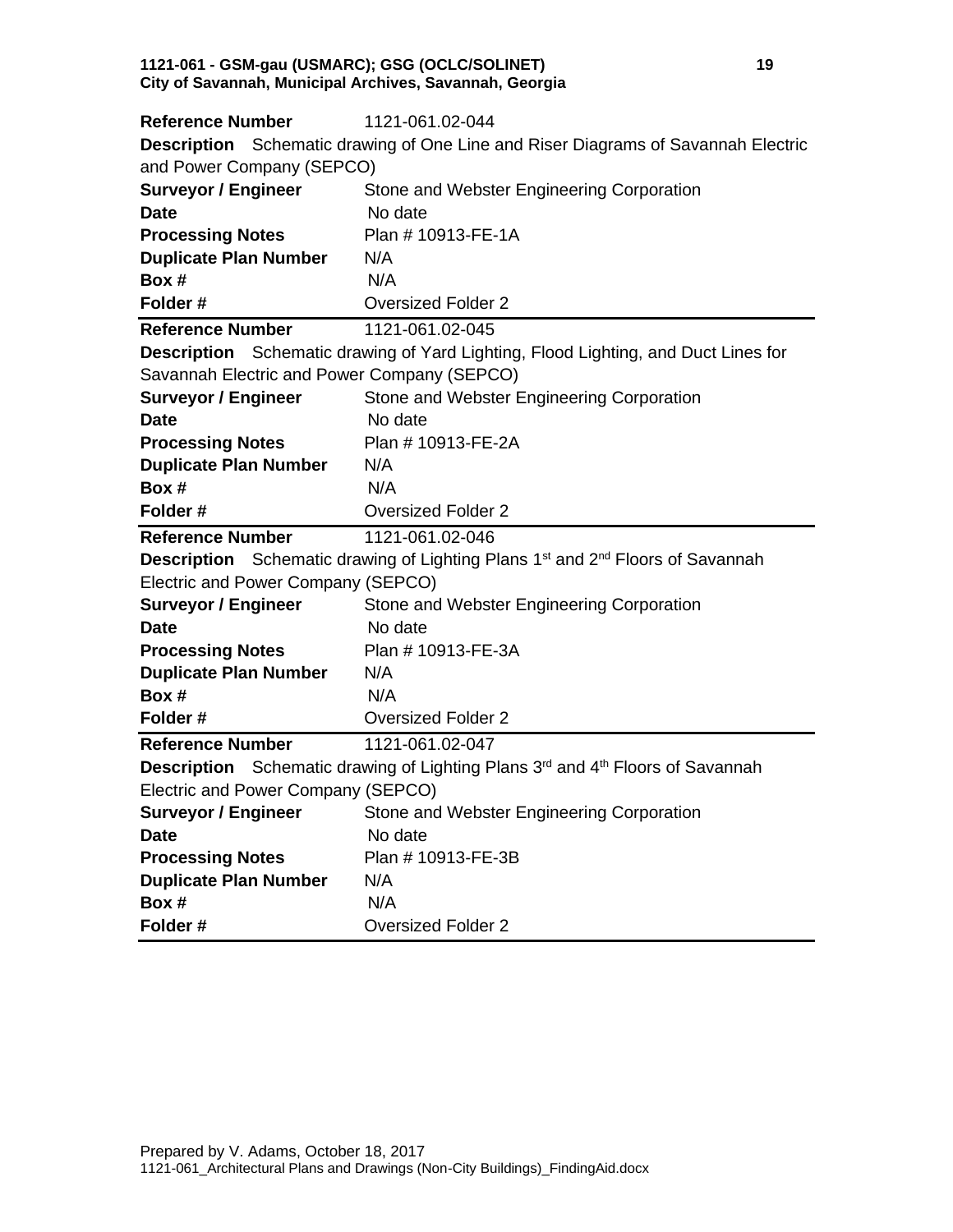#### **1121-061 - GSM-gau (USMARC); GSG (OCLC/SOLINET) 20 City of Savannah, Municipal Archives, Savannah, Georgia**

| <b>Reference Number</b>                     | 1121-061.02-048                                                                                     |
|---------------------------------------------|-----------------------------------------------------------------------------------------------------|
|                                             | <b>Description</b> Schematic drawing of Lighting Plans Mezzanine and 5 <sup>th</sup> Floors of      |
| Savannah Electric and Power Company (SEPCO) |                                                                                                     |
| <b>Surveyor / Engineer</b>                  | Stone and Webster Engineering Corporation                                                           |
| <b>Date</b>                                 | No date                                                                                             |
| <b>Processing Notes</b>                     | Plan # 10913-FE-3C                                                                                  |
| <b>Duplicate Plan Number</b>                | N/A                                                                                                 |
| Box #                                       | N/A                                                                                                 |
| Folder#                                     | <b>Oversized Folder 2</b>                                                                           |
| <b>Reference Number</b>                     | 1121-061.02-049                                                                                     |
|                                             | <b>Description</b> Schematic drawing of Underfloor Duct-Power and Signal System 1 <sup>st</sup> and |
|                                             | 2 <sup>nd</sup> Floors of Savannah Electric and Power Company (SEPCO)                               |
| <b>Surveyor / Engineer</b>                  | Stone and Webster Engineering Corporation                                                           |
| <b>Date</b>                                 | No date                                                                                             |
| <b>Processing Notes</b>                     | Plan # 10913-FE-4A                                                                                  |
| <b>Duplicate Plan Number</b>                | N/A                                                                                                 |
| Box #                                       | N/A                                                                                                 |
| Folder#                                     | <b>Oversized Folder 2</b>                                                                           |
| <b>Reference Number</b>                     | 1121-061.02-050                                                                                     |
|                                             | <b>Description</b> Schematic drawing of Underfloor Duct-Power and Signal System 3 <sup>rd</sup> and |
|                                             | 4 <sup>th</sup> Floors of Savannah Electric and Power Company (SEPCO)                               |
| <b>Surveyor / Engineer</b>                  | Stone and Webster Engineering Corporation                                                           |
| <b>Date</b>                                 | No date                                                                                             |
| <b>Processing Notes</b>                     | Plan # 10913-FE-4B                                                                                  |
| <b>Duplicate Plan Number</b>                | N/A                                                                                                 |
| Box #                                       | N/A                                                                                                 |
| Folder#                                     | <b>Oversized Folder 2</b>                                                                           |
| <b>Reference Number</b>                     | 1121-061.02-051                                                                                     |
|                                             | <b>Description</b> Schematic drawing of Underfloor Duct-Power and Signal System 5 <sup>th</sup> and |
|                                             | Mezzanine Floors of Savannah Electric and Power Company (SEPCO)                                     |
|                                             | <b>Surveyor / Engineer</b> Stone and Webster Engineering Corporation                                |
| <b>Date</b>                                 | No date                                                                                             |
| <b>Processing Notes</b>                     | Plan # 10913-FE-4C                                                                                  |
| <b>Duplicate Plan Number</b>                | N/A                                                                                                 |
| Box #                                       | N/A                                                                                                 |
| Folder#                                     | <b>Oversized Folder 2</b>                                                                           |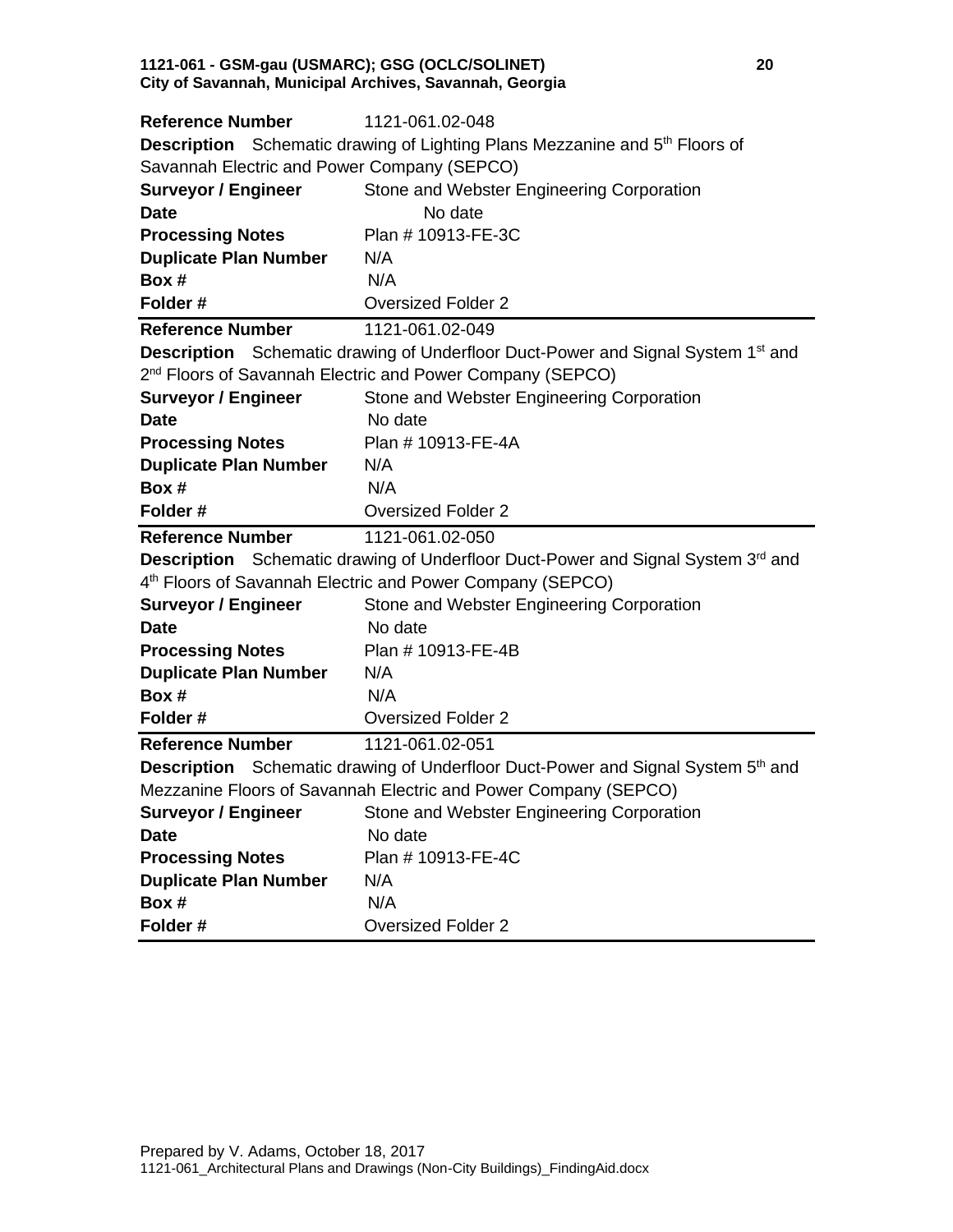#### **1121-061 - GSM-gau (USMARC); GSG (OCLC/SOLINET) 21 City of Savannah, Municipal Archives, Savannah, Georgia**

| <b>Reference Number</b>            | 1121-061.02-052                                                                                                  |
|------------------------------------|------------------------------------------------------------------------------------------------------------------|
|                                    | <b>Description</b> Schematic drawing Column Location, Schedule, Base Details, and                                |
|                                    | Elevations of Savannah Electric and Power Company (SEPCO)                                                        |
| <b>Surveyor / Engineer</b>         | Stone and Webster Engineering Corporation                                                                        |
| <b>Date</b>                        | No date                                                                                                          |
| <b>Processing Notes</b>            | Plan # 10913-FS-1A                                                                                               |
| <b>Duplicate Plan Number</b>       | N/A                                                                                                              |
| Box #                              | N/A                                                                                                              |
| Folder#                            | <b>Oversized Folder 2</b>                                                                                        |
| <b>Reference Number</b>            | 1121-061.020-53                                                                                                  |
|                                    | <b>Description</b> Schematic drawing of Plan-2 <sup>nd</sup> and 3 <sup>rd</sup> Floors of Savannah Electric and |
| Power Company (SEPCO)              |                                                                                                                  |
| <b>Surveyor / Engineer</b>         | Stone and Webster Engineering Corporation                                                                        |
| <b>Date</b>                        | No date                                                                                                          |
| <b>Processing Notes</b>            | Plan # 10913-FS-2A                                                                                               |
| <b>Duplicate Plan Number</b>       | N/A                                                                                                              |
| Box #                              | N/A                                                                                                              |
| Folder#                            | <b>Oversized Folder 2</b>                                                                                        |
|                                    |                                                                                                                  |
| <b>Reference Number</b>            | 1121-061.02-054                                                                                                  |
|                                    | <b>Description</b> Schematic drawing of Plan-4 <sup>th</sup> and Mezzanine Floors of Savannah                    |
| Electric and Power Company (SEPCO) |                                                                                                                  |
| <b>Surveyor / Engineer</b>         | Stone and Webster Engineering Corporation                                                                        |
| <b>Date</b>                        | No date                                                                                                          |
| <b>Processing Notes</b>            | Plan # 10913-FS-2B                                                                                               |
| <b>Duplicate Plan Number</b>       | N/A                                                                                                              |
| Box #                              | N/A                                                                                                              |
| Folder#                            | <b>Oversized Folder 2</b>                                                                                        |
| <b>Reference Number</b>            | 1121-061.02-055                                                                                                  |
|                                    | <b>Description</b> Schematic drawing of Penthouse Roof and Plan 5 <sup>th</sup> Floor of Savannah                |
| Electric and Power Company (SEPCO) |                                                                                                                  |
|                                    | <b>Surveyor / Engineer</b> Stone and Webster Engineering Corporation                                             |
| <b>Date</b>                        | No date                                                                                                          |
| <b>Processing Notes</b>            | Plan # 10913-FS-2C                                                                                               |
| <b>Duplicate Plan Number</b>       | 1121-061.02-134                                                                                                  |
| Box #                              | N/A                                                                                                              |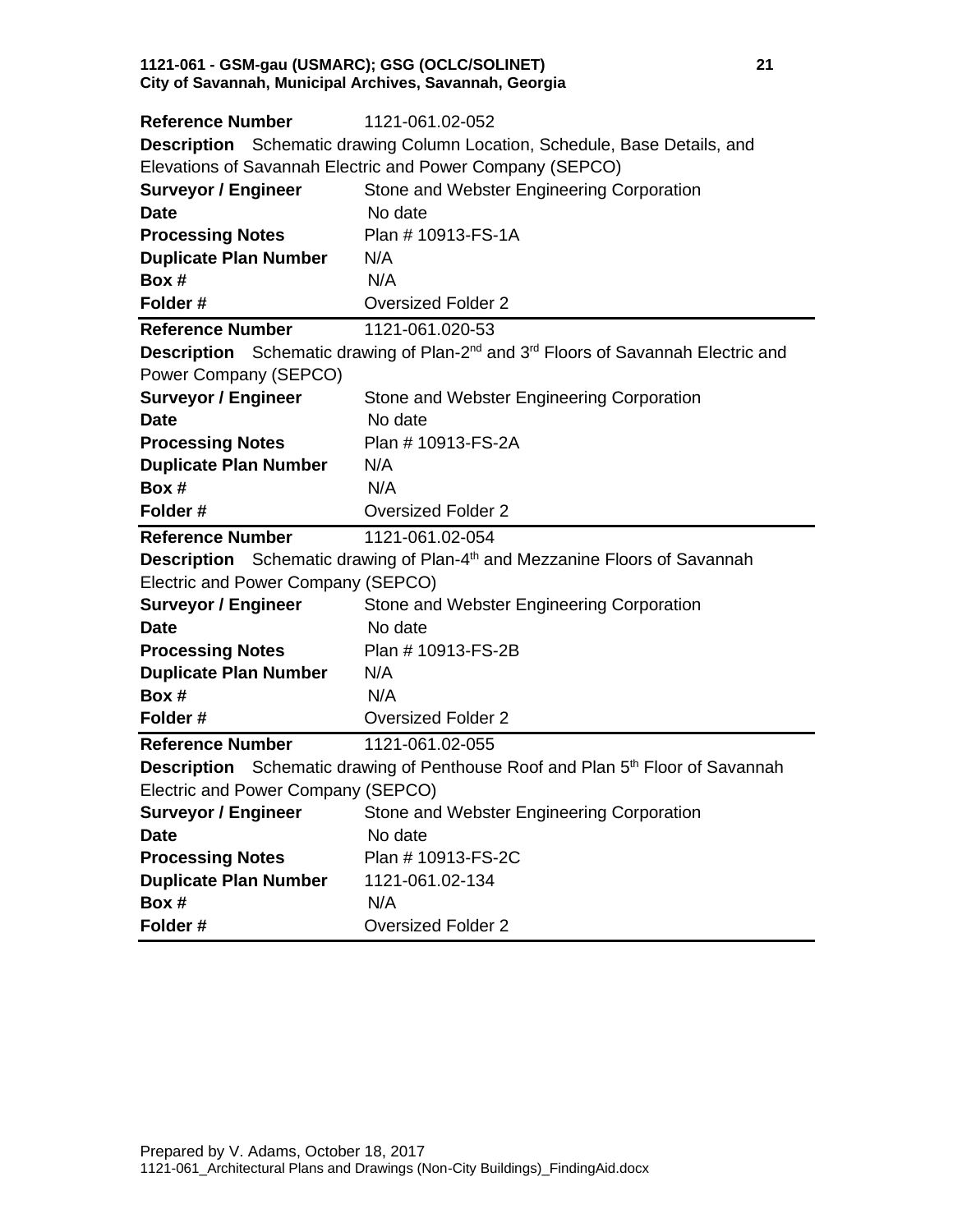#### **1121-061 - GSM-gau (USMARC); GSG (OCLC/SOLINET) 22 City of Savannah, Municipal Archives, Savannah, Georgia**

| <b>Reference Number</b>            | 1121-061.02-056                                                                       |
|------------------------------------|---------------------------------------------------------------------------------------|
|                                    | Description Schematic drawing of Framing Details of Savannah Electric and Power       |
| Company (SEPCO)                    |                                                                                       |
| <b>Surveyor / Engineer</b>         | Stone and Webster Engineering Corporation                                             |
| <b>Date</b>                        | No date                                                                               |
| <b>Processing Notes</b>            | Plan # 10913-FS-3A                                                                    |
| <b>Duplicate Plan Number</b>       | 1121-061.02-135                                                                       |
| Box #                              | N/A                                                                                   |
| Folder#                            | <b>Oversized Folder 2</b>                                                             |
| <b>Reference Number</b>            | 1121-061.02-057                                                                       |
|                                    | <b>Description</b> Schematic drawing of Arrgt. Plans Steel Floor Decking of Savannah  |
| Electric and Power Company (SEPCO) |                                                                                       |
| <b>Surveyor / Engineer</b>         | Stone and Webster Engineering Corporation                                             |
| <b>Date</b>                        | No date                                                                               |
| <b>Processing Notes</b>            | Plan # 10913-FS-4A                                                                    |
| <b>Duplicate Plan Number</b>       | 1121-061.02-136                                                                       |
| Box #                              | N/A                                                                                   |
| Folder#                            | <b>Oversized Folder 2</b>                                                             |
|                                    |                                                                                       |
| <b>Reference Number</b>            | 1121-061.02-058                                                                       |
|                                    | <b>Description</b> Schematic drawing of Yard Plans of Savannah Electric and Power     |
| Company (SEPCO)                    |                                                                                       |
| <b>Surveyor / Engineer</b>         | Stone and Webster Engineering Corporation                                             |
| <b>Date</b>                        | No date                                                                               |
| <b>Processing Notes</b>            | Plan # 10913-FY-1A                                                                    |
| <b>Duplicate Plan Number</b>       | N/A                                                                                   |
| Box #                              | N/A                                                                                   |
| Folder#                            | <b>Oversized Folder 2</b>                                                             |
| <b>Reference Number</b>            | 1121-061.02-059                                                                       |
|                                    | <b>Description</b> Schematic drawing of Ground Borings of Savannah Electric and Power |
| Company (SEPCO)                    |                                                                                       |
| <b>Surveyor / Engineer</b>         | Stone and Webster Engineering Corporation                                             |
| <b>Date</b>                        | No date                                                                               |
| <b>Processing Notes</b>            | Plan # 10913-FY-2A                                                                    |
| <b>Duplicate Plan Number</b>       | N/A                                                                                   |
| Box #<br>Folder#                   | N/A                                                                                   |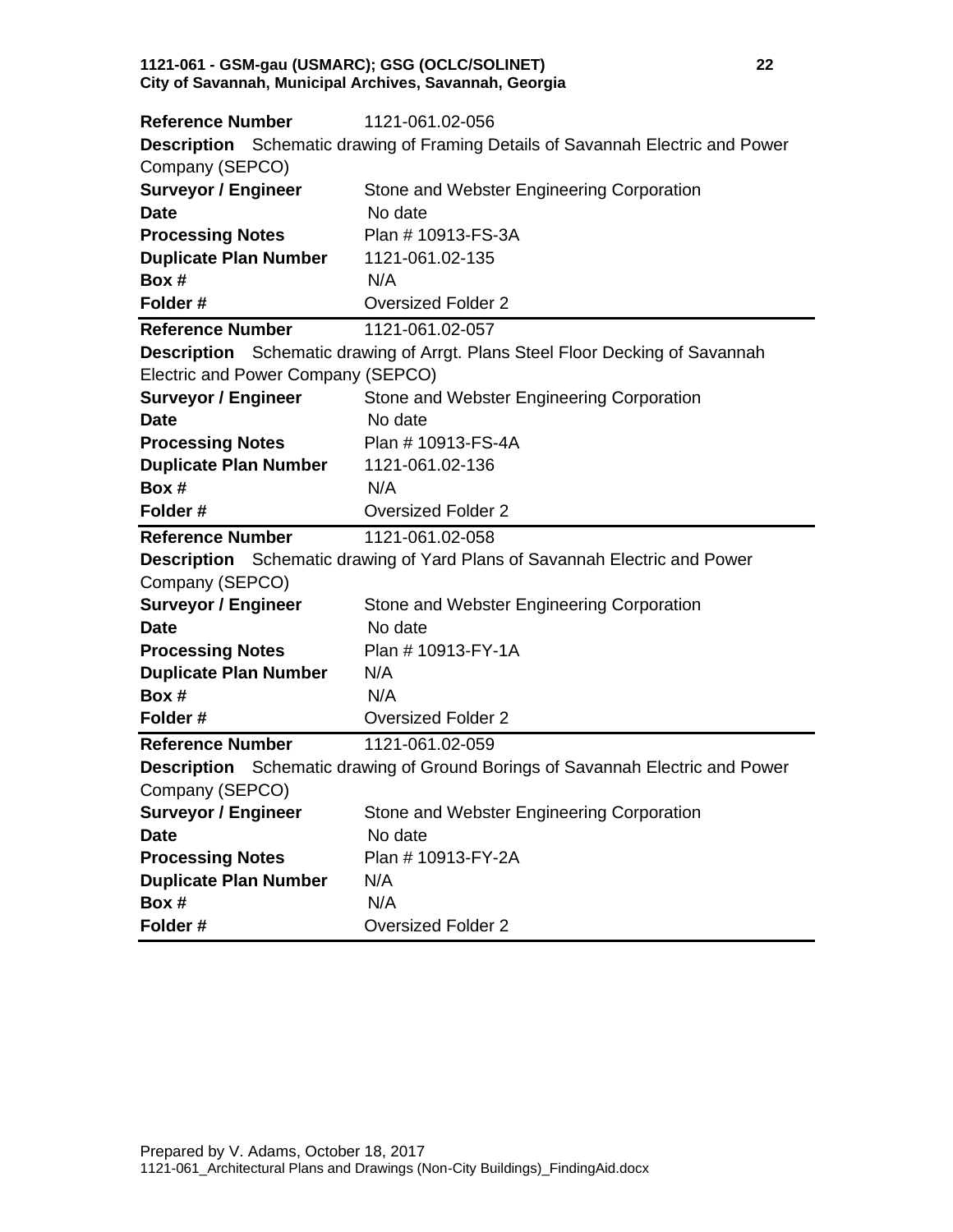#### **1121-061 - GSM-gau (USMARC); GSG (OCLC/SOLINET) 23 City of Savannah, Municipal Archives, Savannah, Georgia**

| <b>Reference Number</b>                        | 1121-061.02-060                                                                                                  |
|------------------------------------------------|------------------------------------------------------------------------------------------------------------------|
|                                                | <b>Description</b> Schematic drawing of 1 <sup>st</sup> and 2 <sup>nd</sup> Floor Plans of Savannah Electric and |
| Power Company (SEPCO)                          |                                                                                                                  |
| <b>Surveyor / Engineer</b>                     | Stone and Webster Engineering Corporation                                                                        |
| <b>Date</b>                                    | No date                                                                                                          |
| <b>Processing Notes</b>                        | Plan # 10913-FA-1A                                                                                               |
| <b>Duplicate Plan Number</b>                   | Copy of 1121-061.02-080, 1121-061.02-083, 1121-061.02-                                                           |
| 084                                            |                                                                                                                  |
| Box #                                          | N/A                                                                                                              |
| Folder#                                        | <b>Oversized Folder 2</b>                                                                                        |
| <b>Reference Number</b>                        | 1121-061.02-061                                                                                                  |
|                                                | <b>Description</b> Schematic drawing of 3 <sup>rd</sup> and 4 <sup>th</sup> Floor Plans of Savannah Electric and |
| Power Company (SEPCO)                          |                                                                                                                  |
| <b>Surveyor / Engineer</b>                     | Stone and Webster Engineering Corporation                                                                        |
| <b>Date</b>                                    | No date                                                                                                          |
| <b>Processing Notes</b>                        | Plan # 10913-FA-1B                                                                                               |
| <b>Duplicate Plan Number</b>                   | 1121-061.02-081, 1121-061.02-085, 1121-061.02-086                                                                |
| Box #                                          | N/A                                                                                                              |
| Folder#                                        | <b>Oversized Folder 2</b>                                                                                        |
|                                                |                                                                                                                  |
| <b>Reference Number</b>                        | 1121-061.02-062                                                                                                  |
|                                                | <b>Description</b> Schematic drawing of 5 <sup>th</sup> and Mezzanine Floor Plans and Main Roof Plan             |
| of Savannah Electric and Power Company (SEPCO) |                                                                                                                  |
| <b>Surveyor / Engineer</b>                     | Stone and Webster Engineering Corporation                                                                        |
| <b>Date</b>                                    | No date                                                                                                          |
| <b>Processing Notes</b>                        | Plan # 10913-FA-1C                                                                                               |
| <b>Duplicate Plan Number</b>                   | 1121-061.02-082, 1121-061.02-087, 1121-061.02-098                                                                |
| Box #                                          | N/A                                                                                                              |
| Folder#                                        | <b>Oversized Folder 2</b>                                                                                        |
| <b>Reference Number</b>                        | 1121-061.02-063                                                                                                  |
|                                                | <b>Description</b> Schematic drawing of South and West Elevations of Savannah Electric                           |
| and Power Company (SEPCO)                      |                                                                                                                  |
| <b>Surveyor / Engineer</b>                     | Stone and Webster Engineering Corporation                                                                        |
| <b>Date</b>                                    | No date                                                                                                          |
| <b>Processing Notes</b>                        | Plan # 10913-FA-2A                                                                                               |
| <b>Duplicate Plan Number</b>                   | N/A                                                                                                              |
| Box #<br>Folder#                               | N/A                                                                                                              |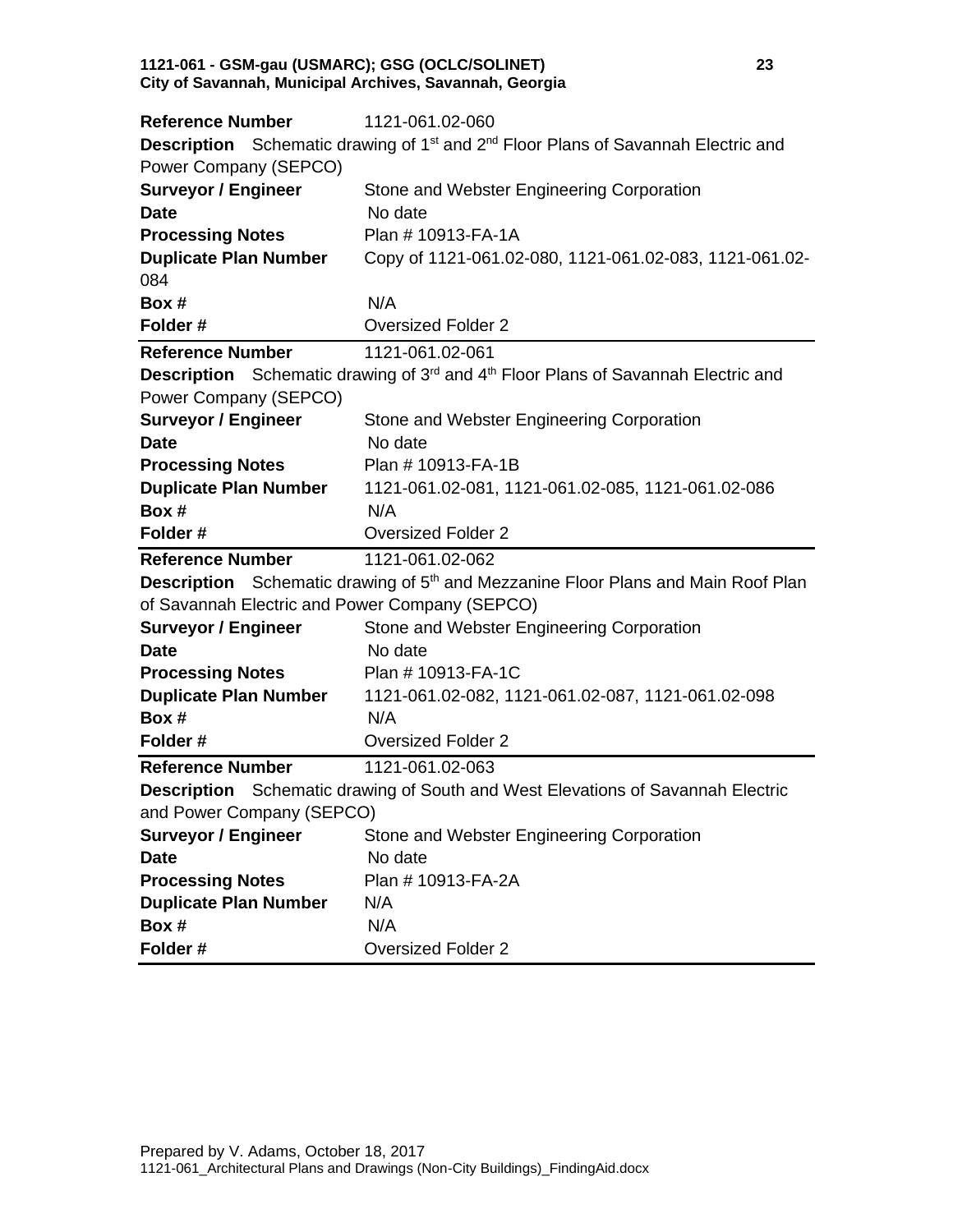#### **1121-061 - GSM-gau (USMARC); GSG (OCLC/SOLINET) 24 City of Savannah, Municipal Archives, Savannah, Georgia**

| <b>Reference Number</b>      | 1121-061.02-064                                                                         |
|------------------------------|-----------------------------------------------------------------------------------------|
|                              | <b>Description</b> Schematic drawing of North and East Elevations of Savannah Electric  |
| and Power Company (SEPCO)    |                                                                                         |
| <b>Surveyor / Engineer</b>   | Stone and Webster Engineering Corporation                                               |
| <b>Date</b>                  | No date                                                                                 |
| <b>Processing Notes</b>      | Plan # 10913-FA-2B                                                                      |
| <b>Duplicate Plan Number</b> | N/A                                                                                     |
| Box #                        | N/A                                                                                     |
| Folder#                      | <b>Oversized Folder 2</b>                                                               |
| <b>Reference Number</b>      | 1121-061.02-065                                                                         |
|                              | <b>Description</b> Schematic drawing of Wall Sections-SH. 1 of Savannah Electric and    |
| Power Company (SEPCO)        |                                                                                         |
| <b>Surveyor / Engineer</b>   | Stone and Webster Engineering Corporation                                               |
| <b>Date</b>                  | No date                                                                                 |
| <b>Processing Notes</b>      | Plan # 10913-FA-3A                                                                      |
| <b>Duplicate Plan Number</b> | 1121-061.02-095                                                                         |
| Box #                        | N/A                                                                                     |
| Folder#                      | <b>Oversized Folder 2</b>                                                               |
|                              |                                                                                         |
| <b>Reference Number</b>      | 1121-061.02-066                                                                         |
|                              | <b>Description</b> Schematic drawing of Wall Sections-SH. 2 of Savannah Electric and    |
| Power Company (SEPCO)        |                                                                                         |
| <b>Surveyor / Engineer</b>   | Stone and Webster Engineering Corporation                                               |
| <b>Date</b>                  | No date                                                                                 |
| <b>Processing Notes</b>      | Plan # 10913-FA-3B                                                                      |
| <b>Duplicate Plan Number</b> | 1121-061.02-104                                                                         |
| Box #                        | N/A                                                                                     |
| Folder#                      | <b>Oversized Folder 2</b>                                                               |
| <b>Reference Number</b>      | 1121-061.02-067                                                                         |
|                              | <b>Description</b> Schematic drawing of Elevator Details of Savannah Electric and Power |
| Company (SEPCO)              |                                                                                         |
| <b>Surveyor / Engineer</b>   | Stone and Webster Engineering Corporation                                               |
| <b>Date</b>                  | No date                                                                                 |
| <b>Processing Notes</b>      | Plan # 10913-FA-4A                                                                      |
| <b>Duplicate Plan Number</b> | 1121-061.02-097                                                                         |
| Box #<br>Folder#             | N/A                                                                                     |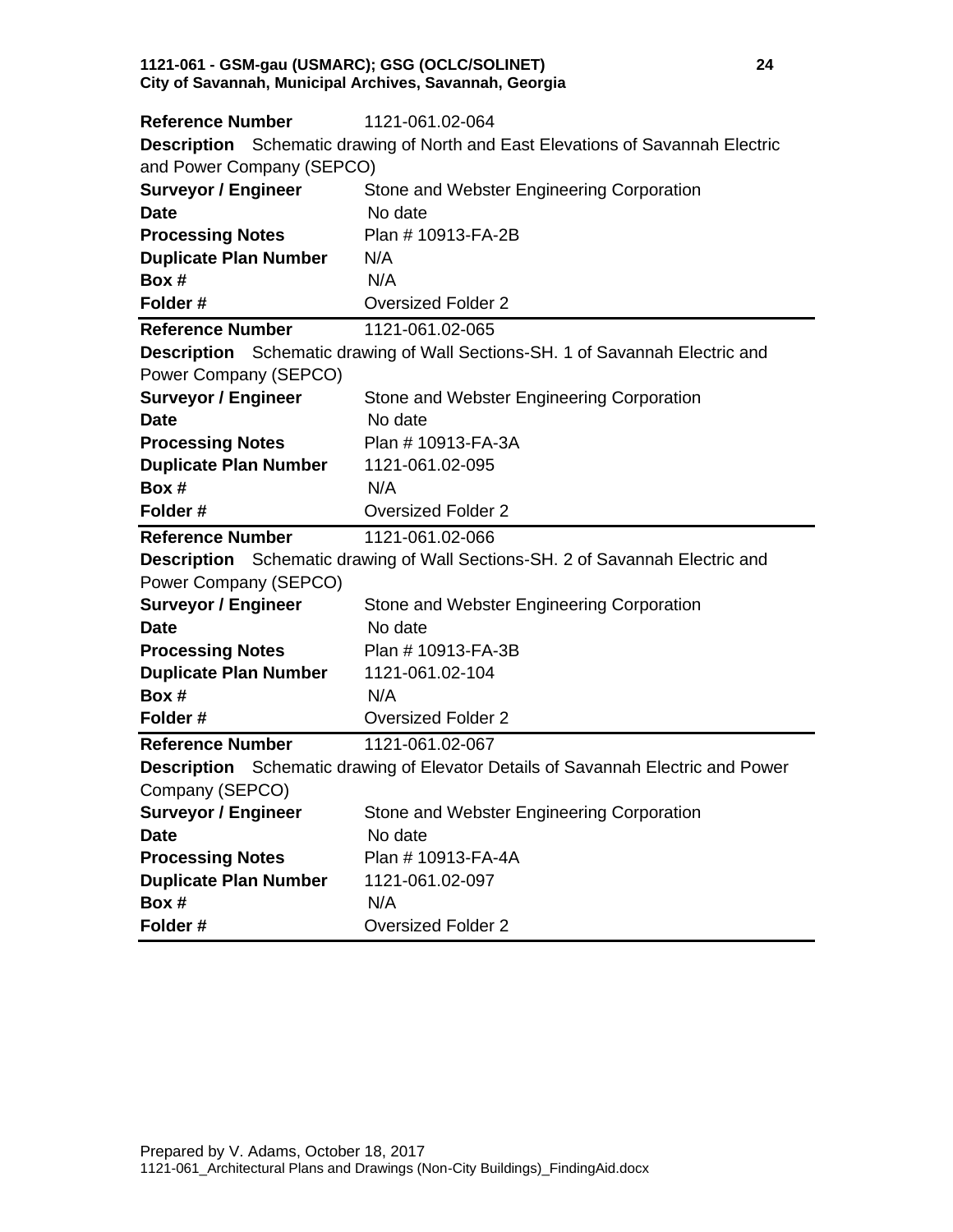#### **1121-061 - GSM-gau (USMARC); GSG (OCLC/SOLINET) 25 City of Savannah, Municipal Archives, Savannah, Georgia**

| <b>Reference Number</b>      | 1121-061.02-068                                                                                             |
|------------------------------|-------------------------------------------------------------------------------------------------------------|
|                              | <b>Description</b> Schematic drawing of Door Schedule-Misc. Det's of Savannah Electric                      |
| and Power Company (SEPCO)    |                                                                                                             |
| <b>Surveyor / Engineer</b>   | Stone and Webster Engineering Corporation                                                                   |
| <b>Date</b>                  | No date                                                                                                     |
| <b>Processing Notes</b>      | Plan # 10913-FA-5A                                                                                          |
| <b>Duplicate Plan Number</b> | 1121-061.02-100                                                                                             |
| Box #                        | N/A                                                                                                         |
| Folder#                      | <b>Oversized Folder 2</b>                                                                                   |
| <b>Reference Number</b>      | 1121-061.02-069                                                                                             |
|                              | <b>Description</b> Schematic drawing of Door Details of Savannah Electric and Power                         |
| Company (SEPCO)              |                                                                                                             |
| <b>Surveyor / Engineer</b>   | Stone and Webster Engineering Corporation                                                                   |
| <b>Date</b>                  | No date                                                                                                     |
| <b>Processing Notes</b>      | Plan # 10913-FA-5B                                                                                          |
| <b>Duplicate Plan Number</b> | 1121-061.02-101                                                                                             |
| Box #                        | N/A                                                                                                         |
| Folder#                      | <b>Oversized Folder 2</b>                                                                                   |
|                              |                                                                                                             |
| <b>Reference Number</b>      | 1121-061.02-070                                                                                             |
|                              | <b>Description</b> Schematic drawing of Flashing Details of Savannah Electric and Power                     |
| Company (SEPCO)              |                                                                                                             |
| <b>Surveyor / Engineer</b>   | Stone and Webster Engineering Corporation                                                                   |
| <b>Date</b>                  | No date                                                                                                     |
| <b>Processing Notes</b>      | Plan # 10913-FA-6A                                                                                          |
| <b>Duplicate Plan Number</b> | 1121-061.02-102                                                                                             |
| Box #                        | N/A                                                                                                         |
| Folder#                      | <b>Oversized Folder 2</b>                                                                                   |
| <b>Reference Number</b>      | 1121-061.02-071                                                                                             |
|                              | <b>Description</b> Schematic drawing of Entrances-1 <sup>st</sup> Floor and 3 <sup>rd</sup> Floor Plans and |
|                              | Elevations of Savannah Electric and Power Company (SEPCO)                                                   |
|                              | <b>Surveyor / Engineer</b> Stone and Webster Engineering Corporation                                        |
| <b>Date</b>                  | No date                                                                                                     |
| <b>Processing Notes</b>      | Plan # 10913-FA-7A                                                                                          |
| <b>Duplicate Plan Number</b> | 1121-061.02-103                                                                                             |
| Box #<br>Folder#             | N/A<br><b>Oversized Folder 2</b>                                                                            |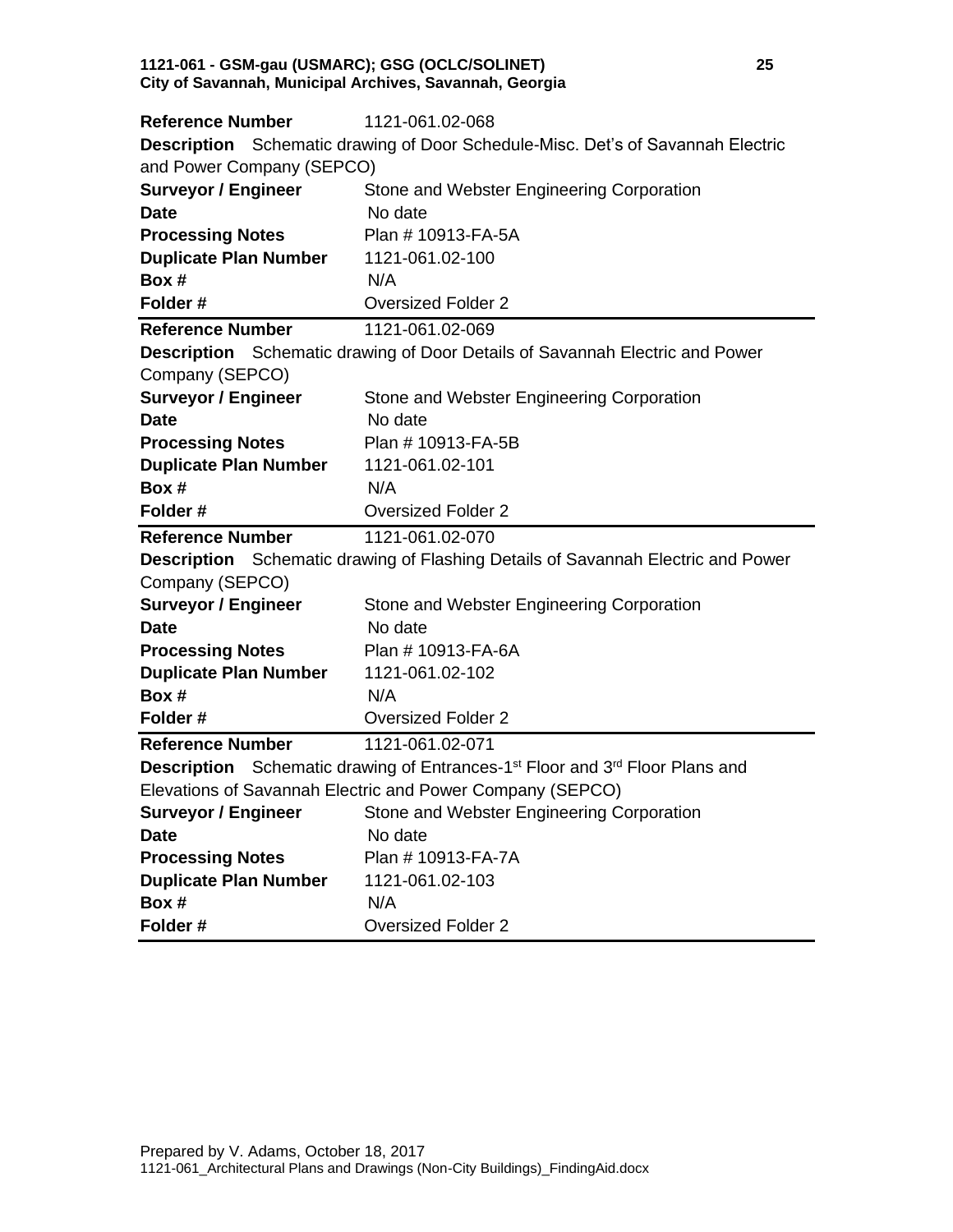#### **1121-061 - GSM-gau (USMARC); GSG (OCLC/SOLINET) 26 City of Savannah, Municipal Archives, Savannah, Georgia**

| <b>Reference Number</b>                                          | 1121-061.02-072                                                                       |
|------------------------------------------------------------------|---------------------------------------------------------------------------------------|
|                                                                  | <b>Description</b> Schematic drawing of Plan-Terrace Tile and Terrazzo Floor Areas of |
| Savannah Electric and Power Company (SEPCO)                      |                                                                                       |
| <b>Surveyor / Engineer</b>                                       | Stone and Webster Engineering Corporation                                             |
| <b>Date</b>                                                      | No date                                                                               |
| <b>Processing Notes</b>                                          | Plan #10913-FA-10A                                                                    |
| <b>Duplicate Plan Number</b>                                     | 1121-061.02-096                                                                       |
| Box #                                                            | N/A                                                                                   |
| Folder#                                                          | <b>Oversized Folder 2</b>                                                             |
| <b>Reference Number</b>                                          | 1121-061.02-073                                                                       |
|                                                                  | <b>Description</b> Schematic drawing of Window Details of Savannah Electric and Power |
| Company (SEPCO)                                                  |                                                                                       |
| <b>Surveyor / Engineer</b>                                       | Stone and Webster Engineering Corporation                                             |
| <b>Date</b>                                                      | No date                                                                               |
| <b>Processing Notes</b>                                          | Plan # 10913-FA-8A                                                                    |
| <b>Duplicate Plan Number</b>                                     | 1121-061.02-107                                                                       |
| Box #                                                            | N/A                                                                                   |
| Folder#                                                          | <b>Oversized Folder 2</b>                                                             |
| <b>Reference Number</b>                                          | 1121-061.02-074                                                                       |
|                                                                  | <b>Description</b> Schematic drawing of Toilet Details of Savannah Electric and Power |
| Company (SEPCO)                                                  |                                                                                       |
| <b>Surveyor / Engineer</b>                                       | Stone and Webster Engineering Corporation                                             |
| <b>Date</b>                                                      | No date                                                                               |
| <b>Processing Notes</b>                                          | Plan # 10913-FA-9A                                                                    |
| <b>Duplicate Plan Number</b>                                     | N/A                                                                                   |
| Box #                                                            | N/A                                                                                   |
| Folder#                                                          | <b>Oversized Folder 2</b>                                                             |
| <b>Reference Number</b>                                          | 1121-061.02-075                                                                       |
|                                                                  | <b>Description</b> Schematic drawing of South Entrance Alternate Location of Savannah |
| Electric and Power Company (SEPCO)                               |                                                                                       |
| <b>Surveyor / Engineer</b>                                       | Stone and Webster Engineering Corporation                                             |
|                                                                  |                                                                                       |
| <b>Date</b>                                                      | No date                                                                               |
|                                                                  | Plan # J. O. 10913-A211                                                               |
|                                                                  | N/A                                                                                   |
| <b>Processing Notes</b><br><b>Duplicate Plan Number</b><br>Box # | N/A                                                                                   |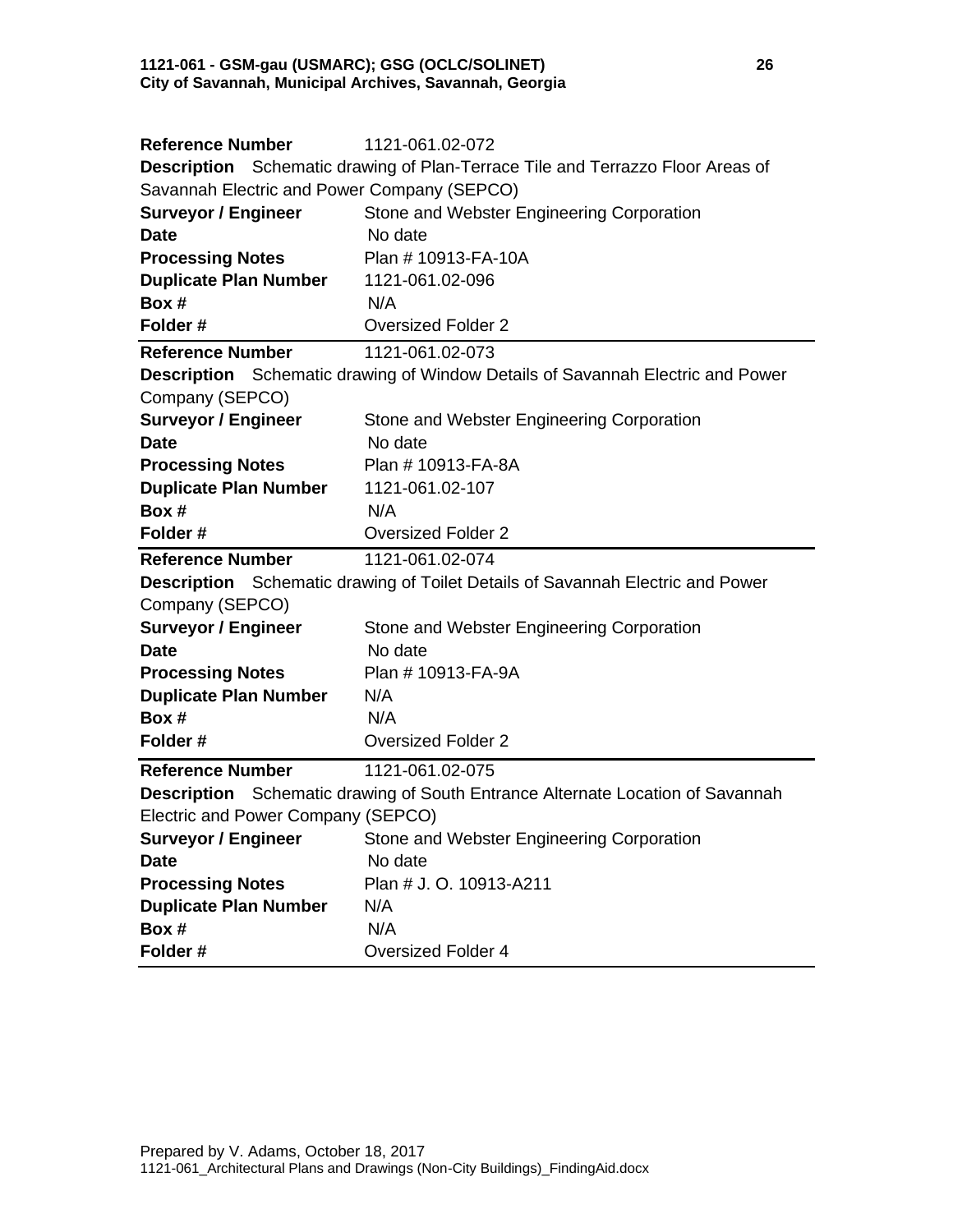#### **1121-061 - GSM-gau (USMARC); GSG (OCLC/SOLINET) 27 City of Savannah, Municipal Archives, Savannah, Georgia**

| <b>Reference Number</b>                     | 1121-061.02-076                                                                           |
|---------------------------------------------|-------------------------------------------------------------------------------------------|
|                                             | <b>Description</b> Blueprint drawing of Study-Main Entrance Canopy Proposed Revisions of  |
| Savannah Electric and Power Company (SEPCO) |                                                                                           |
| <b>Surveyor / Engineer</b>                  | Stone and Webster Engineering Corporation                                                 |
| <b>Date</b>                                 | No date                                                                                   |
| <b>Processing Notes</b>                     | Plan # J. O. 10913-A240                                                                   |
| <b>Duplicate Plan Number</b>                | N/A                                                                                       |
| Box #                                       | N/A                                                                                       |
| Folder#                                     | <b>Oversized Folder 4</b>                                                                 |
| <b>Reference Number</b>                     | 1121-061.02-077                                                                           |
|                                             | Description Blueprint drawing of Study #2-Main Entrance Canopy Proposed                   |
|                                             | Revisions of Savannah Electric and Power Company (SEPCO)                                  |
| <b>Surveyor / Engineer</b>                  | Stone and Webster Engineering Corporation                                                 |
| <b>Date</b>                                 | No date                                                                                   |
| <b>Processing Notes</b>                     | Plan # J. O. 10913-A240                                                                   |
| <b>Duplicate Plan Number</b>                | N/A                                                                                       |
| Box #                                       | N/A                                                                                       |
| Folder#                                     | <b>Oversized Folder 4</b>                                                                 |
|                                             |                                                                                           |
| <b>Reference Number</b>                     | 1121-061.02-078                                                                           |
|                                             | <b>Description</b> Blueprint drawing of Entrance Posts and Walls of Savannah Electric and |
| Power Company (SEPCO)                       |                                                                                           |
| <b>Surveyor / Engineer</b>                  | Stone and Webster Engineering Corporation                                                 |
| <b>Date</b>                                 | No date                                                                                   |
| <b>Processing Notes</b>                     | Plan # J. O. 10913-A210                                                                   |
| <b>Duplicate Plan Number</b>                | N/A                                                                                       |
| Box #                                       | N/A                                                                                       |
| Folder#                                     | <b>Oversized Folder 4</b>                                                                 |
| <b>Reference Number</b>                     | 1121-061.02-079                                                                           |
|                                             | <b>Description</b> Blueprint drawing of Study #1-Main Entrance Canopy Proposed            |
|                                             | Revisions of Savannah Electric and Power Company (SEPCO)                                  |
|                                             | <b>Surveyor / Engineer</b> Stone and Webster Engineering Corporation                      |
| <b>Date</b>                                 | No date                                                                                   |
| <b>Processing Notes</b>                     | Plan # J. O. 10913-A240                                                                   |
| <b>Duplicate Plan Number</b>                | N/A                                                                                       |
| Box #<br>Folder#                            | N/A<br><b>Oversized Folder 4</b>                                                          |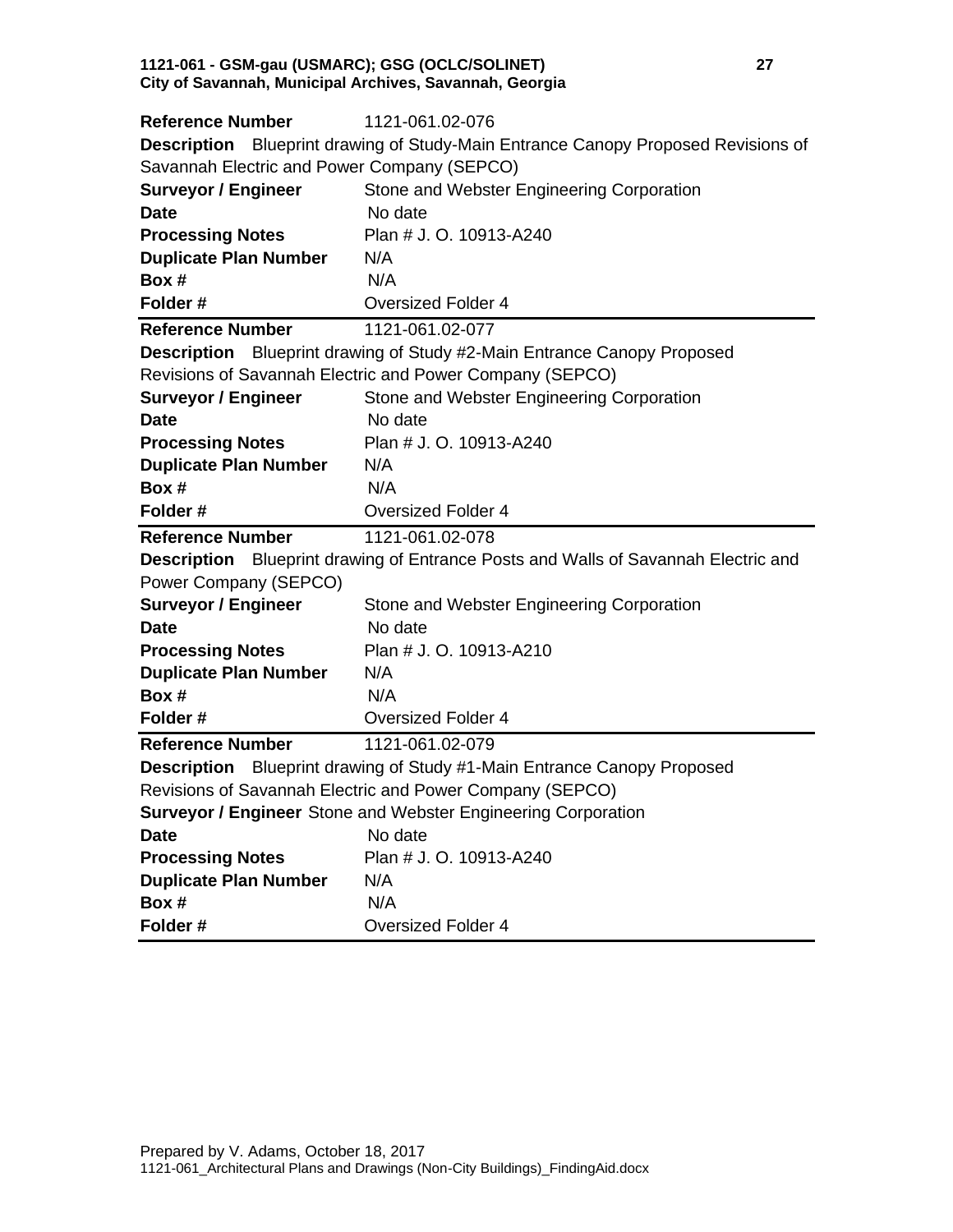#### **1121-061 - GSM-gau (USMARC); GSG (OCLC/SOLINET) 28 City of Savannah, Municipal Archives, Savannah, Georgia**

| <b>Reference Number</b>                        | 1121-061.02-080                                                                                                |
|------------------------------------------------|----------------------------------------------------------------------------------------------------------------|
|                                                | <b>Description</b> Blueprint of 1 <sup>st</sup> and 2 <sup>nd</sup> Floor Plans of Savannah Electric and Power |
| Company (SEPCO)                                |                                                                                                                |
| <b>Surveyor / Engineer</b>                     | Stone and Webster Engineering Corporation                                                                      |
| <b>Date</b>                                    | No date                                                                                                        |
| <b>Processing Notes</b>                        | Plan # 10913-FA-1A                                                                                             |
| <b>Duplicate Plan Number</b>                   | 1121-061.02-060 (copy) and 1121-061.02-083, 06-                                                                |
| 061 02-084                                     |                                                                                                                |
| Box #                                          | N/A                                                                                                            |
| Folder#                                        | <b>Oversized Folder 4</b>                                                                                      |
| <b>Reference Number</b>                        | 1121-061.02-081                                                                                                |
|                                                | Description Blueprint of 3 <sup>rd</sup> and 4 <sup>th</sup> Floor Plans of Savannah Electric and Power        |
| Company (SEPCO)                                |                                                                                                                |
| <b>Surveyor / Engineer</b>                     | Stone and Webster Engineering Corporation                                                                      |
| <b>Date</b>                                    | No date                                                                                                        |
| <b>Processing Notes</b>                        | Plan #10913-FA-1B                                                                                              |
| <b>Duplicate Plan Number</b>                   | 1121-061.02-061 (copy), 1121-061.02-085, 1121-061.02-                                                          |
| 086                                            |                                                                                                                |
| Box #                                          | N/A                                                                                                            |
| Folder#                                        | <b>Oversized Folder 4</b>                                                                                      |
|                                                |                                                                                                                |
| <b>Reference Number</b>                        | 1121-061.02-082                                                                                                |
|                                                | Description Schematic drawing of 5 <sup>th</sup> and Mezzanine Floor Plans and Main Roof Plan                  |
| of Savannah Electric and Power Company (SEPCO) |                                                                                                                |
| <b>Surveyor / Engineer</b>                     | Stone and Webster Engineering Corporation                                                                      |
| <b>Date</b>                                    | No date                                                                                                        |
| <b>Processing Notes</b>                        | Plan # 10913-FA-1C                                                                                             |
| <b>Duplicate Plan Number</b>                   | 1121-061.02-062 (copy), 1121-061.02-087, 1121-061.02-                                                          |
| 0098                                           |                                                                                                                |
| Box #:                                         | N/A                                                                                                            |
| Folder#                                        | <b>Oversized Folder 4</b>                                                                                      |
| <b>Reference Number</b>                        | 1121-061.02-083                                                                                                |
|                                                | <b>Description</b> Blueprint of 1 <sup>st</sup> and 2 <sup>nd</sup> Floor Plans of Savannah Electric and Power |
| Company (SEPCO)                                |                                                                                                                |
| <b>Surveyor / Engineer</b>                     | Stone and Webster Engineering Corporation                                                                      |
| <b>Date</b>                                    | No date                                                                                                        |
| <b>Processing Notes</b>                        | Plan # 10913-FA-1A                                                                                             |
| <b>Duplicate Plan Number</b>                   | Copy of 1121-061.02-080, 1121-061.02-060, 1121-                                                                |
| 061_084                                        |                                                                                                                |
| Box #                                          | N/A                                                                                                            |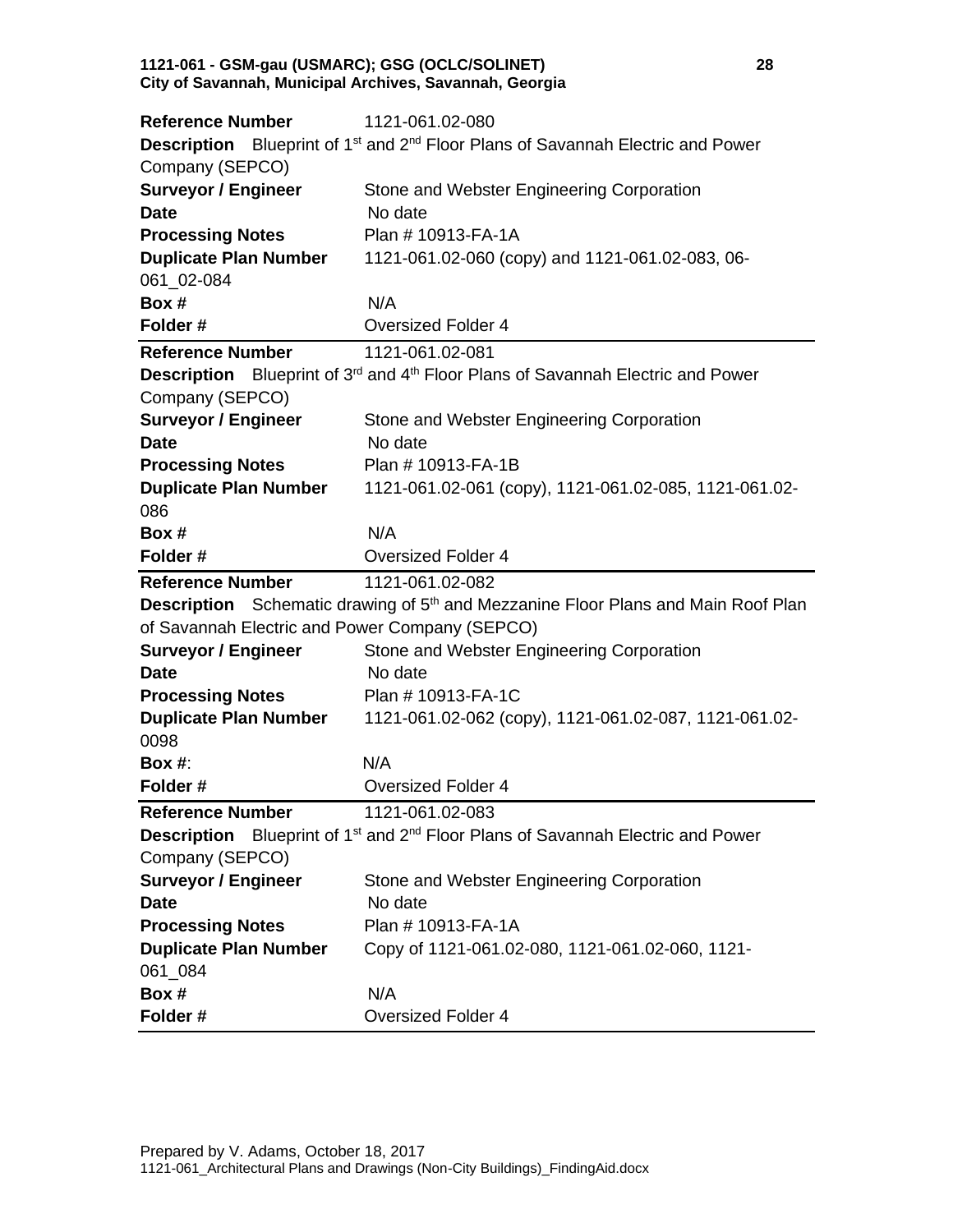#### **1121-061 - GSM-gau (USMARC); GSG (OCLC/SOLINET) 29 City of Savannah, Municipal Archives, Savannah, Georgia**

| <b>Reference Number</b>                        | 1121-061.02-084                                                                                                |
|------------------------------------------------|----------------------------------------------------------------------------------------------------------------|
|                                                | <b>Description</b> Blueprint of 1 <sup>st</sup> and 2 <sup>nd</sup> Floor Plans of Savannah Electric and Power |
| Company (SEPCO)                                |                                                                                                                |
| <b>Surveyor / Engineer</b>                     | Stone and Webster Engineering Corporation                                                                      |
| <b>Date</b>                                    | No date                                                                                                        |
| <b>Processing Notes</b>                        | Plan # 10913-FA-1A                                                                                             |
| <b>Duplicate Plan Number</b>                   | Copy of 1121-061.02-080, 1121-061.02-060, 1121-061.02-                                                         |
| 083                                            |                                                                                                                |
| Box #                                          | N/A                                                                                                            |
| Folder#                                        | <b>Oversized Folder 4</b>                                                                                      |
| <b>Reference Number</b>                        | 1121-061.02-085                                                                                                |
|                                                | Description Blueprint of 3 <sup>rd</sup> and 4 <sup>th</sup> Floor Plans of Savannah Electric and Power        |
| Company (SEPCO)                                |                                                                                                                |
| <b>Surveyor / Engineer</b>                     | Stone and Webster Engineering Corporation                                                                      |
| <b>Date</b>                                    | No date                                                                                                        |
| <b>Processing Notes</b>                        | Plan # 10913-FA-1B                                                                                             |
| <b>Duplicate Plan Number</b>                   | 1121-061.02-061 (copy), 1121-061.02-81, 1121-061.02-                                                           |
| 086                                            |                                                                                                                |
| Box #                                          | N/A                                                                                                            |
| Folder#                                        | <b>Oversized Folder 4</b>                                                                                      |
|                                                |                                                                                                                |
| <b>Reference Number</b>                        | 1121-061.02-086                                                                                                |
|                                                | Description Blueprint of 3 <sup>rd</sup> and 4 <sup>th</sup> Floor Plans of Savannah Electric and Power        |
| Company (SEPCO)                                |                                                                                                                |
| <b>Surveyor / Engineer</b>                     | Stone and Webster Engineering Corporation                                                                      |
| <b>Date</b>                                    | No date                                                                                                        |
| <b>Processing Notes</b>                        | Plan #10913-FA-1B                                                                                              |
| <b>Duplicate Plan Number</b>                   | 1121-061.02-061 (copy), 1121-061.02-081, 1121-061.02-                                                          |
| 085                                            |                                                                                                                |
| Box #                                          | N/A                                                                                                            |
| Folder#                                        | <b>Oversized Folder 4</b>                                                                                      |
| <b>Reference Number</b>                        | 1121-061.02-087                                                                                                |
|                                                | <b>Description</b> Schematic drawing of 5 <sup>th</sup> and Mezzanine Floor Plans and Main Roof Plan           |
| of Savannah Electric and Power Company (SEPCO) |                                                                                                                |
| <b>Surveyor / Engineer</b>                     | Stone and Webster Engineering Corporation                                                                      |
| <b>Date</b>                                    | No date                                                                                                        |
| <b>Processing Notes</b>                        | Plan # 10913-FA-1C                                                                                             |
| <b>Duplicate Plan Number</b><br>Folder#        | 1121-061.02-082, 1121-061.02-062, 1121-061.02-098<br><b>Oversized Folder 4</b>                                 |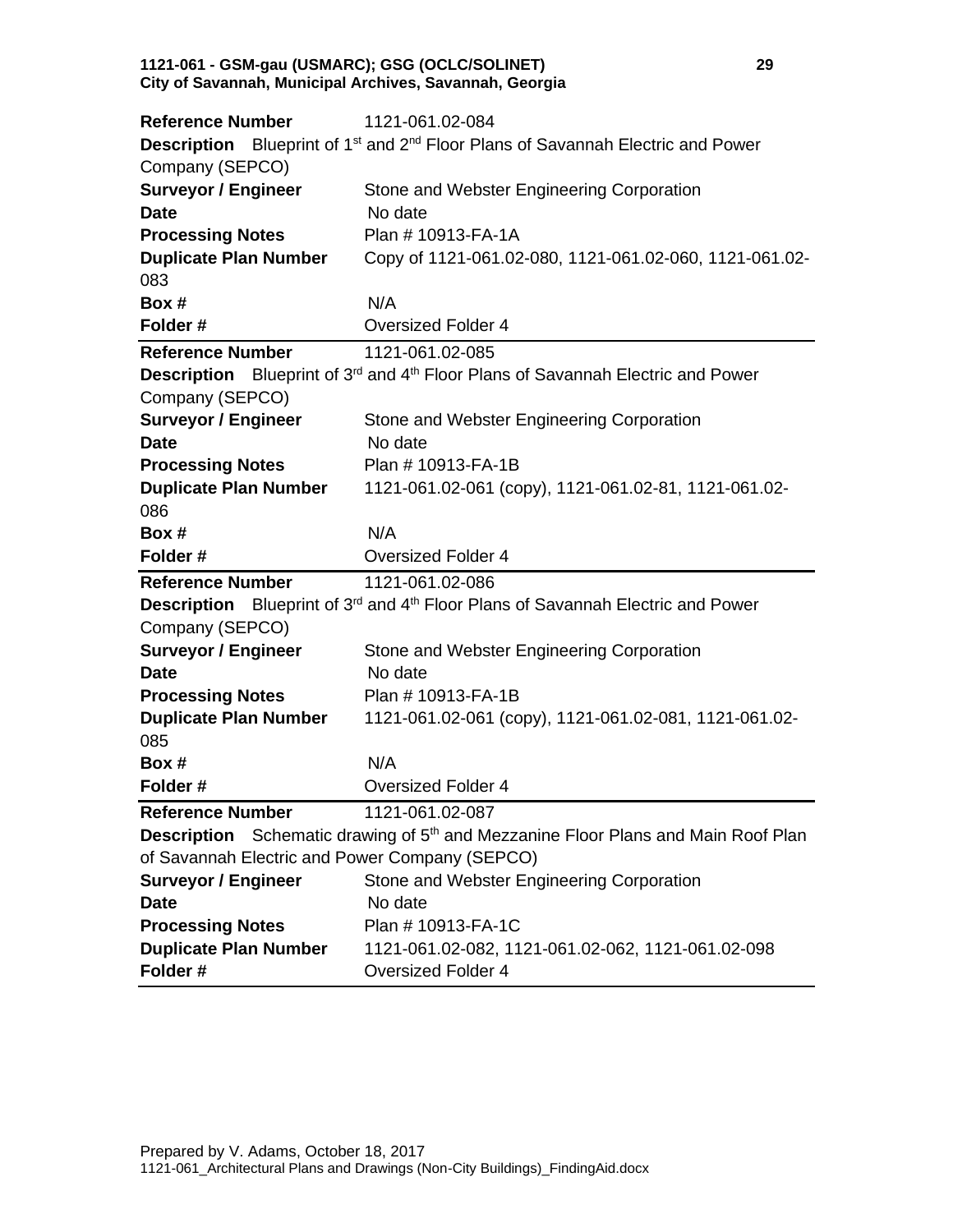#### **1121-061 - GSM-gau (USMARC); GSG (OCLC/SOLINET) 30 City of Savannah, Municipal Archives, Savannah, Georgia**

| <b>Reference Number</b>                                 | 1121-061.02-088                                                                                           |
|---------------------------------------------------------|-----------------------------------------------------------------------------------------------------------|
|                                                         | <b>Description</b> Blueprint of Interior Details- SH. 3 of Savannah Electric and Power                    |
| Company (SEPCO)                                         |                                                                                                           |
| <b>Surveyor / Engineer</b>                              | Stone and Webster Engineering Corporation                                                                 |
| <b>Date</b>                                             | No date                                                                                                   |
| <b>Processing Notes</b>                                 | Plan # 10913-FA-11C                                                                                       |
| <b>Duplicate Plan Number</b>                            |                                                                                                           |
| Box #                                                   | N/A                                                                                                       |
| Folder#                                                 | <b>Oversized Folder 4</b>                                                                                 |
| <b>Reference Number</b>                                 | 1121-061.02-089                                                                                           |
|                                                         | <b>Description</b> Blueprint of Schedule-Interior Finishes of Savannah Electric and Power                 |
| Company (SEPCO)                                         |                                                                                                           |
| <b>Surveyor / Engineer</b>                              | Stone and Webster Engineering Corporation                                                                 |
| <b>Date</b>                                             | No date                                                                                                   |
| <b>Processing Notes</b>                                 | Plan # 10913-FA-12A                                                                                       |
| <b>Duplicate Plan Number</b>                            |                                                                                                           |
| Box #                                                   | N/A                                                                                                       |
| Folder#                                                 | <b>Oversized Folder 4</b>                                                                                 |
|                                                         |                                                                                                           |
| <b>Reference Number</b>                                 | 1121-061.02-090                                                                                           |
|                                                         | <b>Description</b> Schematic drawing of Reflected Ceiling Plan for 1 <sup>st</sup> floor of Savannah      |
| Electric and Power Company (SEPCO)                      |                                                                                                           |
| <b>Surveyor / Engineer</b>                              | Stone and Webster Engineering Corporation                                                                 |
| <b>Date</b>                                             | No date                                                                                                   |
|                                                         | Plan #10913-FA-13A                                                                                        |
| <b>Processing Notes</b><br><b>Duplicate Plan Number</b> | 1121-061.02-016                                                                                           |
| Box #                                                   | N/A                                                                                                       |
| Folder#                                                 | <b>Oversized Folder 4</b>                                                                                 |
| <b>Reference Number</b>                                 | 1121-061.02-091                                                                                           |
|                                                         | <b>Description</b> Blueprint of Reflected Ceiling Plan for 2 <sup>nd</sup> floor of Savannah Electric and |
| Power Company (SEPCO)                                   |                                                                                                           |
| <b>Surveyor / Engineer</b>                              | Stone and Webster Engineering Corporation                                                                 |
| <b>Date</b>                                             | No date                                                                                                   |
| <b>Processing Notes</b>                                 | Plan # 10913-FA-13B                                                                                       |
| <b>Duplicate Plan Number</b>                            | 1121-061.02-017                                                                                           |
| Box #<br>Folder#                                        | N/A<br><b>Oversized Folder 4</b>                                                                          |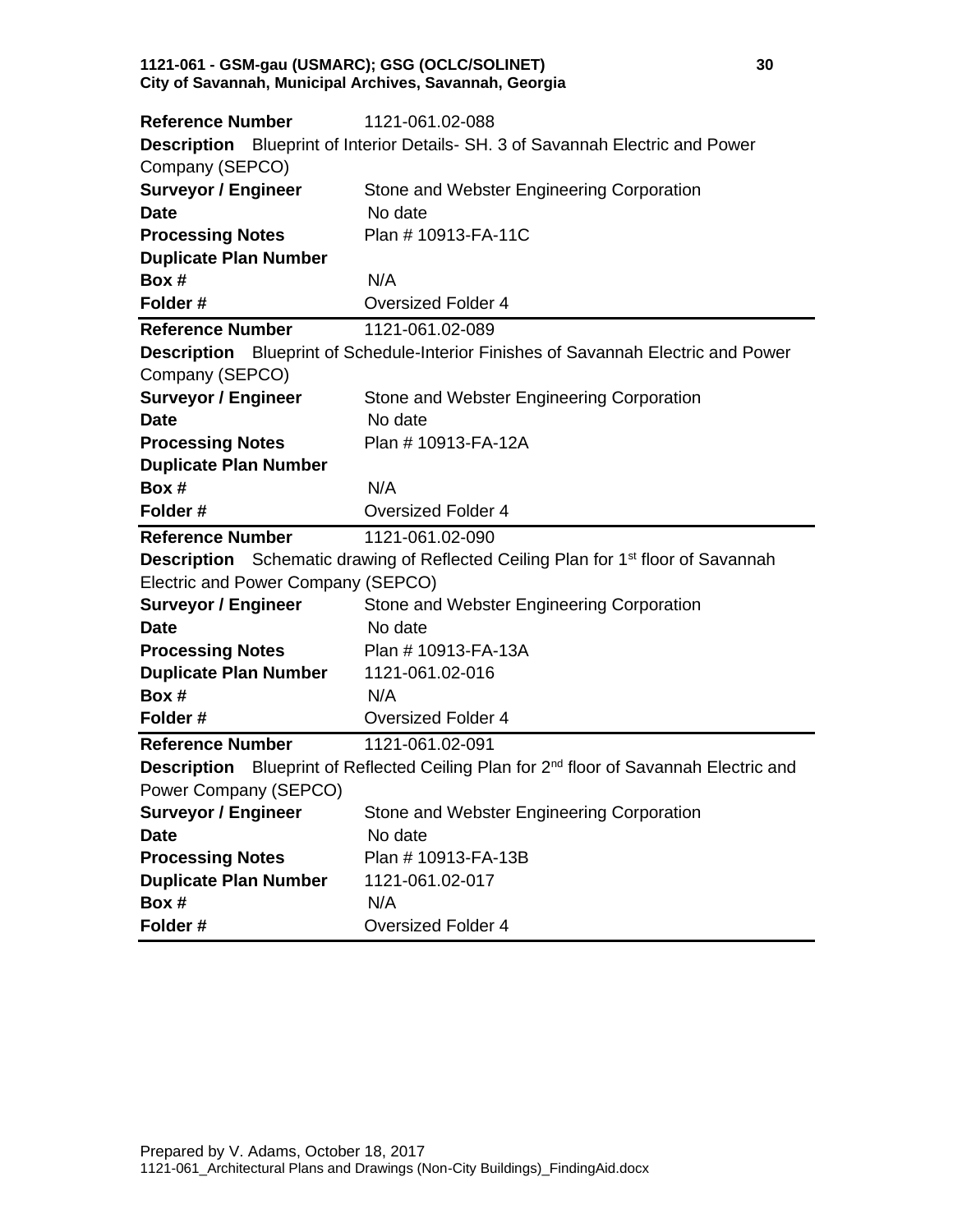#### **1121-061 - GSM-gau (USMARC); GSG (OCLC/SOLINET) 31 City of Savannah, Municipal Archives, Savannah, Georgia**

| <b>Reference Number</b>            | 1121-061.02-092                                                                                      |
|------------------------------------|------------------------------------------------------------------------------------------------------|
|                                    | <b>Description</b> Schematic drawing of Reflected Ceiling Plan for 5 <sup>th</sup> floor of Savannah |
| Electric and Power Company (SEPCO) |                                                                                                      |
| <b>Surveyor / Engineer</b>         | Stone and Webster Engineering Corporation                                                            |
| <b>Date</b>                        | No date                                                                                              |
| <b>Processing Notes</b>            | Plan # 10913-FA-13E                                                                                  |
| <b>Duplicate Plan Number</b>       | 1121-061.02-020                                                                                      |
| Box #                              | N/A                                                                                                  |
| Folder#                            | <b>Oversized Folder 4</b>                                                                            |
| <b>Reference Number</b>            | 1121-061.02-093                                                                                      |
|                                    | Description Schematic drawing of Arch. Conc. Details SH.1 of Savannah Electric and                   |
| Power Company (SEPCO)              |                                                                                                      |
| <b>Surveyor / Engineer</b>         | Stone and Webster Engineering Corporation                                                            |
| <b>Date</b>                        | No date                                                                                              |
| <b>Processing Notes</b>            | Plan # 10913-FA-14A                                                                                  |
| <b>Duplicate Plan Number</b>       | 1121-061.02-021                                                                                      |
| Box #                              | N/A                                                                                                  |
| Folder#                            | <b>Oversized Folder 4</b>                                                                            |
|                                    |                                                                                                      |
| <b>Reference Number</b>            | 1121-061.02-094                                                                                      |
|                                    | <b>Description</b> Schematic drawing of Arch. Conc. Details SH.2 of Savannah Electric and            |
| Power Company (SEPCO)              |                                                                                                      |
| <b>Surveyor / Engineer</b>         | Stone and Webster Engineering Corporation                                                            |
| <b>Date</b>                        | No date                                                                                              |
| <b>Processing Notes</b>            | Plan #10913-FA-14B                                                                                   |
| <b>Duplicate Plan Number</b>       | 1121-061.02-022                                                                                      |
| Box #                              | N/A                                                                                                  |
| Folder#                            | <b>Oversized Folder 4</b>                                                                            |
| <b>Reference Number</b>            | 1121-061.02-095                                                                                      |
|                                    | <b>Description</b> Blueprint of Wall Sections-SH. 1 of Savannah Electric and Power                   |
| Company (SEPCO)                    |                                                                                                      |
| <b>Surveyor / Engineer</b>         | Stone and Webster Engineering Corporation                                                            |
| <b>Date</b>                        | No date                                                                                              |
| <b>Processing Notes</b>            | Plan # 10913-FA-3A                                                                                   |
| <b>Duplicate Plan Number</b>       | 1121-061.02-065                                                                                      |
| Box #                              | N/A                                                                                                  |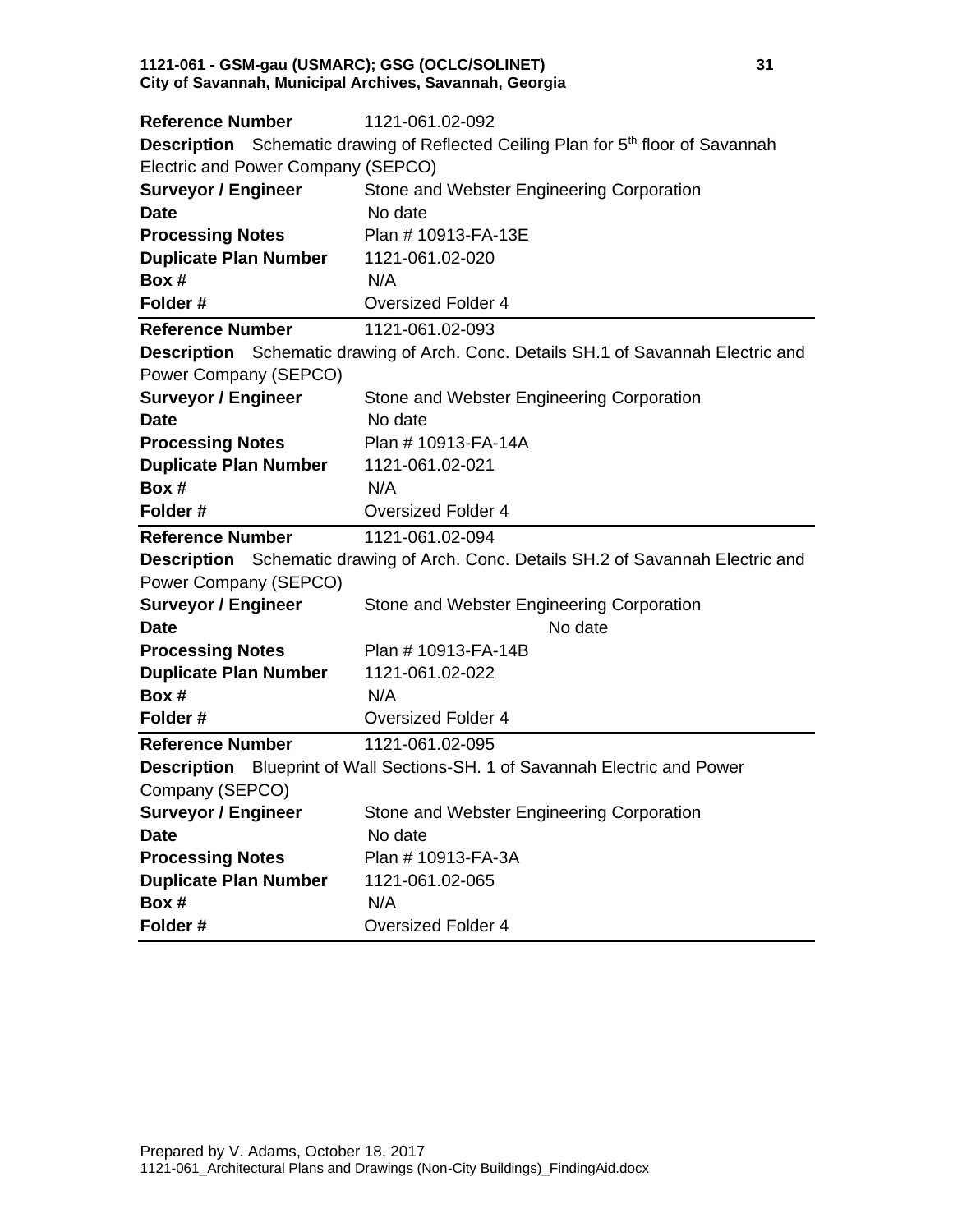#### **1121-061 - GSM-gau (USMARC); GSG (OCLC/SOLINET) 32 City of Savannah, Municipal Archives, Savannah, Georgia**

| <b>Reference Number</b>                        | 1121-061.02-096                                                                                      |
|------------------------------------------------|------------------------------------------------------------------------------------------------------|
|                                                | <b>Description</b> Schematic drawing of Plan-Terrace Tile and Terrazzo Floor Areas of                |
| Savannah Electric and Power Company (SEPCO)    |                                                                                                      |
| <b>Surveyor / Engineer</b>                     | Stone and Webster Engineering Corporation                                                            |
| <b>Date</b>                                    | No date                                                                                              |
| <b>Processing Notes</b>                        | Plan #10913-FA-10A                                                                                   |
| <b>Duplicate Plan Number</b>                   | 1121-061.02-072                                                                                      |
| Box #                                          | N/A                                                                                                  |
| Folder#                                        | <b>Oversized Folder 4</b>                                                                            |
| <b>Reference Number</b>                        | 1121-061.02-097                                                                                      |
|                                                | <b>Description</b> Schematic drawing of Elevator Details of Savannah Electric and Power              |
| Company (SEPCO)                                |                                                                                                      |
| <b>Surveyor / Engineer</b>                     | Stone and Webster Engineering Corporation                                                            |
| <b>Date</b>                                    | No date                                                                                              |
| <b>Processing Notes</b>                        | Plan # 10913-FA-4A                                                                                   |
| <b>Duplicate Plan Number</b>                   | 1121-061.02-067                                                                                      |
| Box #                                          | N/A                                                                                                  |
| Folder#                                        | <b>Oversized Folder 4</b>                                                                            |
|                                                |                                                                                                      |
| <b>Reference Number</b>                        | 1121-061.02-098                                                                                      |
|                                                | <b>Description</b> Schematic drawing of 5 <sup>th</sup> and Mezzanine Floor Plans and Main Roof Plan |
| of Savannah Electric and Power Company (SEPCO) |                                                                                                      |
| <b>Surveyor / Engineer</b>                     | Stone and Webster Engineering Corporation                                                            |
| <b>Date</b>                                    | No date                                                                                              |
| <b>Processing Notes</b>                        | Plan # 10913-FA-1C                                                                                   |
| <b>Duplicate Plan Number</b>                   | 1121-061.02-082, 1121-061.02-062, 1121-061.02-087                                                    |
| Box #                                          | N/A                                                                                                  |
| Folder#                                        | <b>Oversized Folder 4</b>                                                                            |
| <b>Reference Number</b>                        | 1121-061.02-099                                                                                      |
|                                                | Description Blueprint of Toilet Details of Savannah Electric and Power Company                       |
| (SEPCO)                                        |                                                                                                      |
| <b>Surveyor / Engineer</b>                     | Stone and Webster Engineering Corporation                                                            |
| <b>Date</b>                                    | No date                                                                                              |
| <b>Processing Notes</b>                        | Plan # 10913-FA-9A                                                                                   |
| <b>Duplicate Plan Number</b>                   | 1121-061.02-074                                                                                      |
| Box #                                          | N/A                                                                                                  |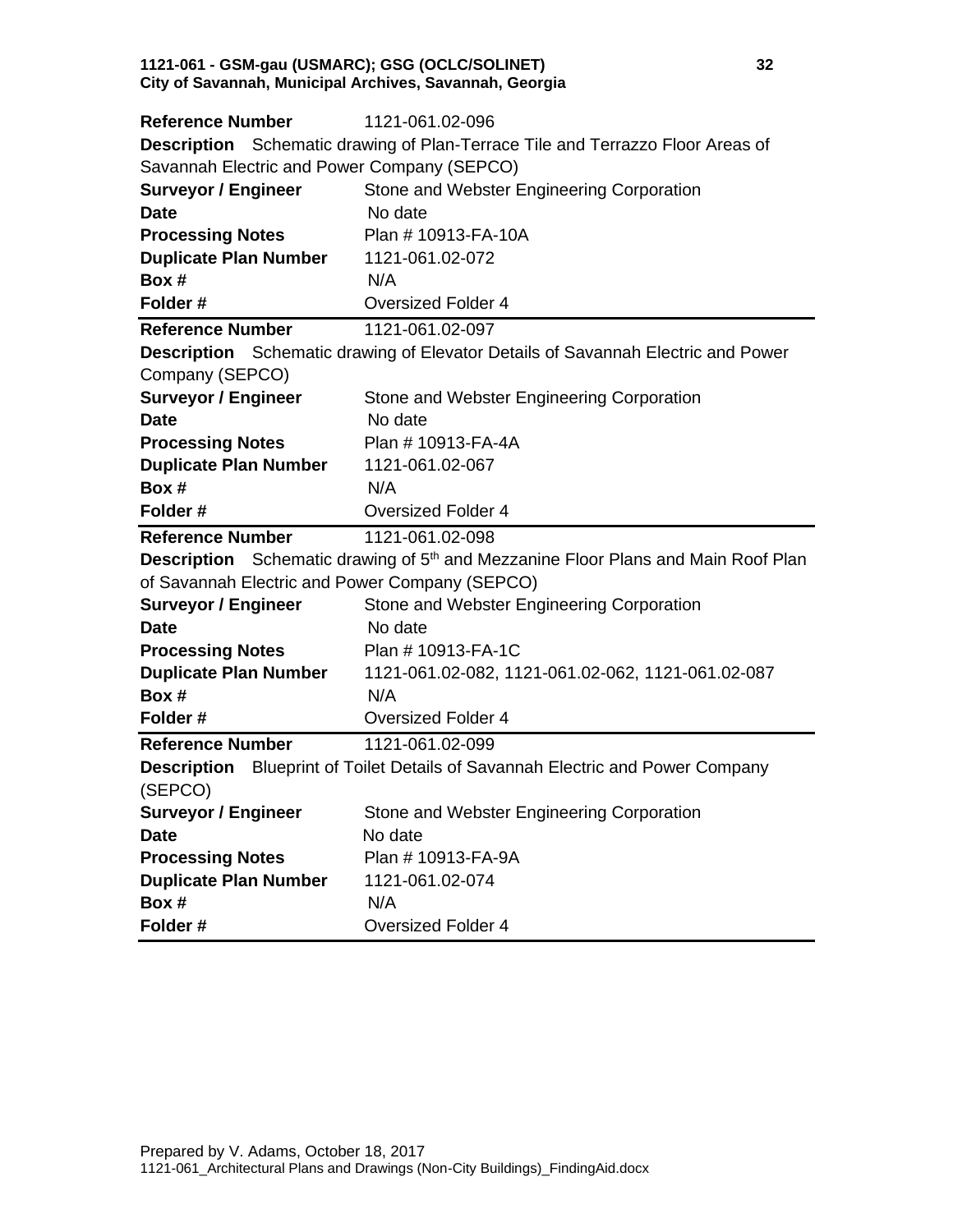#### **1121-061 - GSM-gau (USMARC); GSG (OCLC/SOLINET) 33 City of Savannah, Municipal Archives, Savannah, Georgia**

| <b>Reference Number</b>                     | 1121-061.02-100                                                                                            |
|---------------------------------------------|------------------------------------------------------------------------------------------------------------|
|                                             | <b>Description</b> Schematic drawing of Door Schedule-Misc. Det's of Savannah Electric                     |
| and Power Company (SEPCO)                   |                                                                                                            |
| <b>Surveyor / Engineer</b>                  | Stone and Webster Engineering Corporation                                                                  |
| <b>Date</b>                                 | No date                                                                                                    |
| <b>Processing Notes</b>                     | Plan # 10913-FA-5A                                                                                         |
| <b>Duplicate Plan Number</b>                | 1121-061.02-068                                                                                            |
| Box #                                       | N/A                                                                                                        |
| Folder#                                     | <b>Oversized Folder 4</b>                                                                                  |
|                                             |                                                                                                            |
| <b>Reference Number</b>                     | 1121-061.02-101                                                                                            |
|                                             | <b>Description</b> Schematic drawing of Door Details of Savannah Electric and Power                        |
| Company (SEPCO)                             |                                                                                                            |
| <b>Surveyor / Engineer</b>                  | Stone and Webster Engineering Corporation                                                                  |
| <b>Date</b>                                 | No date                                                                                                    |
| <b>Processing Notes</b>                     | Plan # 10913-FA-5B                                                                                         |
| <b>Duplicate Plan Number</b>                | 1121-061.02-069                                                                                            |
| Box #                                       | N/A                                                                                                        |
| Folder#                                     | <b>Oversized Folder 4</b>                                                                                  |
|                                             |                                                                                                            |
| <b>Reference Number</b>                     | 1121-061.02-102                                                                                            |
| (SEPCO)                                     | <b>Description</b> Blueprint of Flashing Details of Savannah Electric and Power Company                    |
| <b>Surveyor / Engineer</b>                  | Stone and Webster Engineering Corporation                                                                  |
| <b>Date</b>                                 | No date                                                                                                    |
|                                             | Plan # 10913-FA-6A                                                                                         |
| <b>Duplicate Plan Number</b>                | 1121-061.02-070                                                                                            |
|                                             | N/A                                                                                                        |
| <b>Processing Notes</b><br>Box #<br>Folder# | <b>Oversized Folder 4</b>                                                                                  |
| <b>Reference Number</b>                     | 1121-061.02-103                                                                                            |
|                                             | Description Blueprint of Entrances-1 <sup>st</sup> Floor and 3 <sup>rd</sup> Floor Plans and Elevations of |
| Savannah Electric and Power Company (SEPCO) |                                                                                                            |
| <b>Surveyor / Engineer</b>                  | Stone and Webster Engineering Corporation                                                                  |
| <b>Date</b>                                 | No date                                                                                                    |
| <b>Processing Notes</b>                     | Plan # 10913-FA-7A                                                                                         |
| <b>Duplicate Plan Number</b>                | 1121-061.02-071                                                                                            |
| Box #                                       | N/A                                                                                                        |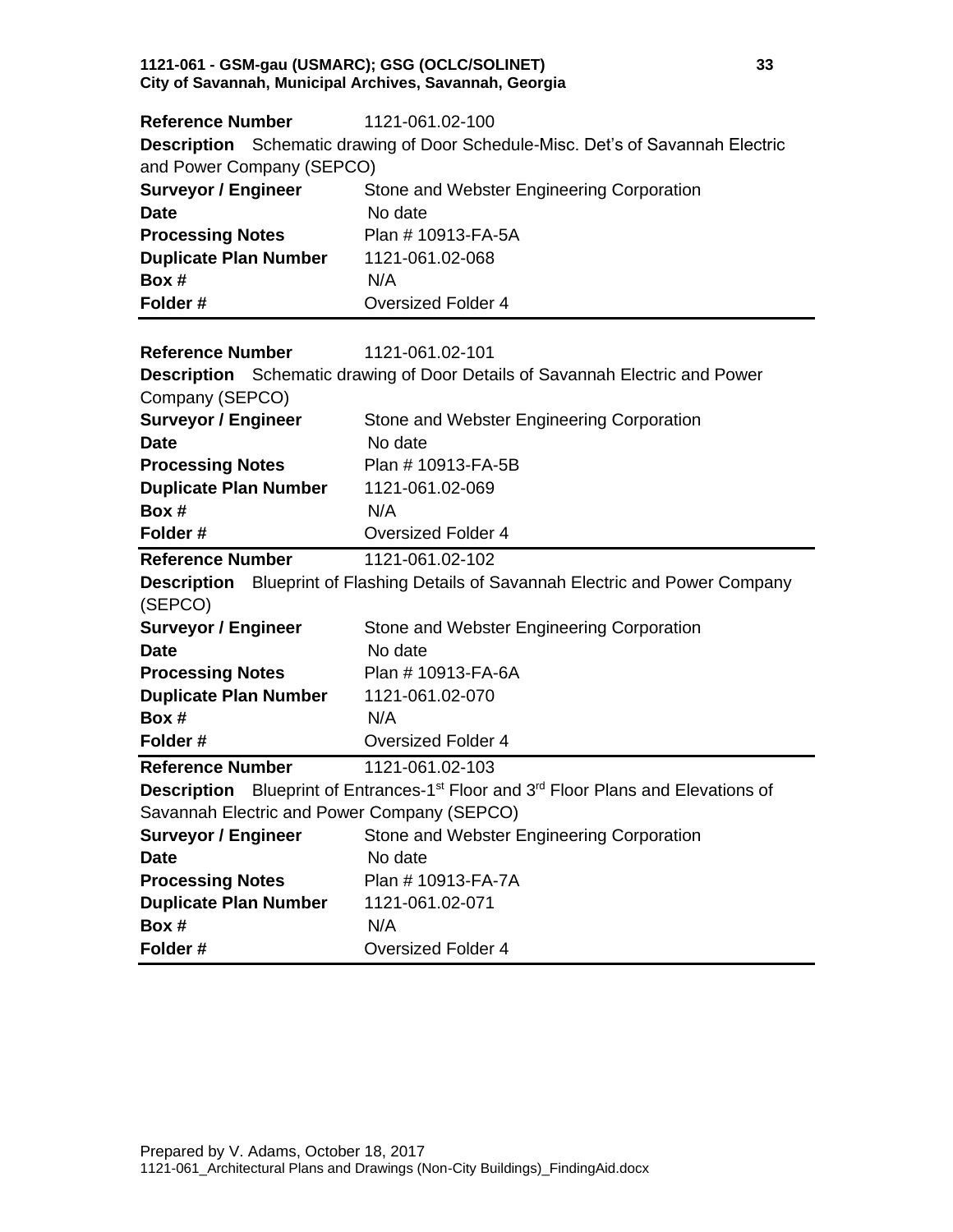#### **1121-061 - GSM-gau (USMARC); GSG (OCLC/SOLINET) 34 City of Savannah, Municipal Archives, Savannah, Georgia**

| <b>Reference Number</b>                                      | 1121-061.02-104                                                                                                |
|--------------------------------------------------------------|----------------------------------------------------------------------------------------------------------------|
|                                                              | <b>Description</b> Schematic drawing of Wall Sections-SH. 2 of Savannah Electric and                           |
| Power Company (SEPCO)                                        |                                                                                                                |
| <b>Surveyor / Engineer</b>                                   | Stone and Webster Engineering Corporation                                                                      |
| <b>Date</b>                                                  | No date                                                                                                        |
| <b>Processing Notes</b>                                      | Plan # 10913-FA-3B                                                                                             |
| <b>Duplicate Plan Number</b>                                 | 1121-061.02-066                                                                                                |
| Box #                                                        | N/A                                                                                                            |
| Folder#                                                      | <b>Oversized Folder 4</b>                                                                                      |
| <b>Reference Number</b>                                      | 1121-061.02-105                                                                                                |
|                                                              | <b>Description</b> Schematic drawing of Entrances-1 <sup>st</sup> floor and 3 <sup>rd</sup> floor for Savannah |
| Electric and Power Company (SEPCO)                           |                                                                                                                |
| <b>Surveyor / Engineer</b>                                   | Stone and Webster Engineering Corporation                                                                      |
| <b>Date</b>                                                  | No date                                                                                                        |
| <b>Processing Notes</b>                                      | Plan # 10913-FA-7B                                                                                             |
| <b>Duplicate Plan Number</b>                                 | 1121-061.02-013                                                                                                |
| Box #                                                        | N/A                                                                                                            |
| Folder#                                                      | <b>Oversized Folder 4</b>                                                                                      |
|                                                              |                                                                                                                |
| <b>Reference Number</b>                                      | 1121-061.02-106                                                                                                |
|                                                              | Description Schematic drawing of Interior Stair Details of Savannah Electric and                               |
| Power Company (SEPCO)                                        |                                                                                                                |
| <b>Surveyor / Engineer</b>                                   | Stone and Webster Engineering Corporation                                                                      |
| <b>Date</b>                                                  | No date                                                                                                        |
| <b>Processing Notes</b>                                      | Plan #10913-FA-15A                                                                                             |
| <b>Duplicate Plan Number</b>                                 | 1121-061.02-024                                                                                                |
| Box #                                                        | N/A                                                                                                            |
| Folder#                                                      | <b>Oversized Folder 4</b>                                                                                      |
| <b>Reference Number</b>                                      | 1121-061.02-107                                                                                                |
|                                                              | <b>Description</b> Schematic drawing of Window Details of Savannah Electric and Power                          |
|                                                              |                                                                                                                |
|                                                              | Stone and Webster Engineering Corporation                                                                      |
| Company (SEPCO)<br><b>Surveyor / Engineer</b><br><b>Date</b> | No date                                                                                                        |
| <b>Processing Notes</b>                                      | Plan # 10913-FA-8A                                                                                             |
| <b>Duplicate Plan Number</b>                                 | 1121-061.02-073                                                                                                |
| Box #<br>Folder#                                             | N/A<br><b>Oversized Folder 4</b>                                                                               |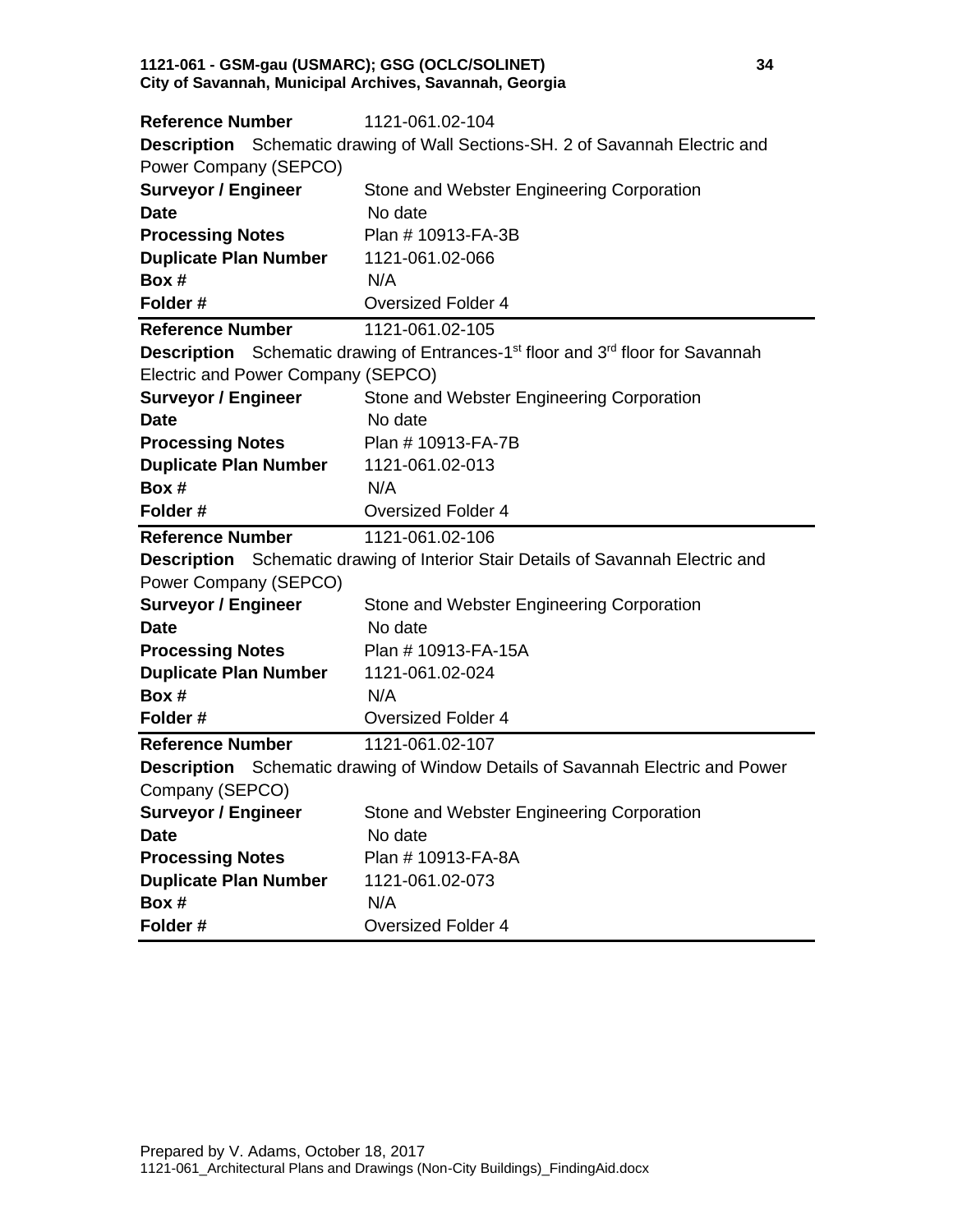#### **1121-061 - GSM-gau (USMARC); GSG (OCLC/SOLINET) 35 City of Savannah, Municipal Archives, Savannah, Georgia**

| <b>Reference Number</b>                                                                  | 1121-061.02-108                                                                          |  |
|------------------------------------------------------------------------------------------|------------------------------------------------------------------------------------------|--|
| <b>Description</b> Schematic drawing of Interior Details for Savannah Electric and Power |                                                                                          |  |
| Company (SEPCO)                                                                          |                                                                                          |  |
| <b>Surveyor / Engineer</b>                                                               | Stone and Webster Engineering Corporation                                                |  |
| <b>Date</b>                                                                              | No date                                                                                  |  |
| <b>Processing Notes</b>                                                                  | Plan # 10913-FA-11A                                                                      |  |
| <b>Duplicate Plan Number</b>                                                             | 1121-061.02-014                                                                          |  |
| Box #                                                                                    | N/A                                                                                      |  |
| Folder#                                                                                  | <b>Oversized Folder 4</b>                                                                |  |
| <b>Reference Number</b>                                                                  | 1121-061.02-109                                                                          |  |
|                                                                                          | <b>Description</b> Schematic drawing of Interior Details for Savannah Electric and Power |  |
| Company SH 2 (SEPCO)                                                                     |                                                                                          |  |
| <b>Surveyor / Engineer</b>                                                               | Stone and Webster Engineering Corporation                                                |  |
| <b>Date</b>                                                                              | No date                                                                                  |  |
| <b>Processing Notes</b>                                                                  | Plan # 10913-FA-11A                                                                      |  |
| <b>Duplicate Plan Number</b>                                                             | N/A                                                                                      |  |
| Box #                                                                                    | N/A                                                                                      |  |
| Folder#                                                                                  | <b>Oversized Folder 4</b>                                                                |  |
|                                                                                          |                                                                                          |  |
| <b>Reference Number</b>                                                                  | 1121-061.02-110                                                                          |  |
|                                                                                          | Description Blueprint of First Floor Plans for Savannah Electric and Power Company       |  |
| SH 2 (SEPCO)                                                                             |                                                                                          |  |
| <b>Surveyor / Engineer</b>                                                               | Stone and Webster Engineering Corporation                                                |  |
| <b>Date</b>                                                                              | No date                                                                                  |  |
|                                                                                          |                                                                                          |  |
| <b>Processing Notes</b><br><b>Duplicate Plan Number</b>                                  | N/A                                                                                      |  |
| Box #                                                                                    | N/A                                                                                      |  |
| Folder#                                                                                  | <b>Oversized Folder 4</b>                                                                |  |
| <b>Reference Number</b>                                                                  | 1121-061.02-111                                                                          |  |
|                                                                                          | <b>Description</b> Blueprint of Second Floor Plans for Savannah Electric and Power       |  |
| Company SH 2 (SEPCO)                                                                     |                                                                                          |  |
| <b>Surveyor / Engineer</b>                                                               | Stone and Webster Engineering Corporation                                                |  |
| <b>Date</b>                                                                              | No date                                                                                  |  |
| <b>Processing Notes</b>                                                                  |                                                                                          |  |
| <b>Duplicate Plan Number</b>                                                             | N/A                                                                                      |  |
| Box #                                                                                    | N/A                                                                                      |  |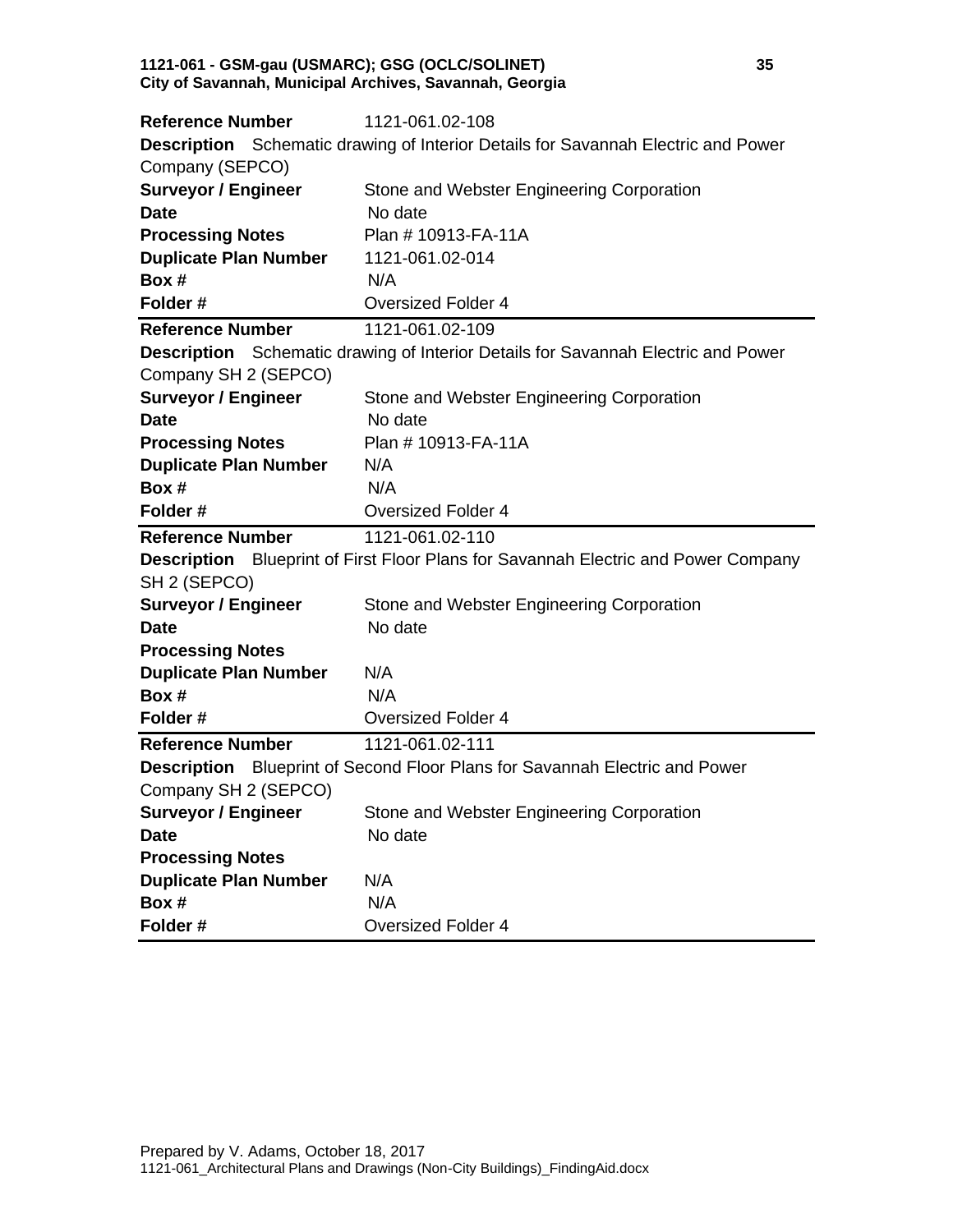#### **1121-061 - GSM-gau (USMARC); GSG (OCLC/SOLINET) 36 City of Savannah, Municipal Archives, Savannah, Georgia**

| <b>Reference Number</b>                                                     | 1121-061.02-112                                                                           |  |
|-----------------------------------------------------------------------------|-------------------------------------------------------------------------------------------|--|
| Description Blueprint of Fourth Floor Plans for Savannah Electric and Power |                                                                                           |  |
| Company SH 2 (SEPCO)                                                        |                                                                                           |  |
| <b>Surveyor / Engineer</b>                                                  | Stone and Webster Engineering Corporation                                                 |  |
| <b>Date</b>                                                                 | No date                                                                                   |  |
| <b>Processing Notes</b>                                                     |                                                                                           |  |
| <b>Duplicate Plan Number</b>                                                | N/A                                                                                       |  |
| Box #                                                                       | N/A                                                                                       |  |
| Folder#                                                                     | <b>Oversized Folder 4</b>                                                                 |  |
| <b>Reference Number</b>                                                     | 1121-061.02-113                                                                           |  |
|                                                                             | <b>Description</b> Blueprint of Fifth Floor Plans for Savannah Electric and Power Company |  |
| SH 2 (SEPCO)                                                                |                                                                                           |  |
| <b>Surveyor / Engineer</b>                                                  | Stone and Webster Engineering Corporation                                                 |  |
| Date                                                                        | No date                                                                                   |  |
| <b>Processing Notes</b>                                                     |                                                                                           |  |
| <b>Duplicate Plan Number</b>                                                | N/A                                                                                       |  |
| Box #                                                                       | N/A                                                                                       |  |
| Folder#                                                                     | <b>Oversized Folder 4</b>                                                                 |  |
|                                                                             |                                                                                           |  |
| <b>Reference Number</b>                                                     | 1121-061.02-114                                                                           |  |
|                                                                             | <b>Description</b> Cabinet Details First Floor for Savannah Electric and Power Company    |  |
| (SEPCO)                                                                     |                                                                                           |  |
| Architect/Engineer                                                          | Carl E. Helfrich and Daniel L. Grantham                                                   |  |
| Date                                                                        | No date                                                                                   |  |
| <b>Processing Notes</b>                                                     | File No. S-895<br>DWG HG-1                                                                |  |
| <b>Duplicate Plan Number</b>                                                | N/A                                                                                       |  |
| Box #                                                                       | N/A                                                                                       |  |
| Folder#                                                                     | Oversized Folder 4                                                                        |  |
| <b>Reference Number</b>                                                     | 1121-061.02-115                                                                           |  |
|                                                                             | Description: Cabinets First Floor for Savannah Electric and Power Company (SEPCO)         |  |
|                                                                             | Architect/Engineer: Carl E. Helfrich and Daniel L. Grantham                               |  |
| <b>Date</b>                                                                 | No date                                                                                   |  |
| Processing Notes: File No. S-895                                            | DWG HG-2                                                                                  |  |
| <b>Duplicate Plan Number</b>                                                | N/A                                                                                       |  |
| Box #<br>Folder#                                                            | N/A                                                                                       |  |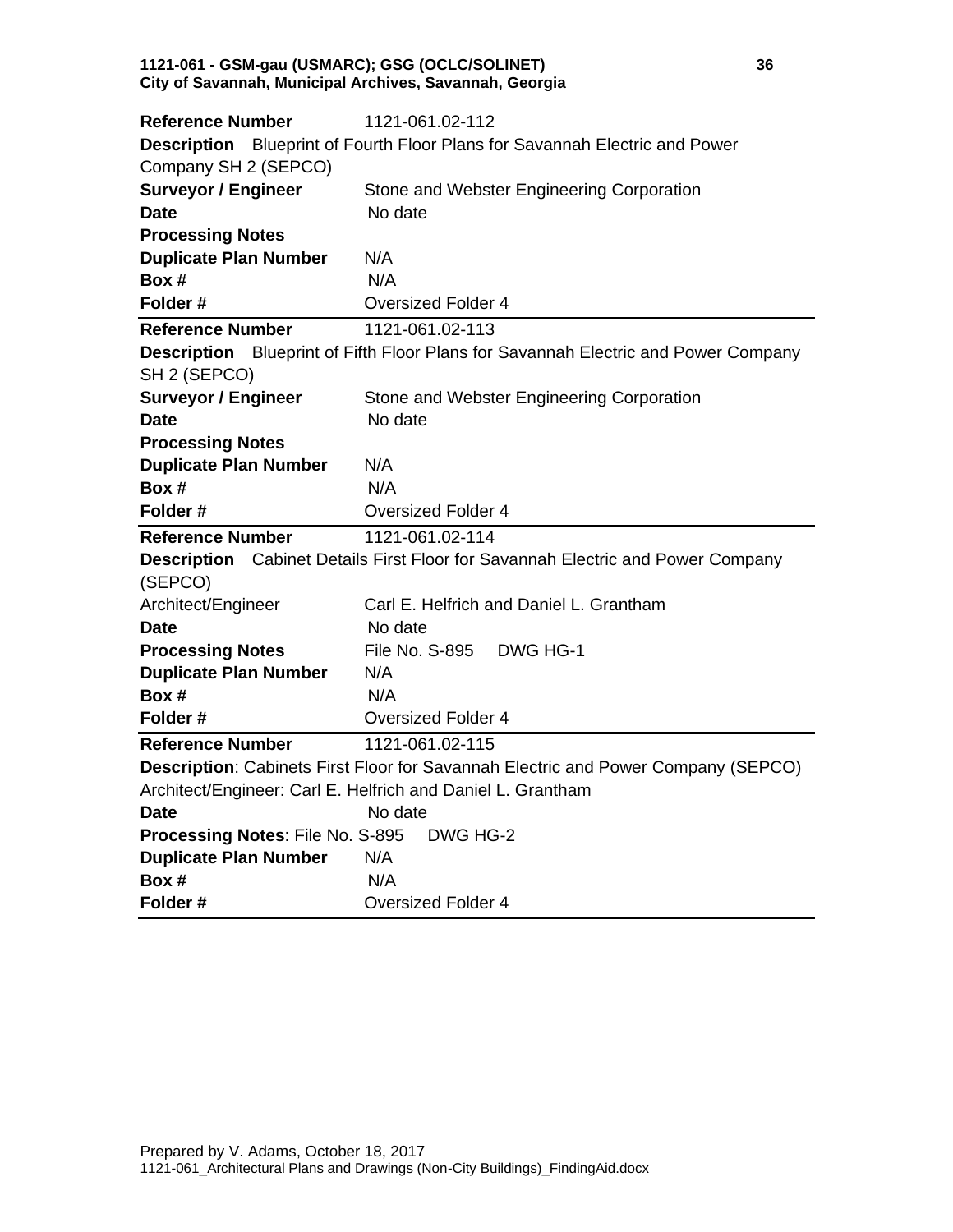#### **1121-061 - GSM-gau (USMARC); GSG (OCLC/SOLINET) 37 City of Savannah, Municipal Archives, Savannah, Georgia**

| <b>Reference Number</b>      | 1121-061.02-116                                                                      |
|------------------------------|--------------------------------------------------------------------------------------|
|                              | <b>Description</b> Cabinet Detail for Savannah Electric and Power Company (SEPCO)    |
| Architect/Engineer           | Carl E. Helfrich and Daniel L. Grantham                                              |
| <b>Date</b>                  | No date                                                                              |
| <b>Processing Notes</b>      | $WG-3$                                                                               |
| <b>Duplicate Plan Number</b> | N/A                                                                                  |
| Box #                        | N/A                                                                                  |
| Folder#                      | <b>Oversized Folder 4</b>                                                            |
| <b>Reference Number</b>      | 1121-061.02-117                                                                      |
|                              | Description Third Floor Plan for Savannah Electric and Power Company (SEPCO)         |
| Architect/Engineer           | Carl E. Helfrich and Daniel L. Grantham                                              |
| <b>Date</b>                  | No date                                                                              |
| <b>Processing Notes</b>      | DWG HG6                                                                              |
| <b>Duplicate Plan Number</b> | N/A                                                                                  |
| Box #                        | N/A                                                                                  |
| Folder#                      | <b>Oversized Folder 4</b>                                                            |
| <b>Reference Number</b>      | 1121-061.02-118                                                                      |
|                              | <b>Description</b> First Floor Plan for Savannah Electric and Power Company (SEPCO)  |
| Architect/Engineer           | Carl E. Helfrich and Daniel L. Grantham                                              |
| <b>Date</b>                  | No date                                                                              |
| <b>Processing Notes</b>      | DWG HG4                                                                              |
| <b>Duplicate Plan Number</b> | N/A                                                                                  |
| Box #                        | N/A                                                                                  |
| Folder#                      | <b>Oversized Folder 4</b>                                                            |
| <b>Reference Number</b>      | 1121-061.02-119                                                                      |
|                              | <b>Description</b> Second Floor Plan for Savannah Electric and Power Company (SEPCO) |
| Architect/Engineer           | Carl E. Helfrich and Daniel L. Grantham                                              |
| <b>Date</b>                  | No date                                                                              |
| <b>Processing Notes</b>      | DWG HG5                                                                              |
| <b>Duplicate Plan Number</b> | N/A                                                                                  |
| Box #                        | N/A                                                                                  |
| Folder#                      | <b>Oversized Folder 4</b>                                                            |
| <b>Reference Number</b>      | 1121-061.02-120                                                                      |
|                              | <b>Description</b> Fourth Floor Plan for Savannah Electric and Power Company (SEPCO) |
| Architect/Engineer           | Carl E. Helfrich and Daniel L. Grantham                                              |
| <b>Date</b>                  | No date                                                                              |
| <b>Processing Notes</b>      | DWG HG7                                                                              |
| <b>Duplicate Plan Number</b> | N/A                                                                                  |
| Box #                        | N/A                                                                                  |
| Folder#                      | <b>Oversized Folder 4</b>                                                            |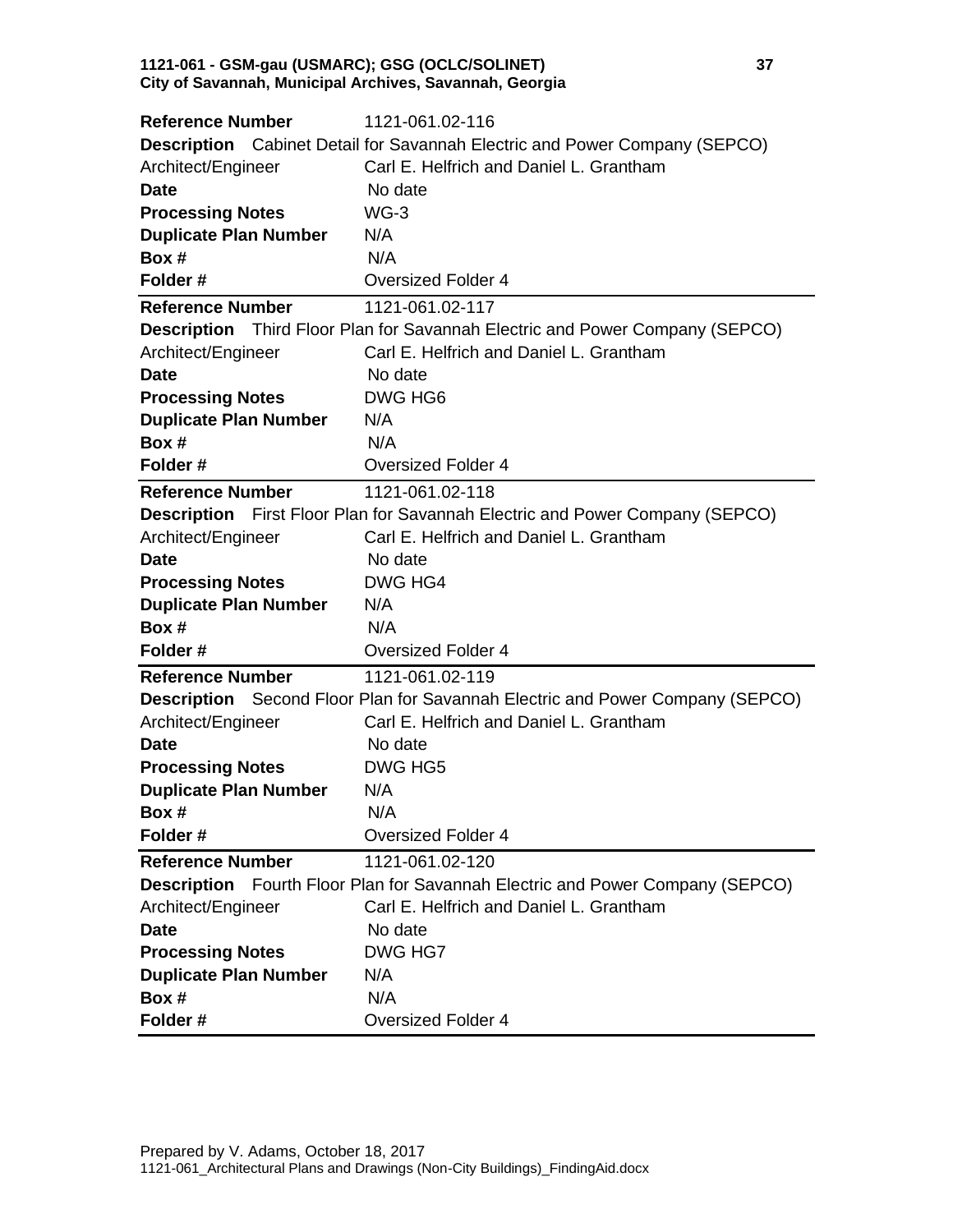#### **1121-061 - GSM-gau (USMARC); GSG (OCLC/SOLINET) 38 City of Savannah, Municipal Archives, Savannah, Georgia**

| <b>Reference Number</b>      | 1121-061.02-121                                                                         |
|------------------------------|-----------------------------------------------------------------------------------------|
|                              | <b>Description</b> Fifth Floor Plan for Savannah Electric and Power Company (SEPCO)     |
| Architect/Engineer           | Carl E. Helfrich and Daniel L. Grantham                                                 |
| <b>Date</b>                  | No date                                                                                 |
| <b>Processing Notes</b>      | DWG HG8                                                                                 |
| <b>Duplicate Plan Number</b> | N/A                                                                                     |
| Box #                        | N/A                                                                                     |
| Folder#                      | <b>Oversized Folder 4</b>                                                               |
| <b>Reference Number</b>      | 1121-061.02-122                                                                         |
|                              | <b>Description</b> Interior Marble Plan for Savannah Electric and Power Company (SEPCO) |
| Architect/Engineer           | Carl E. Helfrich and Daniel L. Grantham                                                 |
| <b>Date</b>                  | No date                                                                                 |
| <b>Processing Notes</b>      | DWG HG9                                                                                 |
| <b>Duplicate Plan Number</b> | N/A                                                                                     |
| Box #                        | N/A                                                                                     |
| Folder#                      | <b>Oversized Folder 4</b>                                                               |
| <b>Reference Number</b>      | 1121-061.02-123                                                                         |
|                              | <b>Description</b> Interior Shutter Details for Savannah Electric and Power Company     |
| (SEPCO)                      |                                                                                         |
| Architect/Engineer           | Carl E. Helfrich and Daniel L. Grantham                                                 |
| <b>Date</b>                  | No date                                                                                 |
| <b>Processing Notes</b>      | <b>DWG 5.1</b>                                                                          |
| <b>Duplicate Plan Number</b> | N/A                                                                                     |
| Box #                        | N/A                                                                                     |
| Folder#                      | <b>Oversized Folder 4</b>                                                               |
| <b>Reference Number</b>      | 1121-061.02-124                                                                         |
|                              | Description Sign Detail for Savannah Electric and Power Company (SEPCO)                 |
| Architect/Engineer           | Carl E. Helfrich and Daniel L. Grantham                                                 |
| <b>Date</b>                  | No date                                                                                 |
| <b>Processing Notes</b>      |                                                                                         |
| <b>Duplicate Plan Number</b> | N/A                                                                                     |
| Box #                        | N/A                                                                                     |
| Folder#                      | <b>Oversized Folder 4</b>                                                               |
|                              |                                                                                         |
| <b>Reference Number</b>      | 1121-061.02-125                                                                         |
|                              | <b>Description</b> Entrance Detail for Savannah Electric and Power Company (SEPCO)      |
| Architect/Engineer           | Carl E. Helfrich and Daniel L. Grantham                                                 |
| <b>Date</b>                  | No date                                                                                 |
| <b>Processing Notes</b>      |                                                                                         |
| <b>Duplicate Plan Number</b> | N/A                                                                                     |
| Box #                        | N/A                                                                                     |
| Folder#                      | <b>Oversized Folder 4</b>                                                               |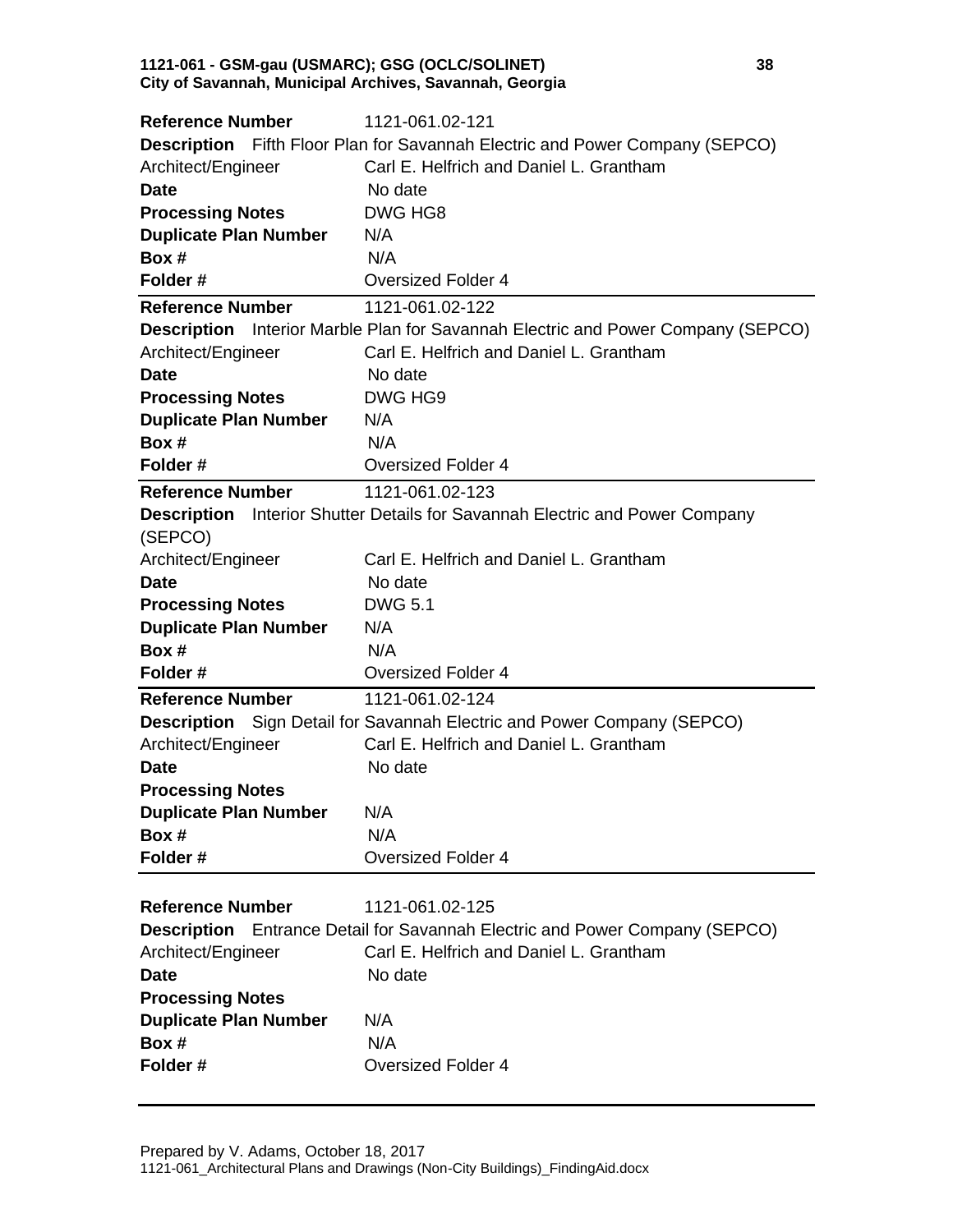#### **1121-061 - GSM-gau (USMARC); GSG (OCLC/SOLINET) 39 City of Savannah, Municipal Archives, Savannah, Georgia**

| <b>Reference Number</b>      | 1121-061.02-126                                                                      |
|------------------------------|--------------------------------------------------------------------------------------|
| <b>Description</b>           | Details-Interior Shutters for Savannah Electric and Power Company                    |
| (SEPCO)                      |                                                                                      |
| <b>Surveyor / Engineer</b>   | Stone and Webster Engineering Corporation                                            |
| Date                         | No date                                                                              |
| <b>Processing Notes</b>      | J.O. 10913-A230                                                                      |
| <b>Duplicate Plan Number</b> | N/A                                                                                  |
| Box #                        | N/A                                                                                  |
| Folder #                     | <b>Oversized Folder 4</b>                                                            |
| <b>Reference Number</b>      | 1121-061.02-127                                                                      |
|                              | <b>Description</b> Details- Fifth Floor Lobby Screen for Savannah Electric and Power |
| Company (SEPCO)              |                                                                                      |
| Architect/Engineer           | Carl E. Helfrich and Daniel L. Grantham                                              |
| <b>Date</b>                  | No date                                                                              |
| <b>Processing Notes</b>      |                                                                                      |
| <b>Duplicate Plan Number</b> | N/A                                                                                  |
| Box #                        | N/A                                                                                  |
| Folder#                      | <b>Oversized Folder 4</b>                                                            |
|                              |                                                                                      |
| <b>Reference Number</b>      | 1121-061.02-128                                                                      |
| <b>Description</b>           | Details- Exterior Fence for Savannah Electric and Power Company                      |
| (SEPCO)                      |                                                                                      |
| Architect/Engineer           | Carl E. Helfrich and Daniel L. Grantham                                              |
| Date                         | No date                                                                              |
| <b>Processing Notes</b>      | $HS-F2$                                                                              |
| <b>Duplicate Plan Number</b> | N/A                                                                                  |
| Box #                        | N/A                                                                                  |
| Folder#                      | <b>Oversized Folder 4</b>                                                            |
| <b>Reference Number</b>      | 1121-061.02-129 sheet 1                                                              |
| <b>Description</b>           | Fifth Floor Plan for Savannah Electric and Power Company (SEPCO)                     |
| Architect/Engineer           | Carl E. Helfrich and Daniel L. Grantham                                              |
| <b>Date</b>                  | No date                                                                              |
| <b>Processing Notes</b>      | DWG HG8                                                                              |
| <b>Duplicate Plan Number</b> | N/A                                                                                  |
| Box #                        | N/A                                                                                  |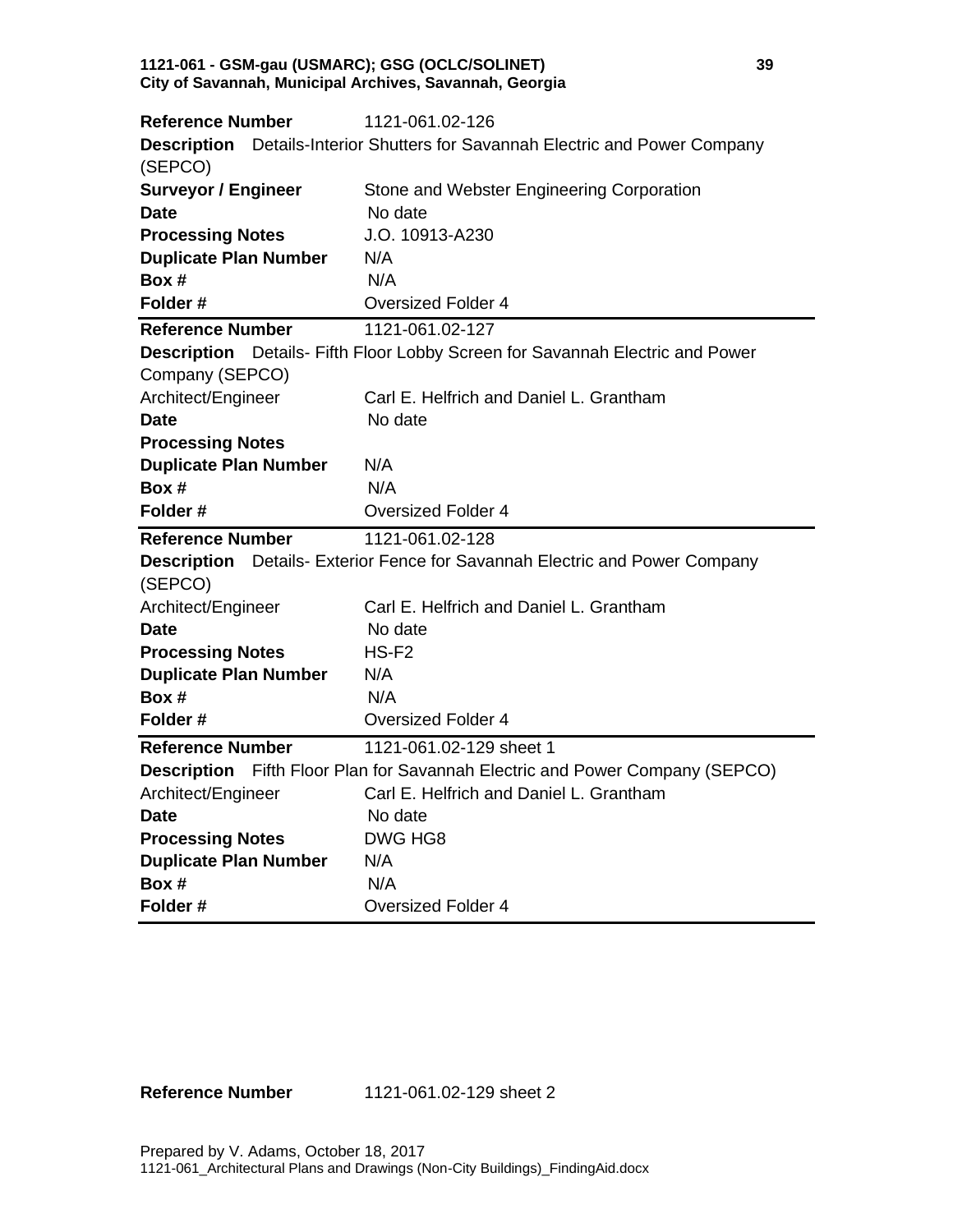#### **1121-061 - GSM-gau (USMARC); GSG (OCLC/SOLINET) 40 City of Savannah, Municipal Archives, Savannah, Georgia**

|                                             | <b>Description</b> Wall Details for Savannah Electric and Power Company (SEPCO)         |
|---------------------------------------------|-----------------------------------------------------------------------------------------|
| Architect/Engineer                          | Carl E. Helfrich and Daniel L. Grantham                                                 |
| <b>Date</b>                                 | No date                                                                                 |
| <b>Processing Notes</b>                     | DWG HG8                                                                                 |
| <b>Duplicate Plan Number</b>                | N/A                                                                                     |
| Box #                                       | N/A                                                                                     |
| Folder#                                     | <b>Oversized Folder 4</b>                                                               |
| <b>Reference Number</b>                     | 1121-061.02-129 sheet 3                                                                 |
|                                             | <b>Description</b> Wall Details for Savannah Electric and Power Company (SEPCO)         |
| Architect/Engineer                          | Carl E. Helfrich and Daniel L. Grantham                                                 |
| <b>Date</b>                                 | No date                                                                                 |
| <b>Processing Notes</b>                     | DWG HG8                                                                                 |
| <b>Duplicate Plan Number</b>                | N/A                                                                                     |
| Box #                                       | N/A                                                                                     |
| Folder#                                     | <b>Oversized Folder 4</b>                                                               |
| <b>Reference Number</b>                     | 1121-061.02-130                                                                         |
|                                             | <b>Description</b> Column Location, Schedule, Base Details, and Elevators Plans for     |
| Savannah Electric and Power Company (SEPCO) |                                                                                         |
| <b>Surveyor / Engineer</b>                  | Stone and Webster Engineering Corporation                                               |
| <b>Date</b>                                 | No date                                                                                 |
| <b>Processing Notes</b>                     | 10913-FS-1A                                                                             |
| <b>Duplicate Plan Number</b>                | N/A                                                                                     |
| Box #                                       | N/A                                                                                     |
| Folder#                                     | <b>Oversized Folder 4</b>                                                               |
| <b>Reference Number</b>                     | 1121-061.02-131                                                                         |
|                                             | <b>Description</b> Second and Third Floor Plans for Savannah Electric and Power Company |
| (SEPCO)                                     |                                                                                         |
| <b>Surveyor / Engineer</b>                  | Stone and Webster Engineering Corporation                                               |
| <b>Date</b>                                 | No date                                                                                 |
| <b>Processing Notes</b>                     | 10913-FS-2A                                                                             |
| <b>Duplicate Plan Number</b>                | N/A                                                                                     |
| Box #                                       | N/A                                                                                     |
| Folder#                                     | <b>Oversized Folder 4</b>                                                               |
| <b>Reference Number</b>                     | 1121-061.02-132                                                                         |
|                                             | Description Fourth and Mezzanine Floor Plans for Savannah Electric and Power            |
| Company (SEPCO)                             |                                                                                         |
| <b>Surveyor / Engineer</b>                  | Stone and Webster Engineering Corporation                                               |
| <b>Date</b>                                 | No date                                                                                 |
| <b>Processing Notes</b>                     | 10913-FS-2B                                                                             |
| <b>Duplicate Plan Number</b>                | N/A                                                                                     |
| Box #                                       | N/A                                                                                     |
| Folder#                                     | <b>Oversized Folder 4</b>                                                               |
| <b>Reference Number</b>                     | 1121-061.02-133                                                                         |
|                                             |                                                                                         |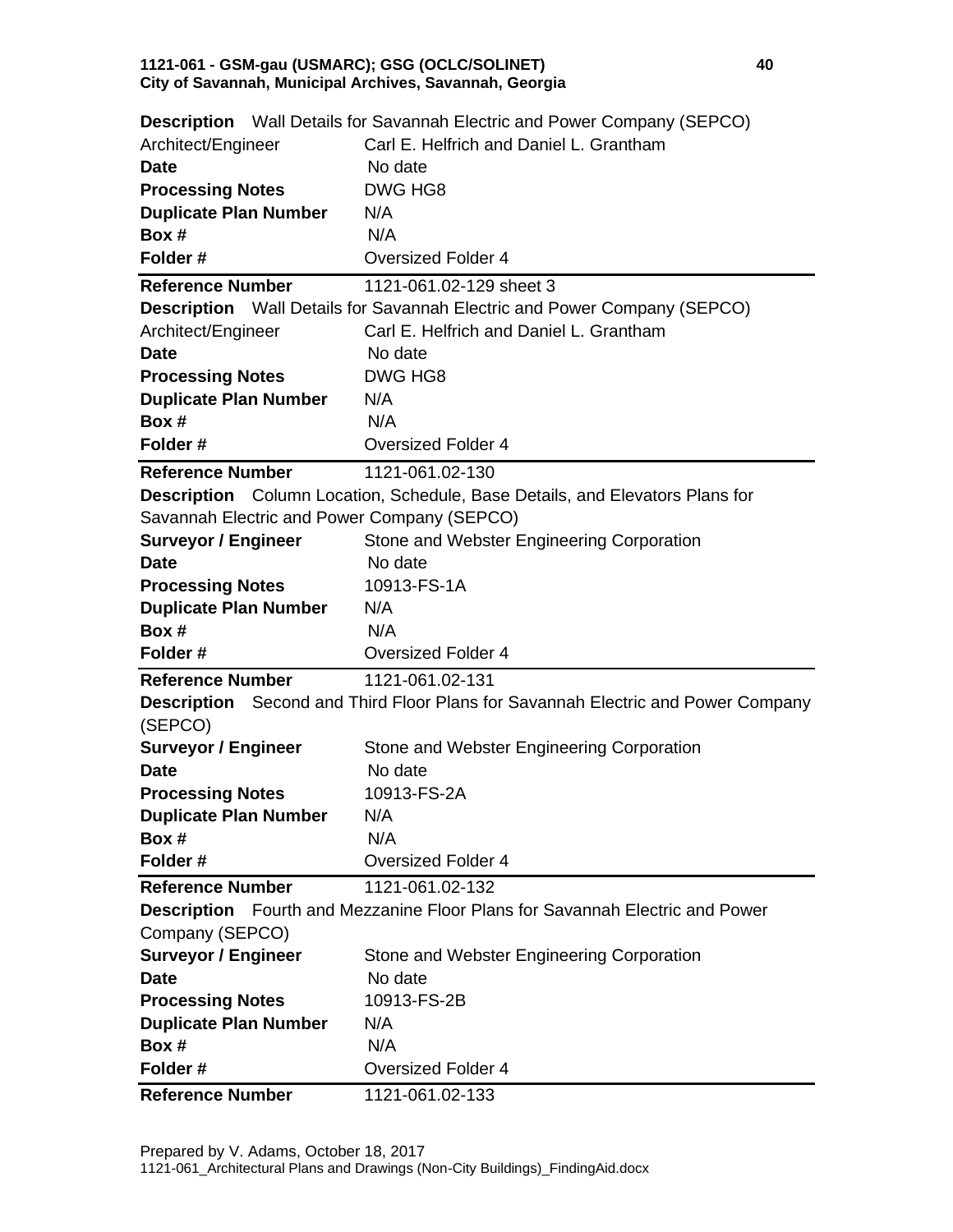#### **1121-061 - GSM-gau (USMARC); GSG (OCLC/SOLINET) 41 City of Savannah, Municipal Archives, Savannah, Georgia**

| (SEPCO)                      | <b>Description</b> Interior Details Plans for Savannah Electric and Power Company         |
|------------------------------|-------------------------------------------------------------------------------------------|
| <b>Surveyor / Engineer</b>   | Stone and Webster Engineering Corporation                                                 |
| <b>Date</b>                  | No date                                                                                   |
| <b>Processing Notes</b>      | 10913-FA-11B                                                                              |
| <b>Duplicate Plan Number</b> | N/A                                                                                       |
| Box #                        | N/A                                                                                       |
| Folder#                      | <b>Oversized Folder 4</b>                                                                 |
| <b>Reference Number</b>      | 1121-061.02-134                                                                           |
|                              | <b>Description</b> Penthouse Roof and Fifth Floor Plans for Savannah Electric and Power   |
| Company (SEPCO)              |                                                                                           |
| <b>Surveyor / Engineer</b>   | Stone and Webster Engineering Corporation                                                 |
| <b>Date</b>                  | No date                                                                                   |
| <b>Processing Notes</b>      | 10913-FS-2C                                                                               |
| <b>Duplicate Plan Number</b> | 1121-061.02-055                                                                           |
| Box #                        | N/A                                                                                       |
| Folder#                      | <b>Oversized Folder 4</b>                                                                 |
| <b>Reference Number</b>      | 1121-061.02-135                                                                           |
|                              | <b>Description</b> Framing Details Plans for Savannah Electric and Power Company          |
| (SEPCO)                      |                                                                                           |
| <b>Surveyor / Engineer</b>   | Stone and Webster Engineering Corporation                                                 |
| <b>Date</b>                  | No date                                                                                   |
| <b>Processing Notes</b>      | 10913-FS-3A                                                                               |
| <b>Duplicate Plan Number</b> | 1121-061.02-056                                                                           |
| Box #                        | N/A                                                                                       |
| Folder#                      | <b>Oversized Folder 4</b>                                                                 |
| <b>Reference Number</b>      | 1121-061.02-136                                                                           |
|                              | <b>Description</b> "Arrgt. Plans" and Steel Floor Decking Plans for Savannah Electric and |
| Power Company (SEPCO)        |                                                                                           |
| <b>Surveyor / Engineer</b>   | Stone and Webster Engineering Corporation                                                 |
| Date                         | No date                                                                                   |
| <b>Processing Notes</b>      | 10913-FS-4A                                                                               |
| <b>Duplicate Plan Number</b> | 1121-061.02-057                                                                           |
| Box #                        | N/A                                                                                       |
| Folder#                      | <b>Oversized Folder 4</b>                                                                 |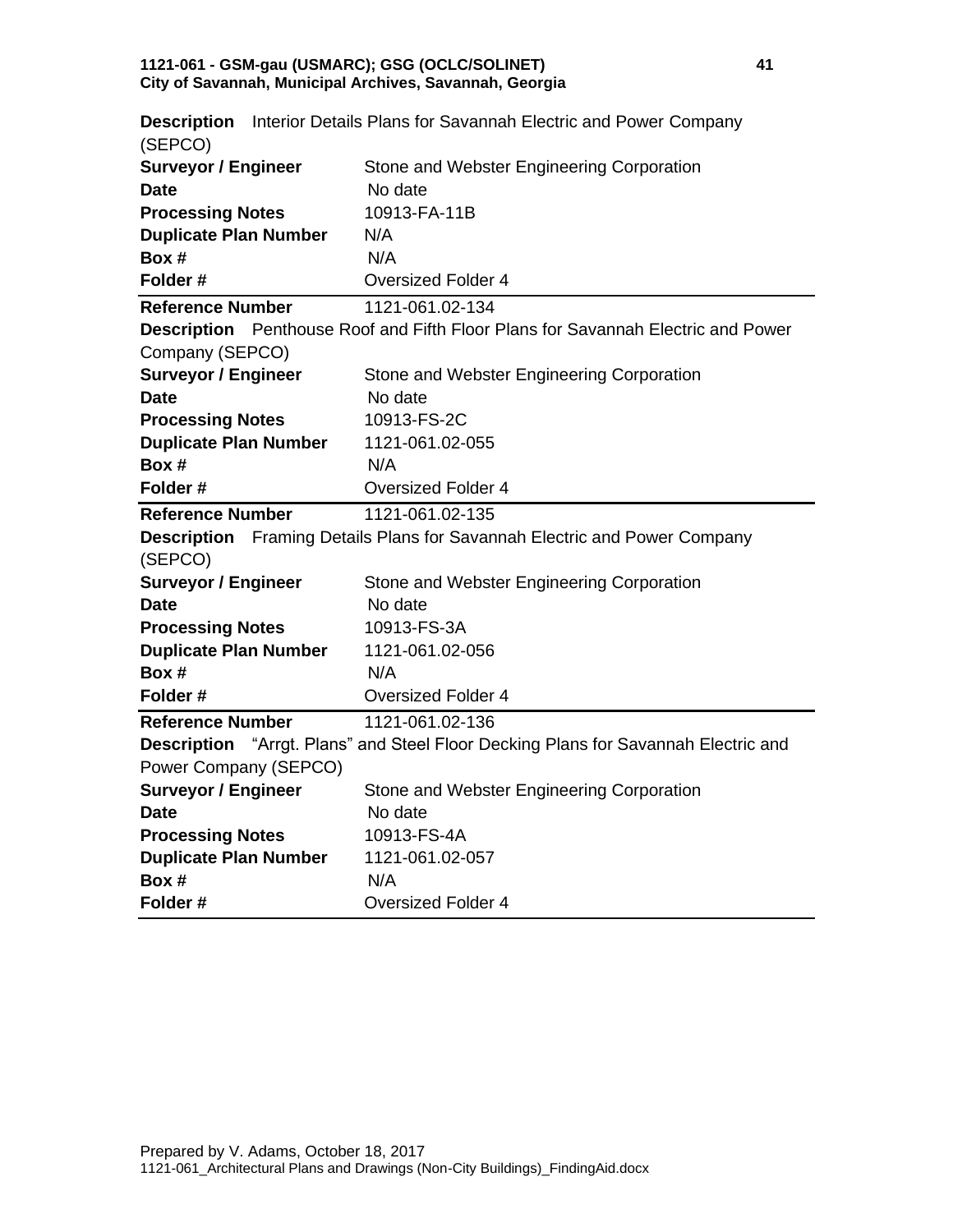#### **1121-061 - GSM-gau (USMARC); GSG (OCLC/SOLINET) 42 City of Savannah, Municipal Archives, Savannah, Georgia**

| <b>Reference Number</b>      | 1121-061.02-137                                                                               |
|------------------------------|-----------------------------------------------------------------------------------------------|
|                              | <b>Description</b> Unidentified Blueprint offices, with notations regarding desks and chairs, |
|                              | found amongst blueprints for Savannah Electric and Power Company (SEPCO)                      |
| <b>Surveyor / Engineer</b>   |                                                                                               |
| <b>Date</b>                  | No date                                                                                       |
| <b>Processing Notes</b>      |                                                                                               |
| <b>Duplicate Plan Number</b> | N/A                                                                                           |
| Box #                        | N/A                                                                                           |
| Folder#                      | <b>Oversized Folder 4</b>                                                                     |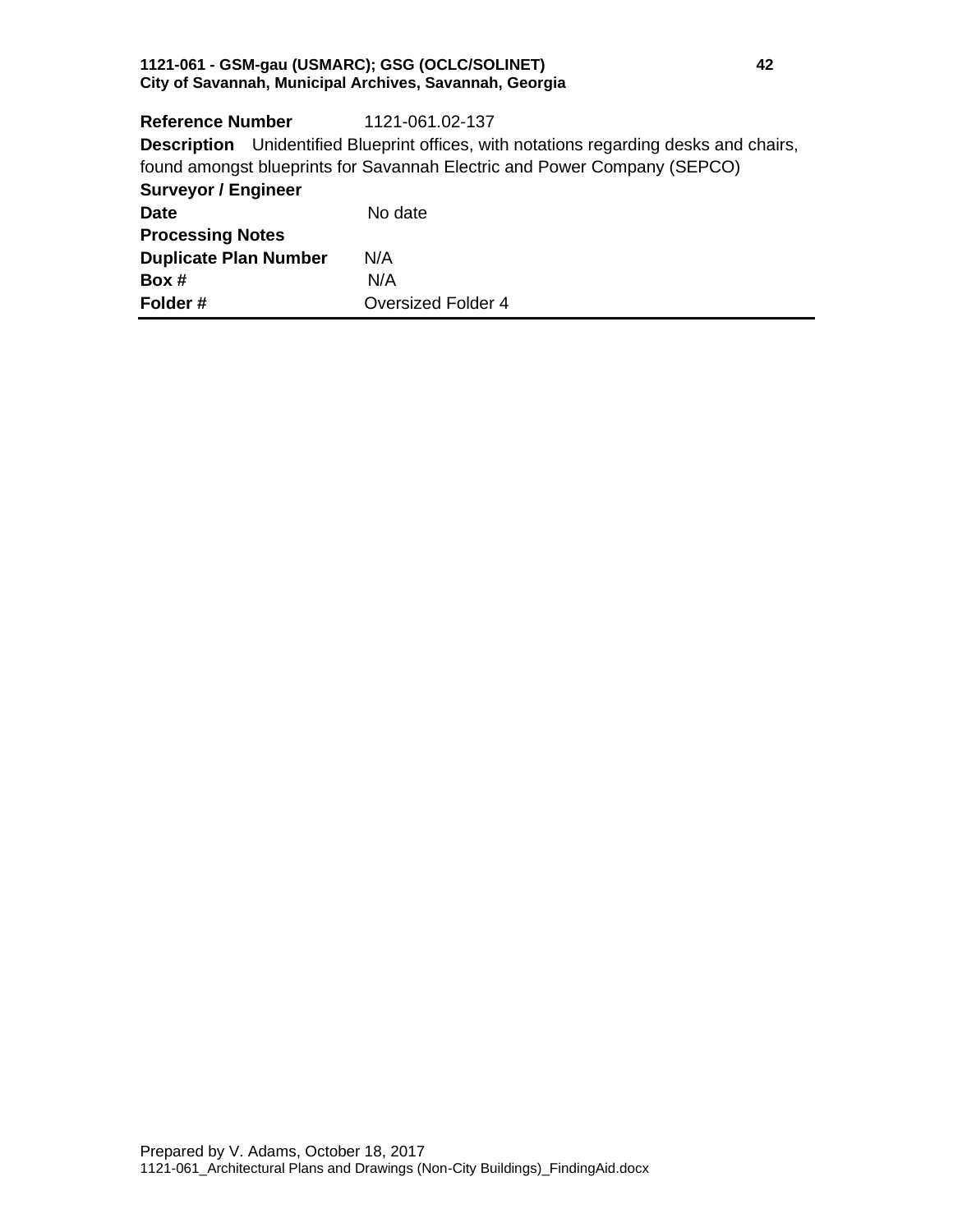| Sub-series #:       | 1121-061.03                                      |
|---------------------|--------------------------------------------------|
| Name:               | Architectural Drawings and Plans - General plans |
| Dates:              | 1995, 2005-2007, no date                         |
| <b>Extent/Size:</b> | 33 ipeg images (105 MB storage)                  |
| Language:           | English                                          |

### *Scope and Content:*

*\*For more plans on the Tompkins Community Center see Sub-series 1121-061.01\**

Sub-series 1121-061.03 contains plans for general buildings in Savannah, Georgia that are not city-owned. Buildings or areas of plans in this collection include, Grove Hill Plantation, Sustainable Fellwood, Tompkins Community Center, and the McKelvey-Powell building.

### *System of Arrangement and Ordering:*

The files are in digital format. The physical files have been deaccessioned.

*Processed by:*

M. Kerkhoff, July 2021.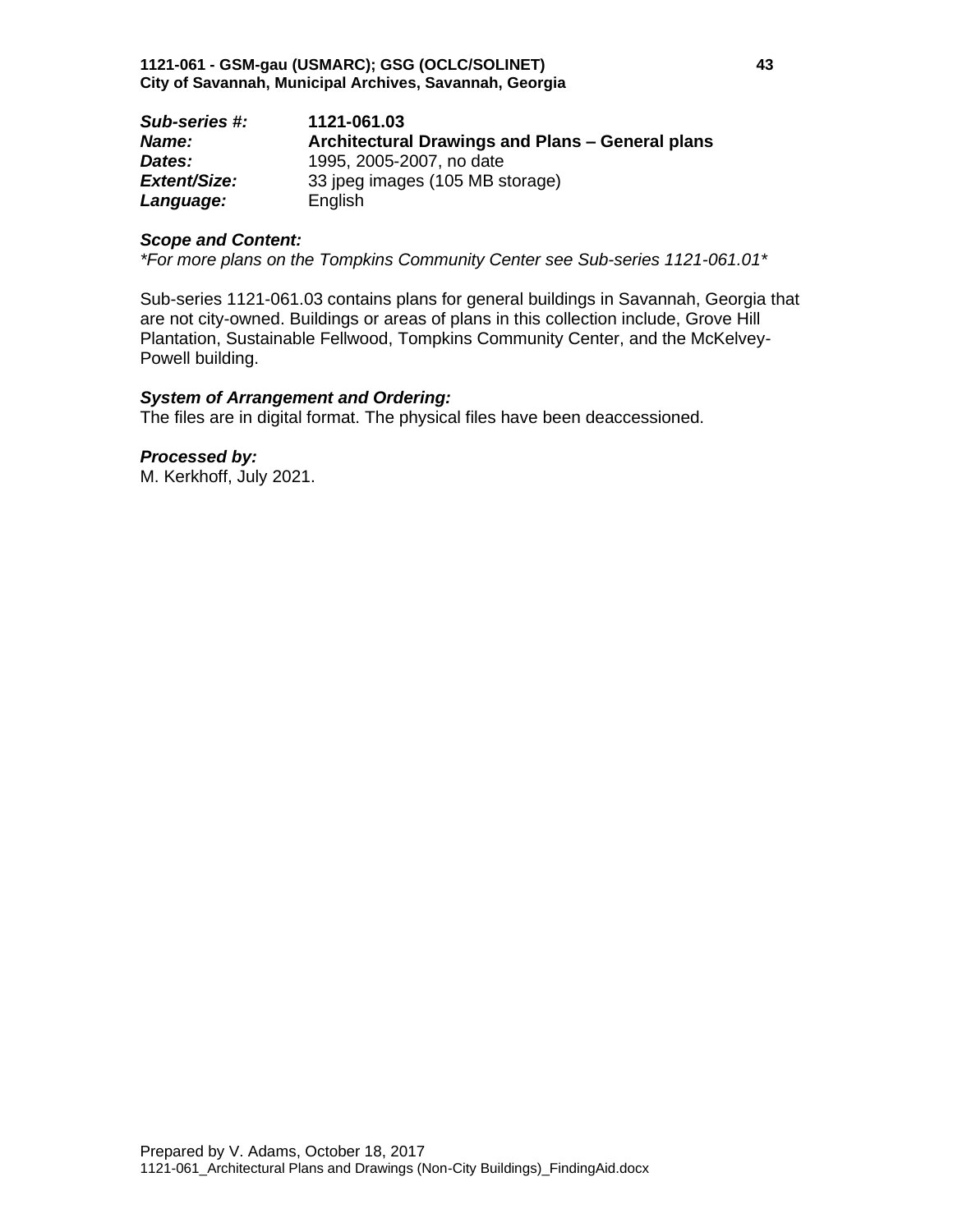## *Inventory:*

# **Digitized Materials:**

| <b>Reference Number</b>      | 1121-061.03-001                                    |
|------------------------------|----------------------------------------------------|
| Description                  | <b>Master Plan of Crossroads Business Center</b>   |
| Surveyor/Engineer            | Thomas and Hutton Engineering Co.                  |
| Date                         | June 1995                                          |
| <b>Processing Notes</b>      | 3 sheets                                           |
| <b>Duplicate Map Numbers</b> | N/A                                                |
| Box #                        | N/A                                                |
| Folder#                      | N/A                                                |
|                              |                                                    |
| <b>Reference Number</b>      | 1121-061.03-002                                    |
| Description                  | Second and Third Floor Build-Out, McKelvey-Powell  |
|                              | Building (714 MLK, Jr., BLVD)                      |
| Surveyor/Engineer            | <b>Barnard and King Architects</b>                 |
| Date                         | August 9, 2006                                     |
| <b>Processing Notes</b>      | Received by Economic Development on above date; 21 |
|                              | sheets                                             |
| <b>Duplicate Map Numbers</b> | N/A                                                |
| Box #                        | N/A                                                |
| Folder#                      | N/A                                                |
|                              |                                                    |
| <b>Reference Number</b>      | 1121-061.03-003a                                   |
|                              |                                                    |
| Description                  | Proposed drawings of Tompkins Community Center     |
|                              | Addition (2333 Ogeechee Road) - Site Plan          |
| Surveyor/Engineer            | Kern and Co., LLC                                  |
| Date                         | No date                                            |
| <b>Processing Notes</b>      | N/A                                                |
| <b>Duplicate Map Numbers</b> | N/A                                                |
| Box #                        | N/A                                                |
| Folder#                      | N/A                                                |
|                              |                                                    |
| <b>Reference Number</b>      | 1121-061.03-003b                                   |
| Description                  | Proposed drawings of Tompkins Community Center     |
|                              | Addition (2333 Ogeechee Road)- Southwest Elevation |
| Surveyor/Engineer            | Kern and Co., LLC                                  |
| Date                         | No date                                            |
| <b>Processing Notes</b>      |                                                    |
| <b>Duplicate Map Numbers</b> | N/A                                                |
| Box #<br>Folder#             | N/A<br>N/A                                         |